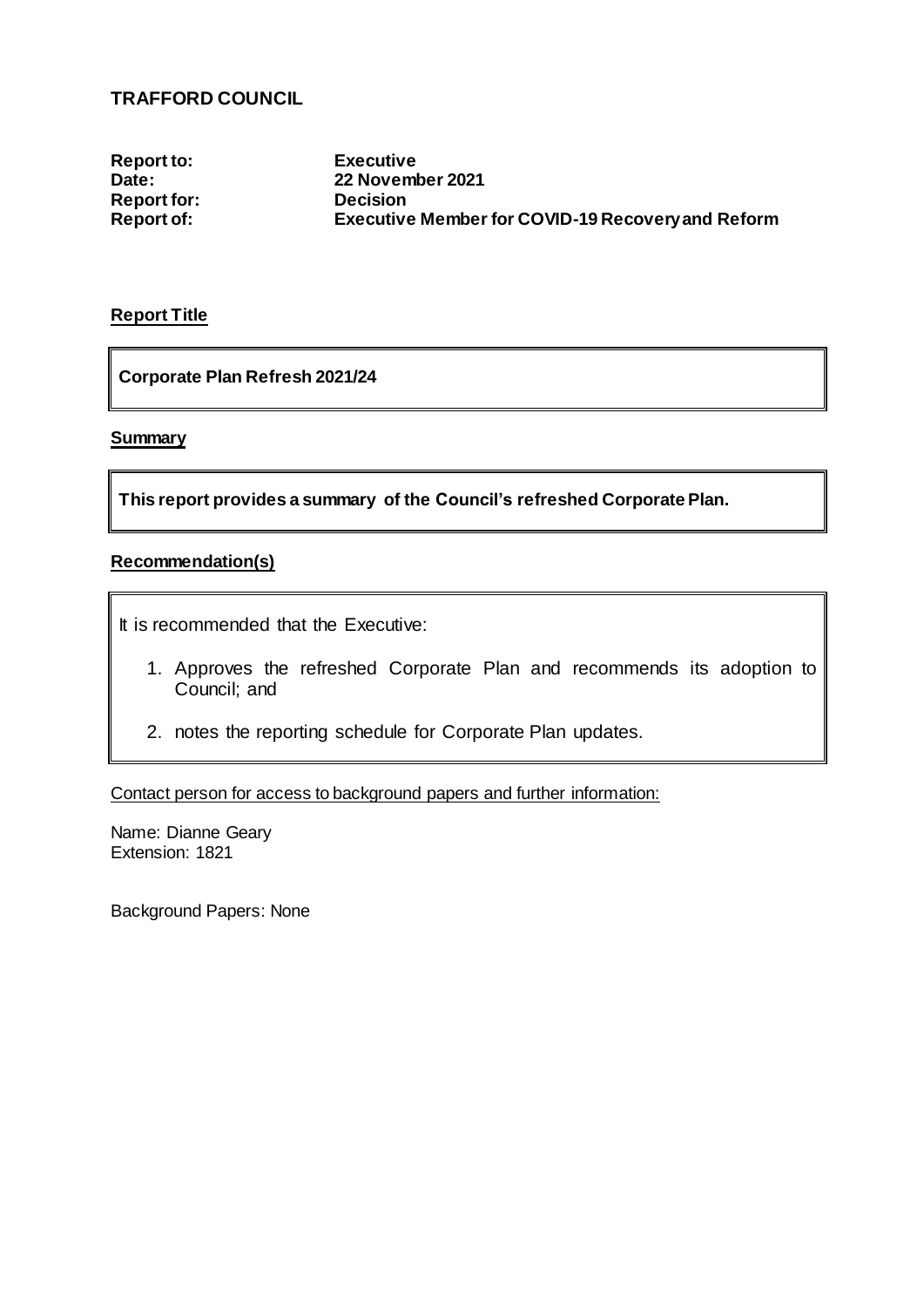*Implications:*

| <b>Relationship to Policy</b>                                | The Corporate Plan 2021/22 report summarises the     |
|--------------------------------------------------------------|------------------------------------------------------|
| Framework/Corporate Priorities                               | Council's performance in relation to the Council's   |
|                                                              | <b>Corporate Priorities</b>                          |
| Relationship to GM Policy or Strategy                        | The Corporate Plan is aligned to the GM policy and   |
| Framework                                                    | strategy where required.                             |
| Financial                                                    | None                                                 |
| Legal Implications:                                          | The Corporate Plan forms part of the Council's       |
|                                                              | overarching Policy Framework. Subject to the         |
|                                                              | urgency procedure contained in the Access to         |
|                                                              | Information Procedure Rules in Part 4 of the         |
|                                                              | Constitution, decisions about any matter in the      |
|                                                              | discharge of an executive function which is covered  |
|                                                              | by the policy framework or the budget where the      |
|                                                              | decision maker is minded to make it in a manner      |
|                                                              | which would be contrary to the policy framework      |
|                                                              | must be referred to the full Council for decision.   |
| Equality/Diversity Implications                              | The Corporate Plan enables the Council to fully      |
|                                                              | observe & promote equality of outcomes for service   |
|                                                              | users and their families                             |
| Sustainability Implications                                  | The Corporate Plan is a key driver for the long term |
|                                                              | sustainability of the council and the borough        |
| <b>Carbon Reduction</b>                                      | The Corporate Plan is a key driver to supporting     |
|                                                              | carbon reduction, delivering the Council's Carbon    |
|                                                              | Neutral Action Plan and supporting the growth of the |
|                                                              | green economy.<br>No direct impact                   |
| Resource Implications e.g. Staffing /<br><b>ICT</b> / Assets |                                                      |
| <b>Risk Management Implications</b>                          | A risk management log has been developed as part     |
|                                                              | of the overall governance for the Corporate Plan and |
|                                                              | this will be reviewed and updated on a regular basis |
| Health & Wellbeing Implications                              | No direct impact                                     |
| <b>Health and Safety Implications</b>                        | No direct impact                                     |

## **1.0 BACKGROUND**

- 1.1 The Corporate Plan describes Trafford Council's strategic vision, outcomes and priorities for the borough, with the priorities being key to its delivery. It includes an overview of what the council will do and how we will work with our residents, communities, businesses and other partners to deliver change to Trafford in line with these commitments.
- 1.2 The 2018/9 Corporate Plan has been refreshed to set out the most critical things that we need to do over the coming years to recover from COVID-19, deliver public services and collaborate with communities, businesses and other partners. This plan reflects the ambition of Trafford's leadership and the values and aims of the Council to provide a blueprint for improving the borough. It will shape the activity within the council, help prioritise resources and monitor progress made, as well as aligning with strategic financial planning.
- 1.3 The delivery of the plan will focus on a blend of service performance and qualitative case studies to inspire and demonstrate the Council's achievements on these outcomes and priorities between now and 2024.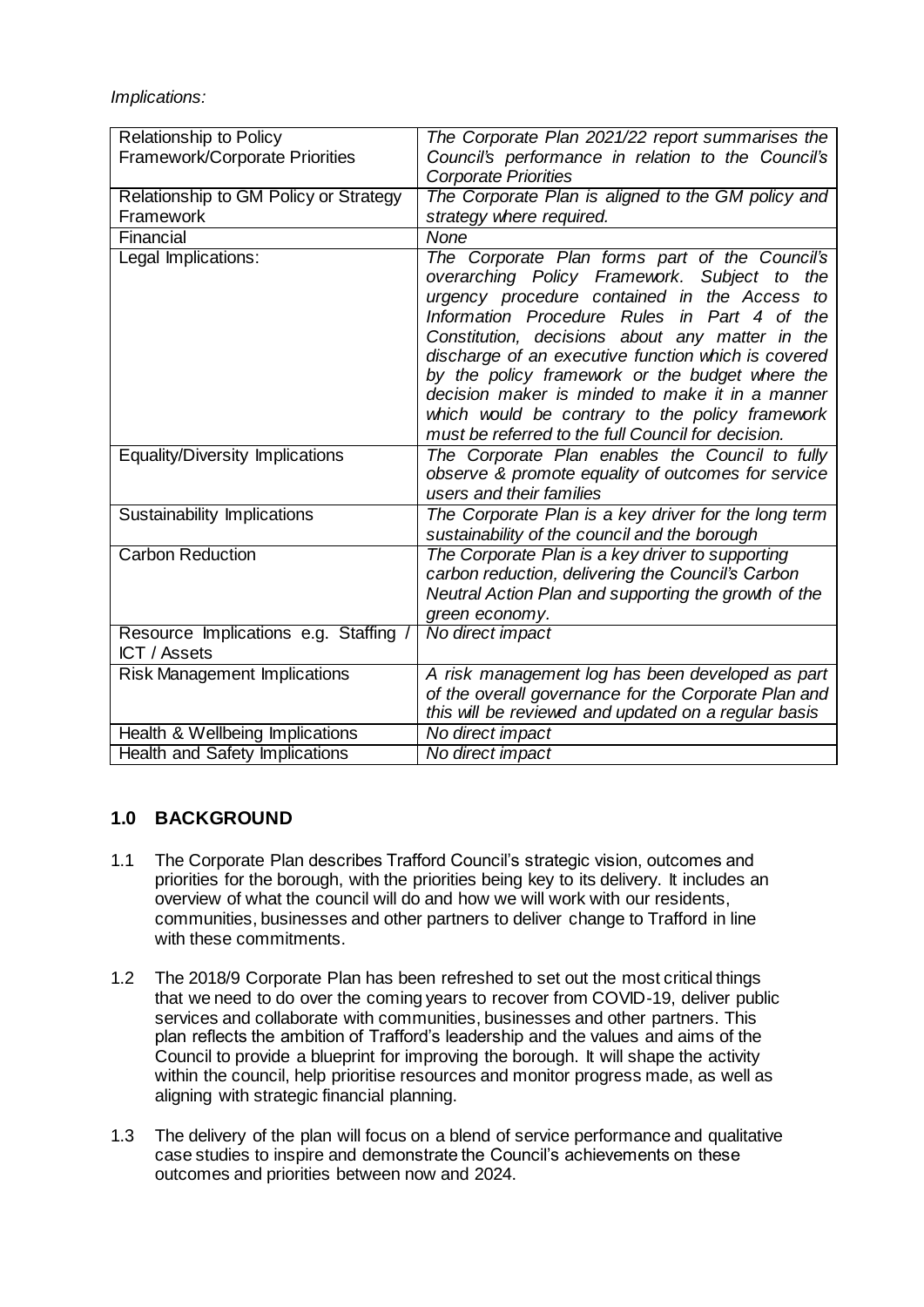1.4 It is also intended as a guide for our partner organisations to help identify shared objectives so we can work together more effectively to achieve far more for Trafford than we ever could working alone.

## **2.0 THE REFRESHED PLAN**

- 2.1 The vision, outcomes and priorities set out below have been refreshed with input from members, staff and residents and were shared at the October meeting of the Executive.
- 2.2 Following Executive feedback, reinforced by the online survey and staff engagement with more than 400 contributions, it was acknowledged that two of the priorities which had initially been proposed described our approach to delivering the vision and outcomes; our "way of working", and that our key priorities should instead focus on what we will deliver. As such it is proposed that we focus on three key priorities to ensure that our strategies and resources are directed where they are most needed and where they will deliver the best outcomes for the Borough. This will ensure that that we are continuing to build on our amazing communities, as demonstrated during the pandemic, supporting those most in need, addressing poverty and improving healthy life expectancy. At the same time, we will ensure our town centres and high streets continue to go from strength to strength and we continue to make best use of our fantastic parks and green spaces. This means that the priorities will concentrate on the three key areas described below.
- 2.3 The new vision for Trafford is:

#### *Trafford - where all our residents, communities & businesses prosper*

- 2.4 The key outcomes are:
	- All our residents will have access to quality learning, training and jobs
	- All our communities will be happy, healthy and safe
	- All our businesses and town centres will be supported to recover and flourish for the benefit of everyone
- 2.5 The refreshed priorities are:

#### **1. Reducing health inequalities**

*Working with people, communities and partners, particularly in deprived areas, to improve the physical and mental health of all our residents*

Rationale: The diversity of our population is one of our greatest strengths and we want all our neighbourhoods to have thriving and healthy communities. However, some groups are currently disadvantaged – not just in life expectancy but in areas such as housing and poverty that can contribute to poorer health.

Throughout the pandemic, we've made rapid changes to the ways we support residents in their community, their own home, in acute care and across our health and social care services. We will create the conditions for our communities to thrive by increasing access to jobs, investing in local infrastructure and transport and improving the local high street.

In Trafford we have a 16-year difference in healthy life expectancy between our most affluent and most deprived areas, and the pandemic has laid bare these inequalities. Nationally, new inequalities have emerged and existing inequalities have intensified. We must do more to address these inequalities so all our residents can live long and healthy lives.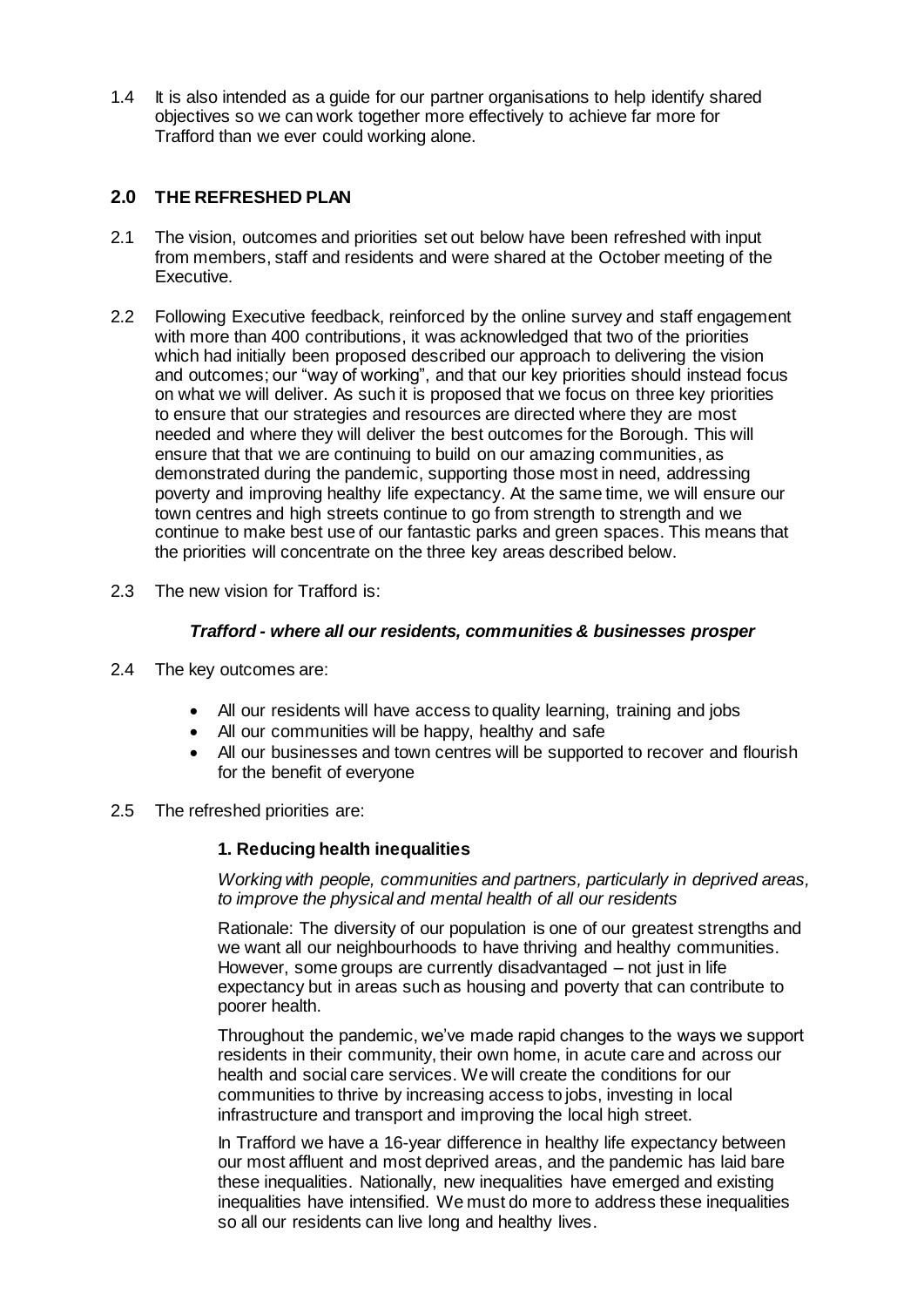#### **2. Supporting people out of poverty**

*Tackling the root causes to prevent people from falling into poverty, and raising people out of it*

Rationale: We know that more people will be experiencing poverty as we emerge from the pandemic. For some, this will be temporary as the economy recovers and job opportunities are created. For others, the poverty and inequalities they were already experiencing will have deepened due to the challenges of the pandemic.

This priority will mean that we will focus on both tackling the root causes of poverty in our communities and on helping to raise people out of poverty.

By providing the necessary skills, opportunities, information and advice we will work with partners to give people the choices and power to make best use of their income and prevent and reduce poverty.

By recognising the importance of access to good quality affordable and sustainable housing we will prioritise increasing affordable and social housing. We will work with partners to encourage the building of adjustable, sustainable low-energy housing which in turn will help to reduce fuel poverty.

We want our borough to be a place where no-one is marginalised or discriminated against and especially not due to their financial or material circumstances.

#### **3. Addressing our climate crisis**

#### *Reducing our carbon footprint and tackling the impact of climate change*

Rationale: We can only address our climate crisis and the impact of climate change by working together and having clear plans to prevent future challenges. This priority focuses on both reducing our carbon footprint and adapting to the challenges posed by climate change.

Being in lockdown showed just how important our local environment, green spaces and parks are for our physical health, our mental health and wellbeing. We want to enable more residents to be environmentally responsible in their daily lives, with improved access to local transport and more active travel including cycling and walking.

We will help clean up the air we breathe by supporting the delivery of the Greater Manchester Clean Air Plan and work with partners to improve the energy efficiency of our homes and encourage the building of new housing developments which are adjustable, sustainable and have low-energy use.

By increasing the amount we reuse, repurpose and recycle and through educating everyone, it will help to reduce our carbon footprint and minimise the amount we waste.

We will be looking at the Council's own carbon footprint: looking at the sustainability of our own buildings and ways of working and supporting and encouraging our workforce and partners to adopt more measures which will reduce our impact on the environment and help towards our carbon reduction targets.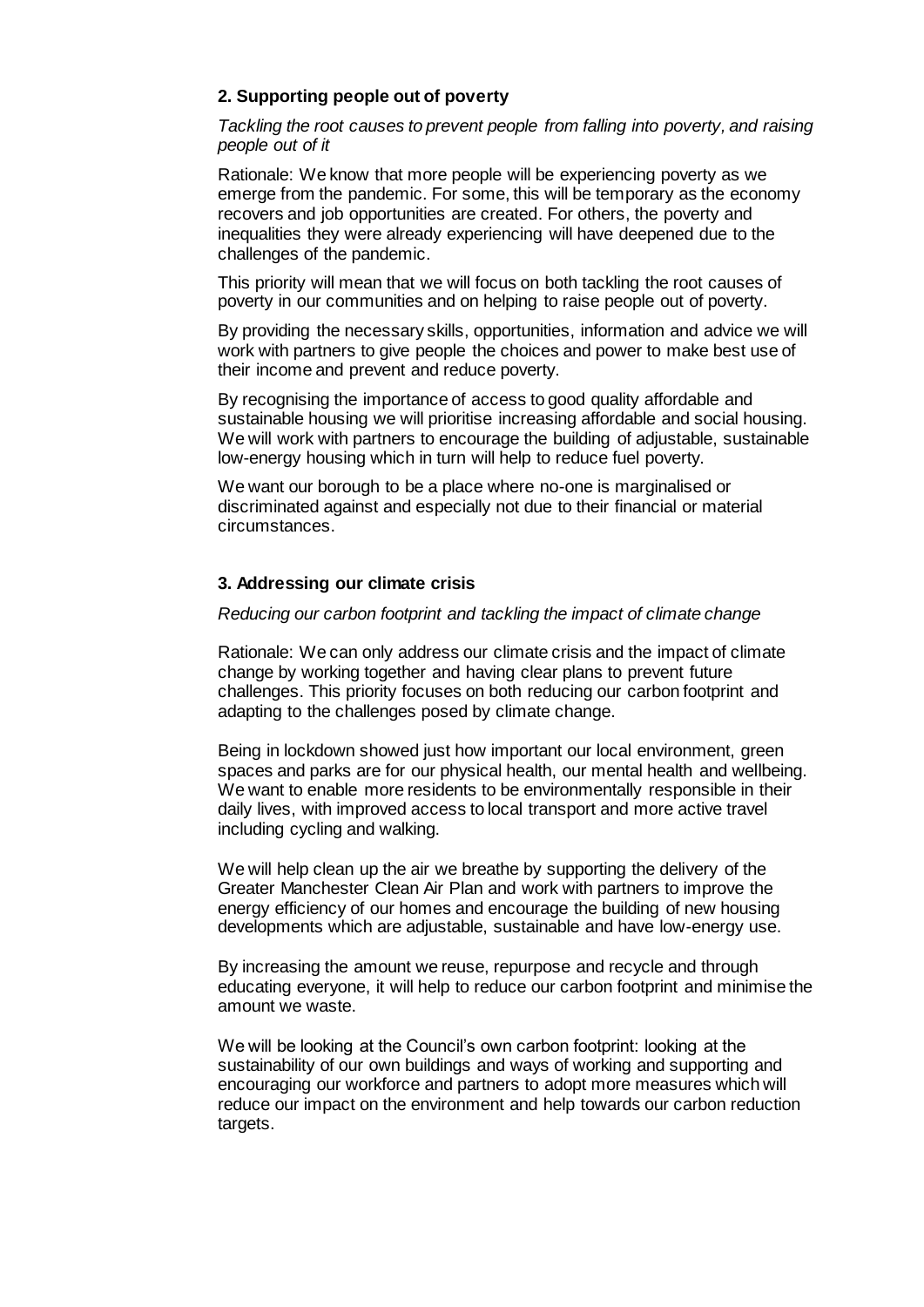## **3.0 OUR APPROACH**

- 3.1 The key to the successful delivery of the vision, outcomes and priorities in the corporate plan is the approach adopted. This is defined as:
	- Delivering the right, quality services at the right time for residents, communities, businesses and partners using our skilled and diverse workforce;
	- Being responsive, accessible and fair to all and placing this at the heart of everything that we do. This means becoming a digital council, improving connectivity and helping more residents to get online and access new technology. At the same time, we will ensure that residents are not left behind in our increasingly digital society;
	- Providing value for money, targeting investment and better partnership working; ensuring our services are built around the needs of people who live, work and visit the borough;
	- Working with residents, communities and business to provide properly maintained, clean, attractive and safe green spaces for everyone to enjoy;
	- Continuing to maintain tight control on our finances through the medium term financial plan (MTFP) to deliver a balanced budget:
	- Working more closely with residents and using data effectively, to influence and inform our local decision making and continuing to engage both directly and through social media, websites and online platforms; and
	- Working together to help develop a strong, dynamic and diverse voluntary sector as a key partner in the borough and actively encourage volunteering.

## **4.0 ENGAGEMENT ACTIVITY**

- 4.1 To raise awareness and wider understanding of our refreshed Corporate Plan it is important that residents, businesses, communities and partners are aware of the changes to the Corporate Plan, understand the reasons for the changes and understand how the changes can benefit them.
- 4.2 An online survey on the Corporate Plan vision and priorities opened on 16 October and closed on 7 November. The purpose of the survey was to seek feedback on which of the priorities matter and to test the definitions and understanding of each priority. Feedback was sought on the 'we will' statements which state the intent and what the Council will do to reach its outcomes and vision and deliver on the priorities. There was also the opportunity to share other ideas/suggestions for inclusion in the final version of the plan.
- 4.3 Two 'Drop-In' engagement sessions were held internally for staff in the Council to introduce and outline the refreshed priorities, capture views on which of the 'we will' statements were most important from their perspective and to provide feedback on additional points and how the new priorities could be delivered.
- 4.4 Other engagement included sharing information at the senior leaders and colleagues 'Let's Talk' events held in October and November as well as obtaining input from the Strategic Delivery Group.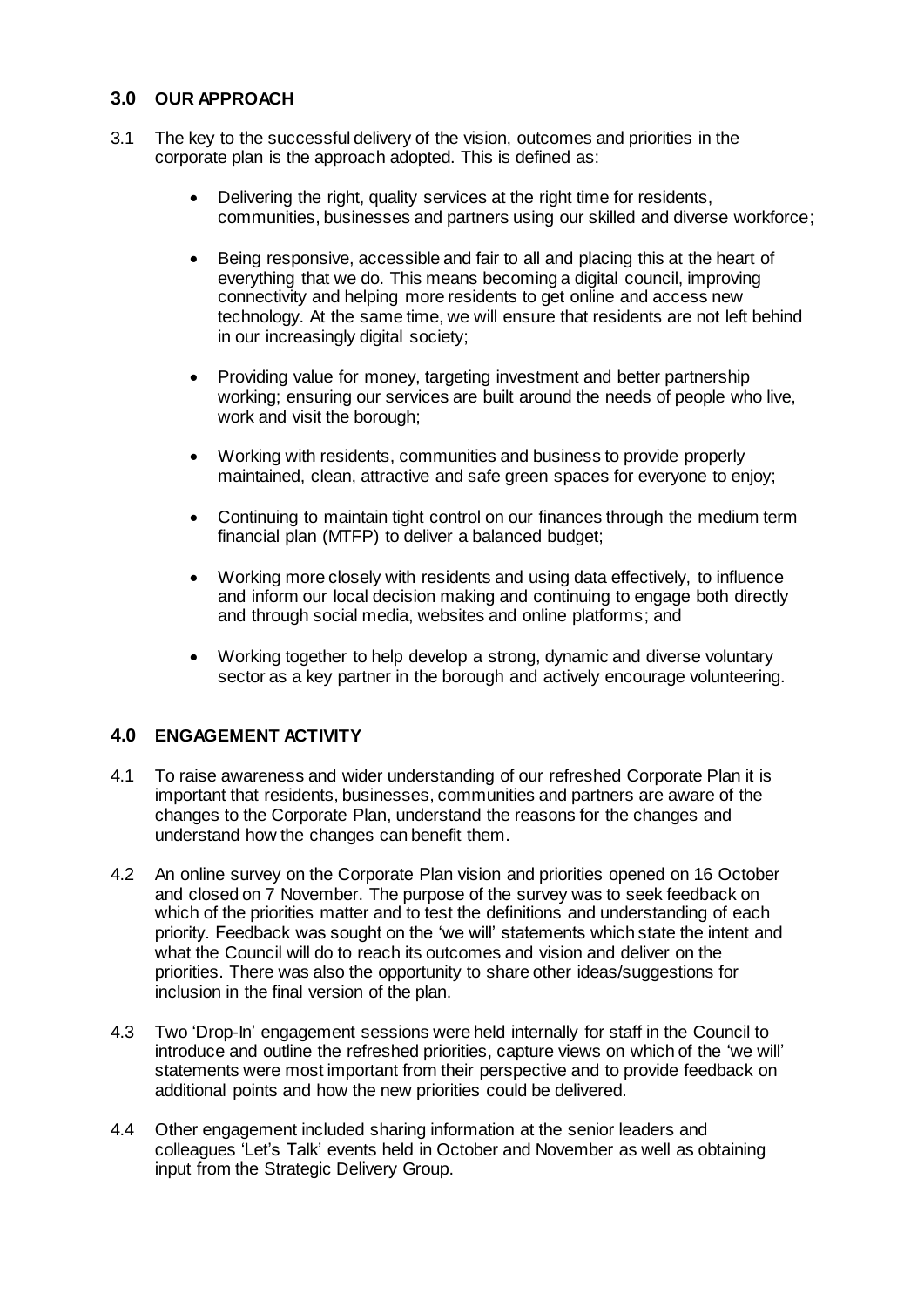## **5.0 SURVEY AND ENGAGEMENT FEEDBACK**

- 5.1 There were 389 responses to the survey on the refresh of the Corporate Plan held between 16 October and 7 November 2021.
- 5.2 The respondents were evenly split across all age groups, with the main survey respondents being white British or white other between the ages of 45 to 54. 11% of respondents were aged 18 to 34 which was encouraging. 65% was equally split between North and Central Trafford respondents, with the remaining 30% being equally split between West and South Trafford. 5% of the respondents were from outside of the borough of Trafford
- 5.3 Generally respondents felt that the right priorities were being focused on. The 'we will' statements were accepted although the order of the ranking slightly changed for priority one and two. This will be reflected in the corporate plan document. There were no amendments to the order of the 'we will' statements for priority three.
- 5.4 By reflecting on the key points from the responses there are a range of topics that residents have highlighted as being important either personally or to the wider community. Specific mention was made of making full and active use of the fantastic pool of talent in Trafford's communities, through listening to the public and their views as well as taking into consideration the needs of different races and of marginalised communities experiencing inequalities.
- 5.5 Respondents provided additional feedback on both the priorities and on a range of topics. A summary is outlined below with detailed analysis contained in Appendix 1.

### **Reducing Health Inequalities**

- There was a focus on care for children and mental health services and support for SEND.
- There was a focus on looking after older people to tackle loneliness and isolation, preventing suicide and supporting care homes, improving wellbeing and support for disabled people and thorough at-home care.
- Feedback was given on improving leisure facilities and accessibility, with more physical activities and sports sessions being available in the community.
- The importance of supporting active travel, environmentally friendly transport, cycling and buses were seen as key, while reducing noise pollution at night.
- Feedback was shared on the importance of cooking healthy school meals and making these available for people on low incomes.

#### **Supporting People out of Poverty**

- There was recognition of the need to support people to get into work.
- Reference was given to the real living wage and preventing reliance on benefits and the need for better job security.
- There was an acknowledgement that alleviating poverty for the most vulnerable, such as through second-hand furniture initiatives, second hand uniform shops and vouchers for food and bills, would assist.
- The importance of educating people on how to manage money, training and development for the unemployed was fed back.
- The cost of transport was identified as a barrier with respondents requesting free travel for young people to go to work or school, free bus travel for disabled people and young people, and support for the BEE network.
- Another key theme mentioned for this priority was the importance of housing, specifically affordable housing, minimum standards in private rented accommodation, insulated housing, lower cost of rent, social mix in new developments, hostels for homeless people, and more council housing.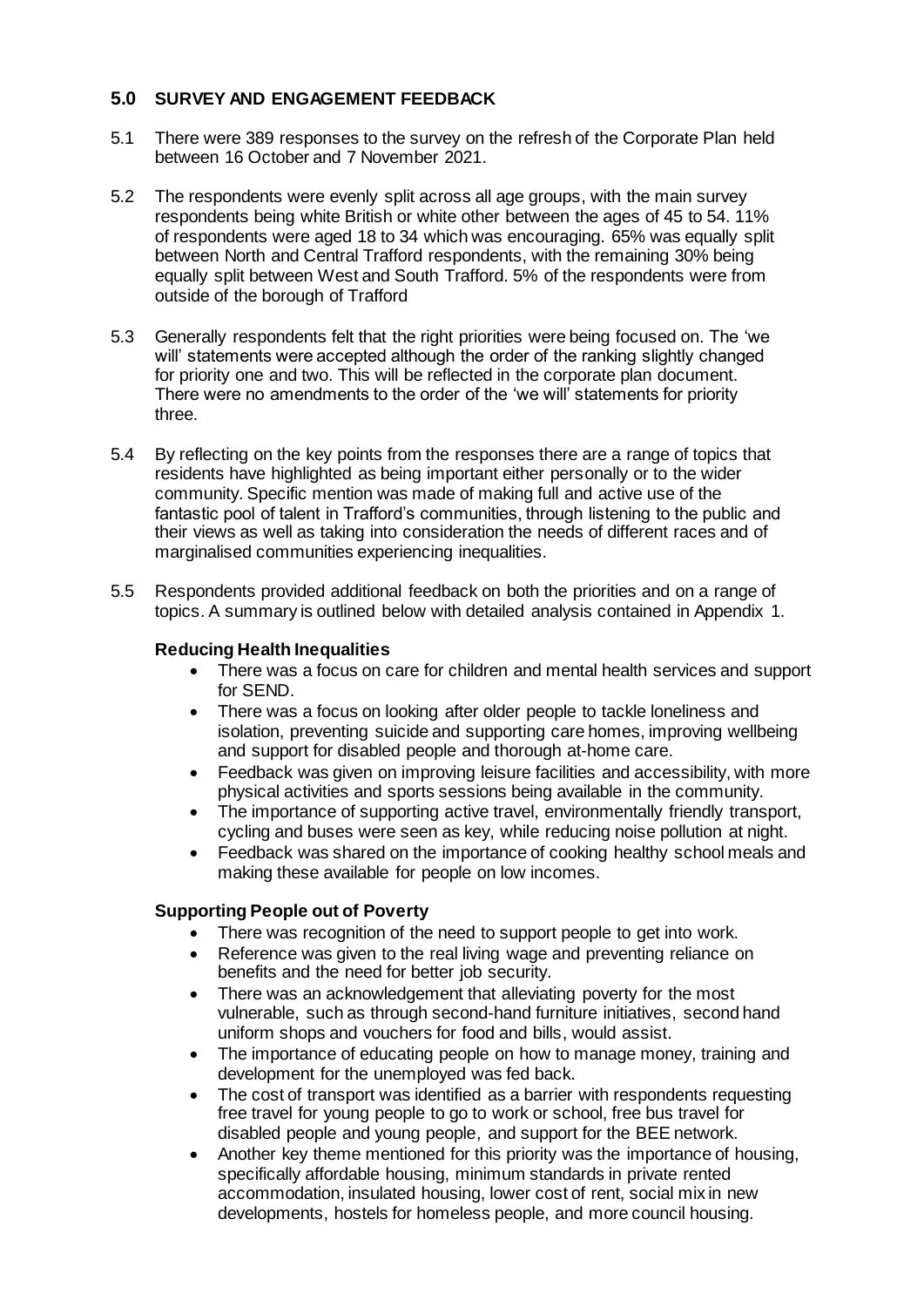#### **Addressing our Climate Crisis**

- A range of methods were suggested to tackle climate change, such as rethinking town centres, low traffic neighbourhoods, more community power generation projects, renewable energy/ alternative sources, advice for residents, giving spare land to community groups, group cookouts with food, developing community groups, increasing education on waste, educating young people, and promoting low carbon diets.
- Feedback relating to not building on greenbelt or not cutting down trees was received
- Housing was also a common theme in this priority, specifically home insulation, retrofit over new build, use of derelict buildings, not building in overpopulated areas, adapting older houses and sustainable property development.
- Better waste management and helping increase recycling everywhere was another theme.
- Importance of cheaper, improved and more accessible public transport as an enable to encourage walking to reduce traffic.
- A small number of respondents disagreed with the priority and wanted there to be no Clean Air Plan.
- 5.6 The information received against each of the priorities broadly aligns with the refreshed corporate plan and the measures.
- 5.7 From the feedback and suggestions received to date, it would appear that it is not always clear which services the Council delivers and which are led and managed by partner organisations. This will be taken into account when considering how to improve awareness and communicating Council services.
- 5.8 During October and November, drop-in sessions and Let's Talk sessions were held with staff in the Council which included
	- Presenting the refreshed vision, outcomes and priorities
	- Capturing feedback on the importance of the priorities and at the drop-in session which of the 'we will' statements was most important

Although these sessions were with a smaller cohort of people than those who completed the resident survey, the feedback supported the three refreshed priorities.

## **6.0 COMMUNICATION**

- 6.1 The Corporate Plan will be relaunched using a variety of channels media press release, website, internal presentations and externally with partners, videos for each priority - all supported by social media to demonstrate how we are working together for the good of the borough.
- 6.2 The communication and engagement will continue on an ongoing basis for the duration of the plan.

## **7.0 PERFORMANCE**

7.1 The strategic measures will provide clarity about where we are going as a Council. They will demonstrate to our residents, businesses, communities, partners and other stakeholders that our Council is overcoming the challenges of Covid-19, seizing new opportunities and on our way to becoming stronger than ever.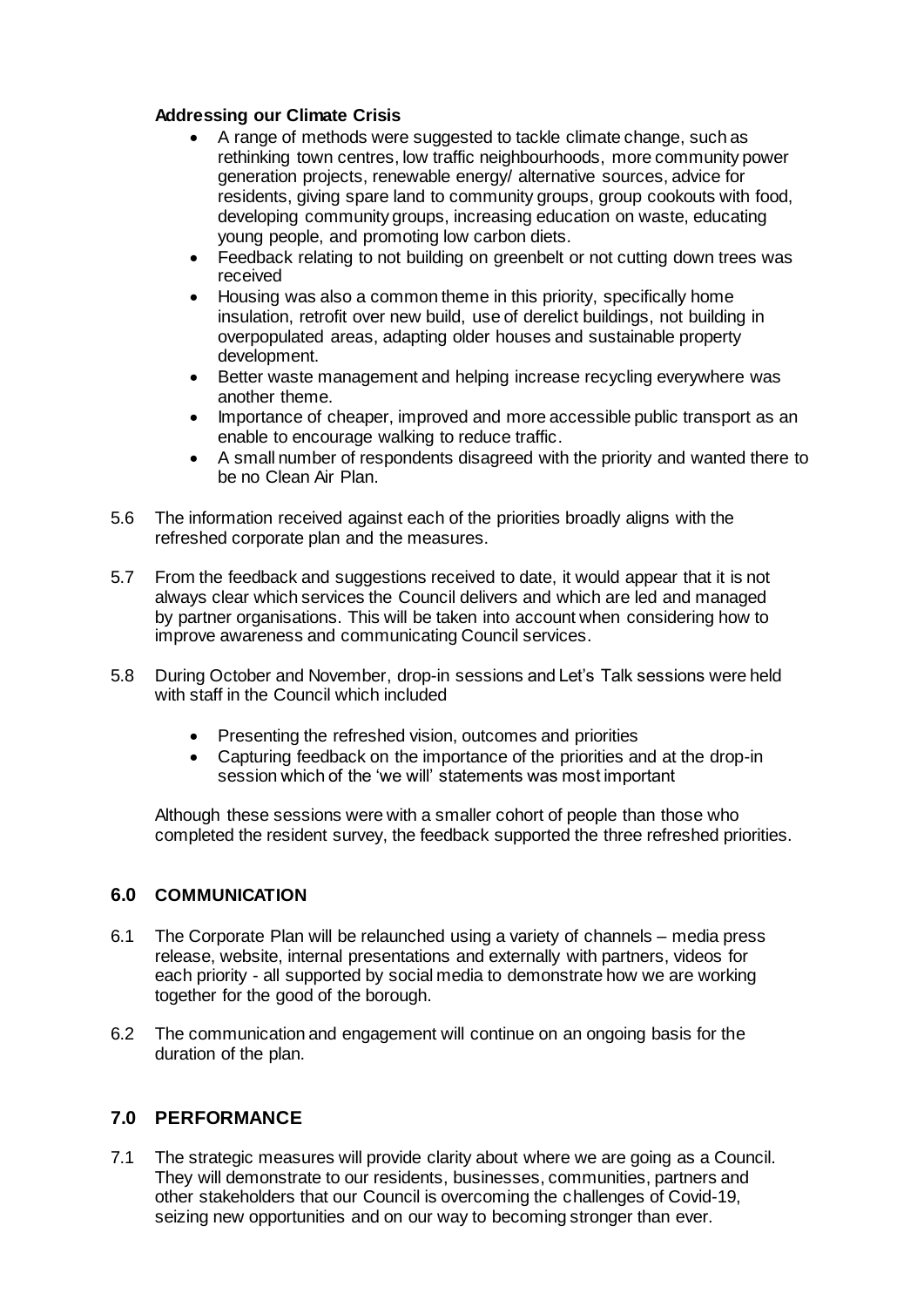- 7.2 The table in Appendix 2 outlines the suggested list of indicators, annual data for the past three years where available and a description of the measure. For ease of navigation, indicators are aligned to relevant shared priorities. Some of the indicators are subject to wider factors, and the levers of change sit outside of Trafford Council's control, so targets will not be set but they are important to track progress against our longer-term ambitions. It should be noted that some of the indicators also have a long lag between data capture and publication, particularly in the health inequality section.
- 7.3 The measures were chosen to align with Trafford and GM strategies where possible – for example health inequality measures are aligned to the [Independent](https://www.greatermanchester-ca.gov.uk/what-we-do/equalities/independent-inequalities-commission/)  [Inequalities Commission](https://www.greatermanchester-ca.gov.uk/what-we-do/equalities/independent-inequalities-commission/) and the Marmot City -Region *[Build Back Fairer](https://www.instituteofhealthequity.org/about-our-work/latest-updates-from-the-institute/greater-manchester-a-marmot-city-region)* reports and the addressing our climate crisis measures are aligned with Trafford's Climate Action Plan and the overarching GM Strategy.
- 7.4 A dashboard will be developed to complement the quarterly reporting and will include corporate priority measure data and wider Council services performance data. All measures will show a direction of travel based on latest available data compared to previous outturn. The quarterly reports will also showcase a case study or feature piece highlighting each priority. Charticles will be used with a short narrative alongside charts or maps to demonstrate the level of performance.
- 7.5 Work and wider discussions are continuing to finalise the indicators suggested in the table and are therefore subject to change or refinement.

#### **8.0 RECOMMENDATIONS**

It is recommended that the Executive:

- 8.1 Approves the refreshed Corporate Plan and recommends its adoption to Council; and
- 8.2 notes the reporting schedule for Corporate Plan updates.

#### **Finance Officer Clearance:GB**

**Legal Officer Clearance: JL**

#### **DEPUTY CHIEF EXECUTIVE & CORPORATE DIRECTOR'S SIGNATURE***:* **Sara Saleh**

To confirm that the Financial and Legal Implications have been considered and the Executive Member has cleared the report.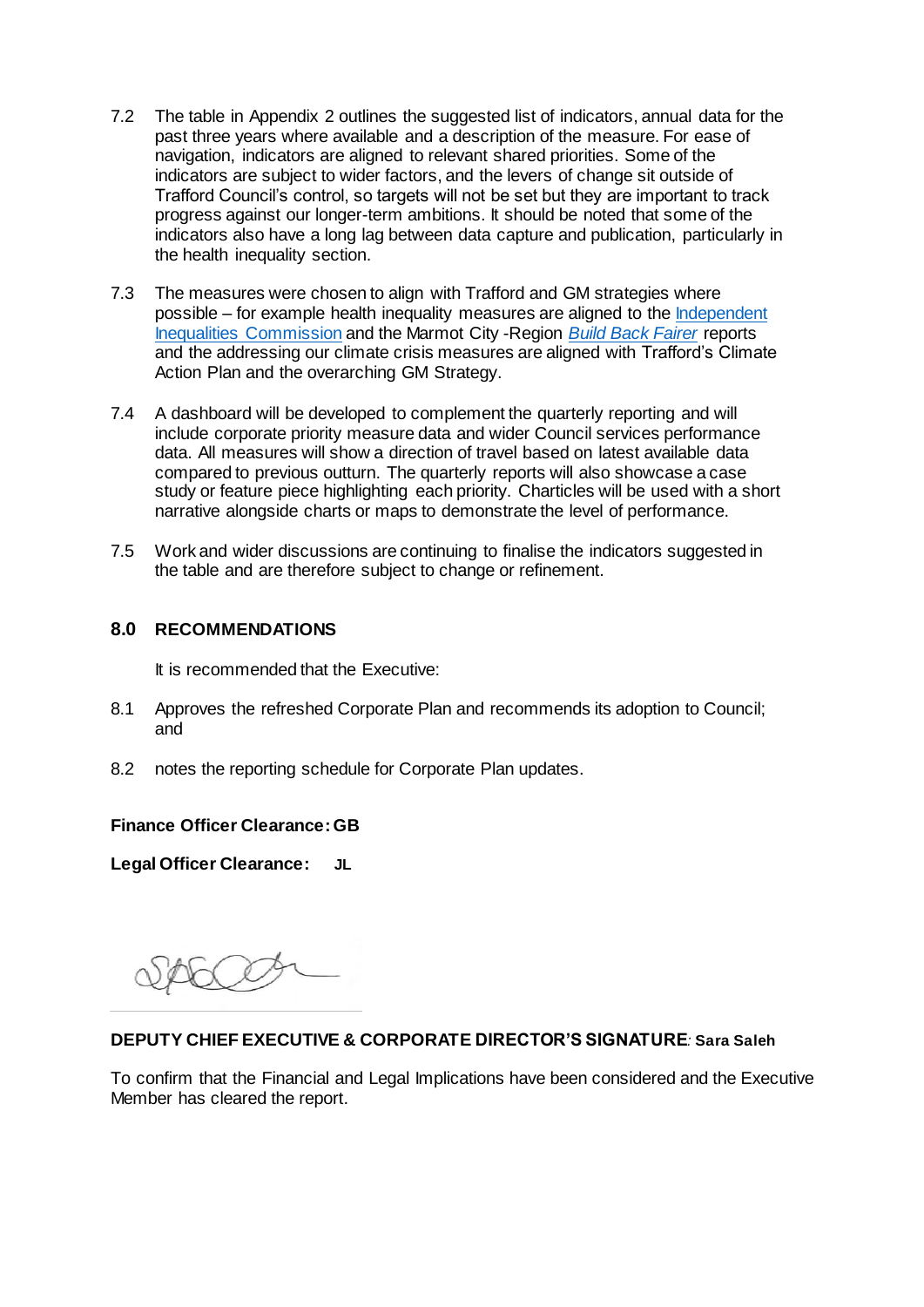## **Appendix 1: Survey and Staff Drop In Session – Feedback**

## **Background**

This Appendix summarises feedback from engagement on the refreshed Corporate Plan and priorities through:

- 1. A Resident Survey on Citizen Space
- 2. Staff Drop-In sessions for the Council

## **1. Residents Survey on Citizen Space**

A Residents Survey was published on Citizen Space which asked for:

- Feedback on whether residents agreed these were the right priorities overall
- Feedback on whether residents agreed these priorities would meet future challenges
- Ranking the priorities in order of importance
- Ranking the 'we will' statements under each priority in order of importance
- Providing additional feedback and suggestions on areas to consider including

There were **389** responses in total to the resident survey.

**Survey Respondents Profile**

- Majority of respondents aged 45-54, then 35-44, then 55-64
- 11% of respondents were aged 18-34
- Majority of respondents 94% were White British or White Other (Trafford Profile 14% at 2011 Census from BAME group)
- Respondents located in: North Trafford (33%), Central Trafford (32%), West Trafford (15%), South Trafford (15%), Outside of Trafford (5%)

**Feedback on overall corporate priorities**

On being the right priorities for the council to focus on

- **7 in 10** (73%) either strongly **agree** or **agree** these are the right priorities
- **1 in 10** (12%) either strongly **disagree** or **disagree** there are the right priorities

On the priorities meeting future challenges

- **6 in 10** (62%) either strongly **agree** or **agree** these meet future challenges
- **1 in 10** (14%) either strongly **disagree** or **disagree** these meet future challenges

#### **Order of most important Corporate Priority to you**

- 1. Reducing health inequalities
- 2. Supporting people out of poverty
- 3. Making best use of our resources to deliver quality services
- 4. Addressing our climate crisis
- 5. Being a more open and accessible Council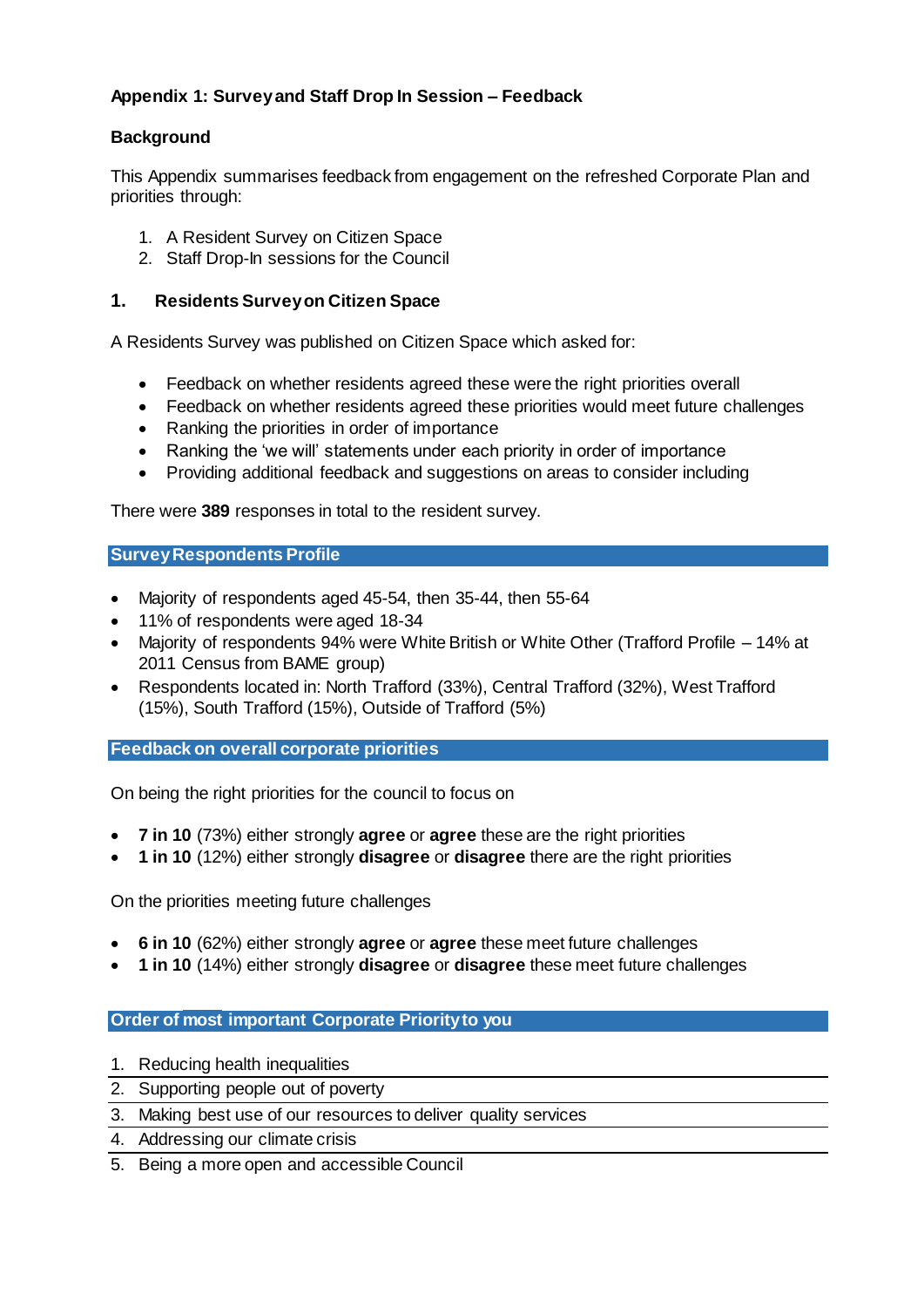## **Ranking 'We Will' Statements (1 = Top Ranking)**

## **1) Reducing Health Inequalities**

- 1. Prevent poor health in children and promote good mental and physical health.
- 2. Ensure Trafford's mental health services are resilient, accessible and fit for purpose.
- 3. Ensure more people are in good health for longer.
- 4. Focus on areas of deprivation and with the highest rates of illness, and reduce the impact of deprivation.
- 5. Work with partners to improve how services are delivered, and to help reduce health inequalities.
- 6. Provide effective and sustainable physical activity and sport opportunities for our communities.

## **2) Supporting people out of poverty**

- 1. Support children out of poverty and to have the best start in life.
- 2. Give people skills and opportunities to enable them to get out of poverty.
- 3. Prioritise support for people to avert poverty, and improve the situation for people experiencing poverty.
- 4. Ensure agencies work well together to minimise the risk of individuals becoming homeless and to support those who are experiencing homelessness.
- 5. Give people the power to maximise their household income.

## **3) Addressing our climate crisis**

- 1. Reduce our carbon footprint and increase the amount we re-use, repurpose and recycle.
- 2. Ensure that new housing developments are adaptable, sustainable and low-energy use, while working with partners to increase the energy efficiency in our homes.
- 3. Reduce the amount of food waste in our borough and encourage surplus food to be donated to foodbanks.
- 4. Promote and increase environmentally friendly travel, such as walking and cycling.
- 5. Put in place the measures in the GM Clean Air Plan.
- 6. Promote sustainable, healthy and lower-carbon diets, such as locally grown and seasonal food.

## **4) Being more open and accessible**

- 1. Ensure the way we serve our borough is built around the needs of residents, businesses and communities.
- 2. Ensure our communications are open and accessible to all.
- 3. Put respect at the heart of how we work with colleagues, residents, business, partners and voluntary groups.
- 4. Make better use of technology to improve the way we deliver services.
- 5. Help people that are less digitally able to get online.

## **5) Making best use of our resources**

1. Ensure our highways, roads and pavements are safe, well maintained and well lit.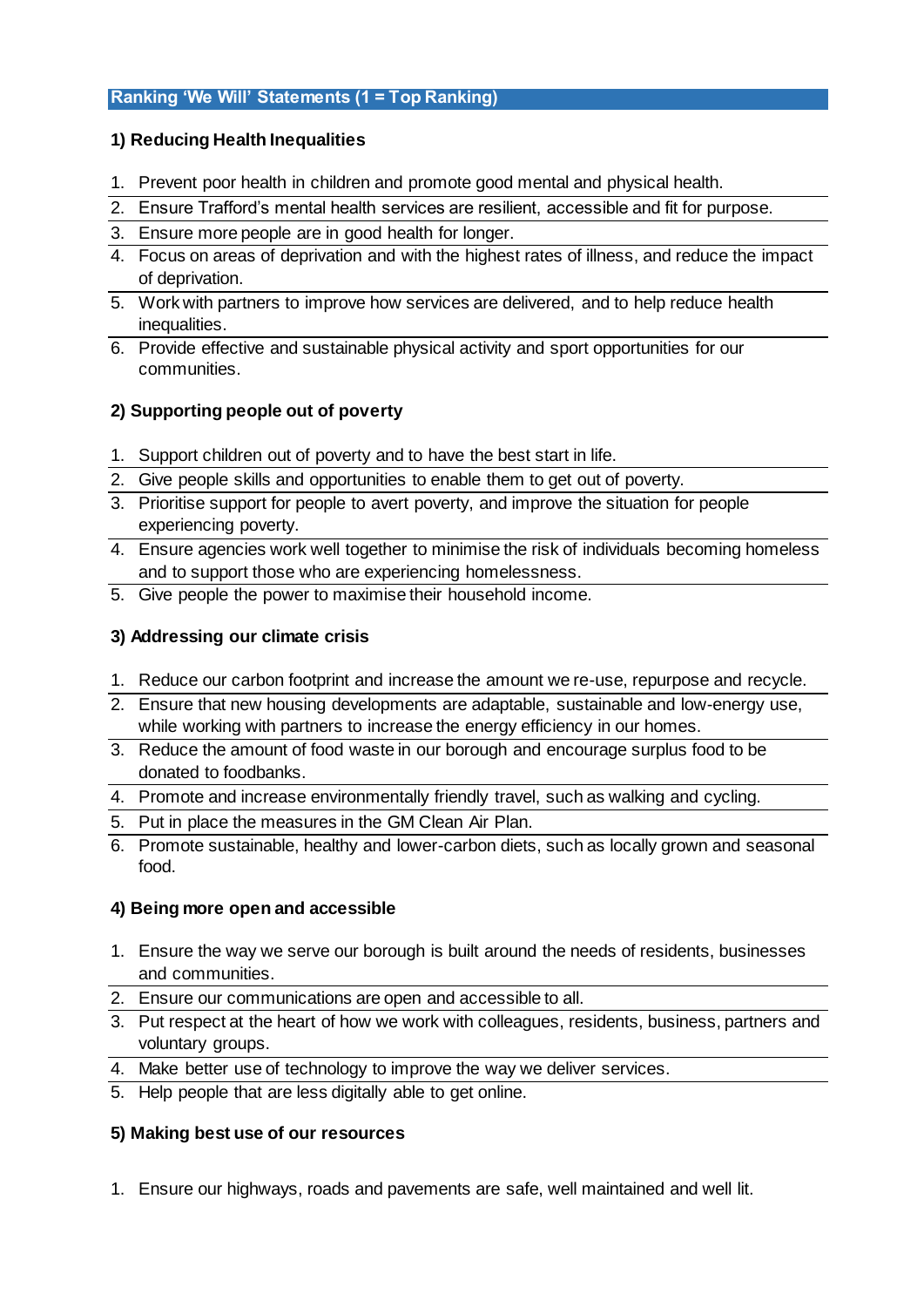- 2. Drive the borough's economic recovery from Covid-19 by supporting businesses, increasing investment and improving our economic resilience to ensure Trafford remains a great place to live.
- 3. Develop our leisure areas and use our parks and green spaces to benefit residents.
- 4. Make smart decisions about what we buy and how we get the most out of our purchases.
- 5. Deliver more joined-up services.
- 6. Give staff the right skills to deliver and commission good quality services.

## **Additional feedback and suggestions from free text question**

#### **Reducing Health Inequalities**

- Active travel, environmentally friendly transport, cycling and buses promoted.
- Address waiting times (for GPs), access to health services, aftercare, parental care, dental care.
- Improve leisure facilities, open up membership, increase exercise, more physical activities and tackle noise pollution at night.
- Focus on green spaces, parks and accessibility, disabled parking.
- Care for Children, including children mental health services, sport classes, community sports, support for SEND.
- Support for disabled people and at home care.
- Older people, including fitness classes, elderly care, tackling loneliness and isolation, prevent suicide, care home funding.
- Education on cooking healthy meals, in schools, for people on low incomes.
- Consider needs of different races and of marginalised communities experiencing inequalities.

## **Supporting People out of Poverty**

- Childcare funding so parents can work, unpaid carers, free travel for young people to go to work or school, free school dinners for all children, fresh fruit for all children, cooking skills for low income families, English language lessons.
- Fairness and support for pensioners, free bus travel for disabled people and young people, support the BEE network.
- Match people with vacancies, apprenticeships, tackle skillset shortage.
- Education on how to manage money, starting in schools, free development courses, training for unemployed, employers provide time off for people with young children.
- Affordable housing, minimum standards in private rented accommodation, insulated housing, lower cost of rent, social mix in new developments, hostels for homeless people, more council housing.
- Pay people a real living wage to avoid relying on benefits and better job security.
- Second-hand furniture initiative, second hand uniform shop, vouchers for food and bills.

## **Addressing our climate crisis**

- Cheaper, improved and more accessible public transport, electric vehicles, reduce cars near schools, rethink town centres, low traffic neighbourhoods.
- Community power generation projects, don't build on greenbelt or cut down trees, more renewable energy/alternative sources and advice for residents.
- Home insulation, retrofit over new build, use derelict building, don't build in overpopulated areas, adapt older houses, sustainable property development.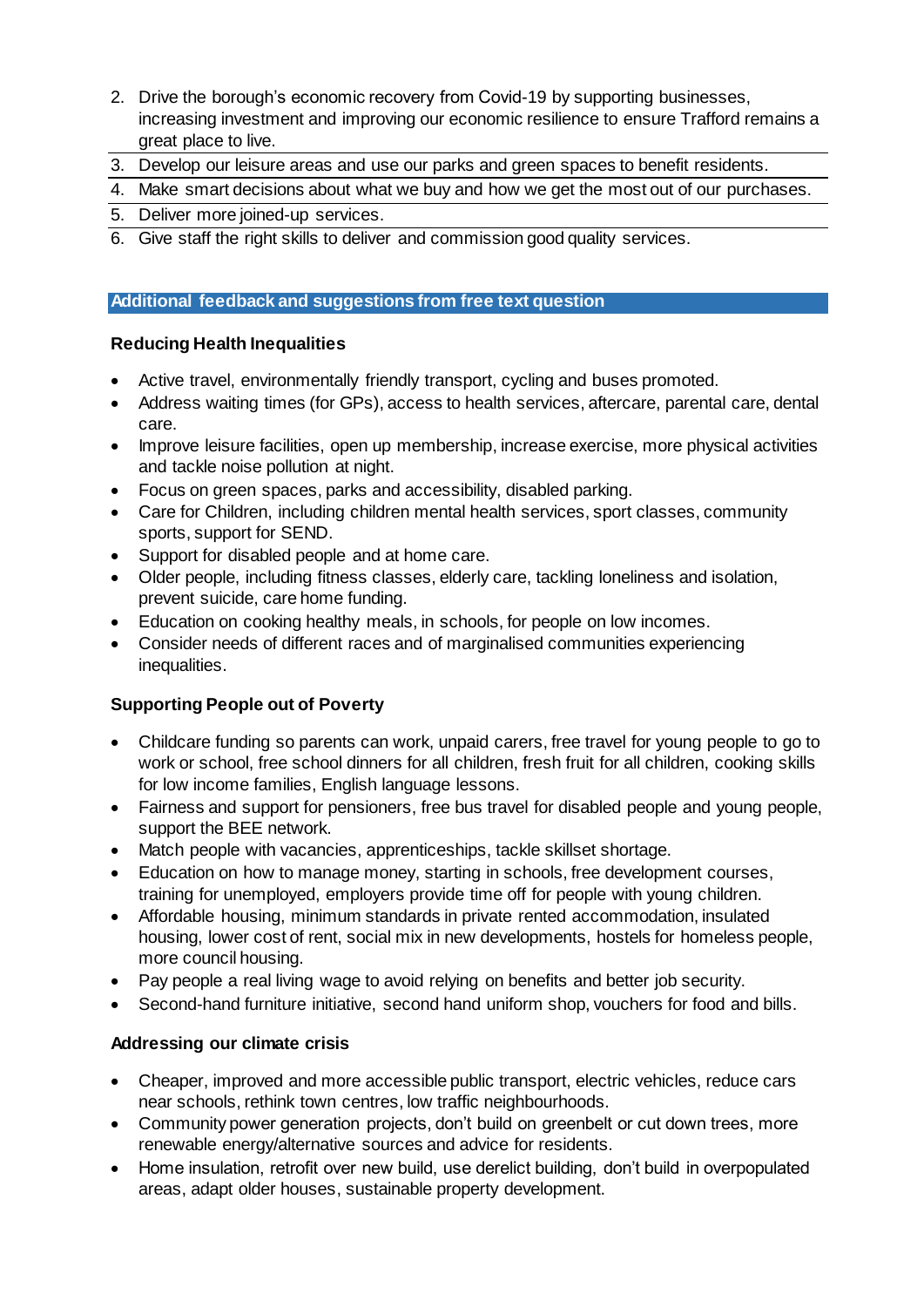- Improve choice of recycling, make all plastic recyclable, better waste management provider, timely collections, obligate businesses to recycle, upgrade recycling centres.
- Support businesses who allow remote working to avoid travel, move pension fund away from fossil fuels.
- Improve air quality, encourage walking and cycling, and promote green jobs.
- Teach cycling in schools, safe cycle lanes, help people on low incomes.
- Remove coned cycle lane, gully emptying, reduce HGV traffic, council owned electric vehicles and more charging points, more visible recycling in council buildings, no clean air plan.
- Free car park for tram users, give spare land to community groups, group cookouts with food, develop more community groups, increase education on waste, educate young people, promote low carbon diets.

#### **Being more open and accessible**

- Consult residents before acting and listen to consultations, ensure a voice, webcast committees such as planning, change times for planning consultations so workers can access, active engagement, more transparent, encourage involvement, Q&A session for residents.
- Find ways to bring people back together to tackle isolation, open discussion events, residents first, meaningful consultation, more visibility in community, support people in libraries to access the online services.
- In person accessibility, contact face to face, connections and communications, answer people in person or over the phone.
- Upgrade website to make it user friendly, clear route for accessing services, contact emails, keep human element, reply on social media, better communication from staff, website for suggestions and feedback.
- You are great! It is the system and resources that need an improvement.

#### **Making best use of our resources**

- Make full and active use of the fantastic pool of talent in Trafford's communities and voluntary sector, listen to the public and their views, encourage businesses to hire local people.
- Economic recovery needs to include and encompass climate change and health inequalities.
- Well-lit and safe cycle paths, prioritised pedestrians and cyclists, parking for disabled people, paths cleared for disabled people.
- Pop ups in empty business spaces, invest in local businesses, lower rent for independents, support businesses impacted by covid.
- Improve roads pavements and paths and repair potholes, manage roadworks so not all at once, unblock drains, tackle flytipping, collect litter, take ownership of road signs, no parking charges in small villages.
- Revamped and new leisure facilities and centres, consider density of housing proposals.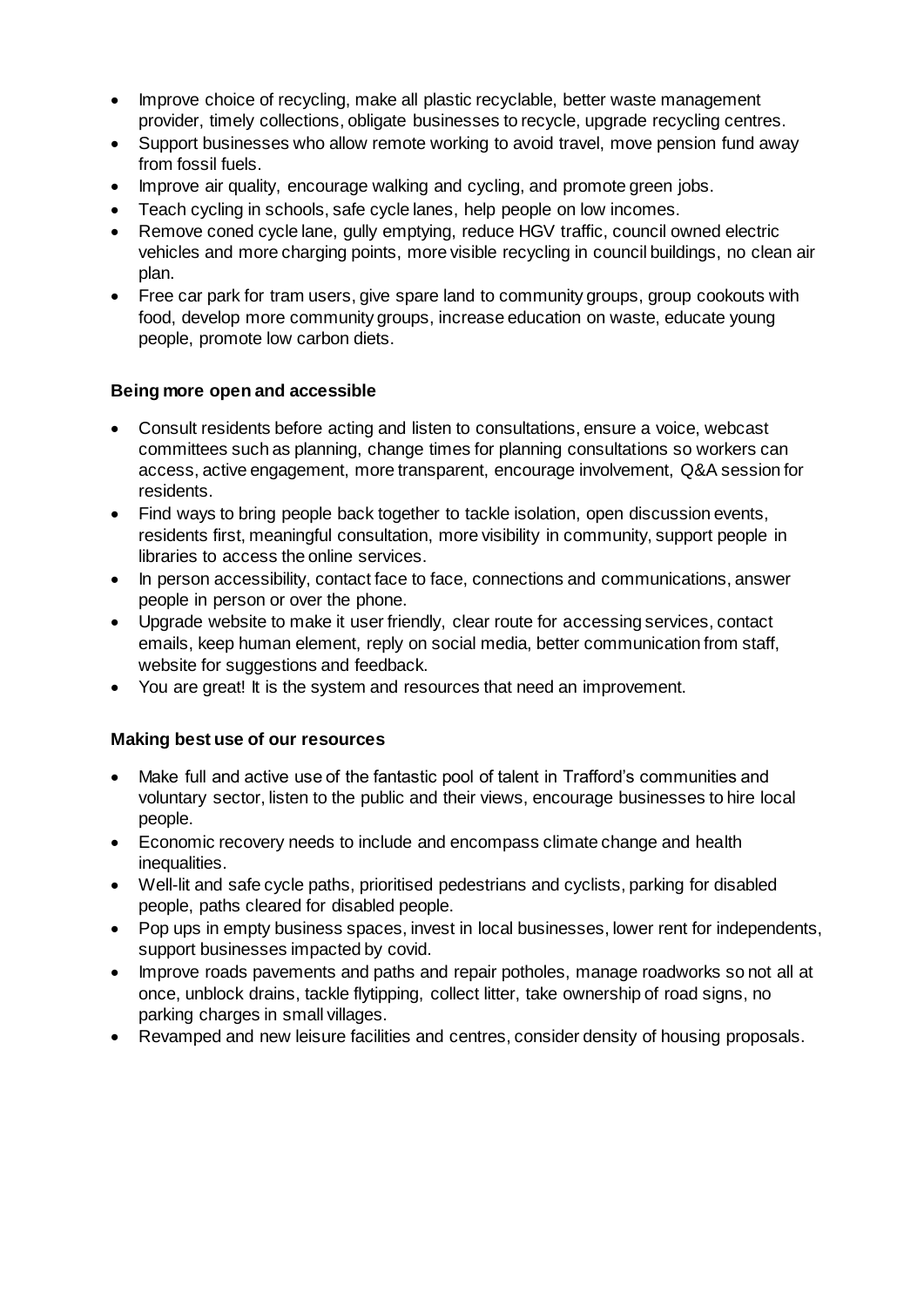## **2. Drop In Sessions for Staff**

Drop In sessions were held with staff in the Council which included

- Presenting the refreshed vision, outcomes and priorities
- Capturing feedback on which of the 'we will' statements was most important

These sessions were with a smaller cohort of people than those who completed the resident survey.

Staff were asked to pick an area(s) they thought was a priority for the council and responses were captured in a visual word cloud (see below).



## **Staff Poll Responses on We Will Statements**

Staff were asked to identify which 'we will' statement was the most important with the statement selected by most ranked highest.

## **1). Reducing Health Inequalities (Ranked)**

| Rank            | <b>We Will Statement</b>                                                                                      |
|-----------------|---------------------------------------------------------------------------------------------------------------|
| $\overline{1}$  | Ensure more people are in good health for longer.                                                             |
| $\overline{=}$  | Focus on areas of deprivation and with the highest rates of illness, and reduce the<br>impact of deprivation. |
| $\overline{-2}$ | Work with partners to improve how services are delivered, and to help reduce<br>health inequalities.          |
| $\overline{4}$  | Prevent poor health in children and promote good mental and physical health.                                  |
| $\overline{=5}$ | Ensure Trafford's mental health services are resilient, accessible and fit for<br>purpose.                    |
| $=5$            | Provide effective and sustainable physical activity and sport opportunities for our<br>communities.           |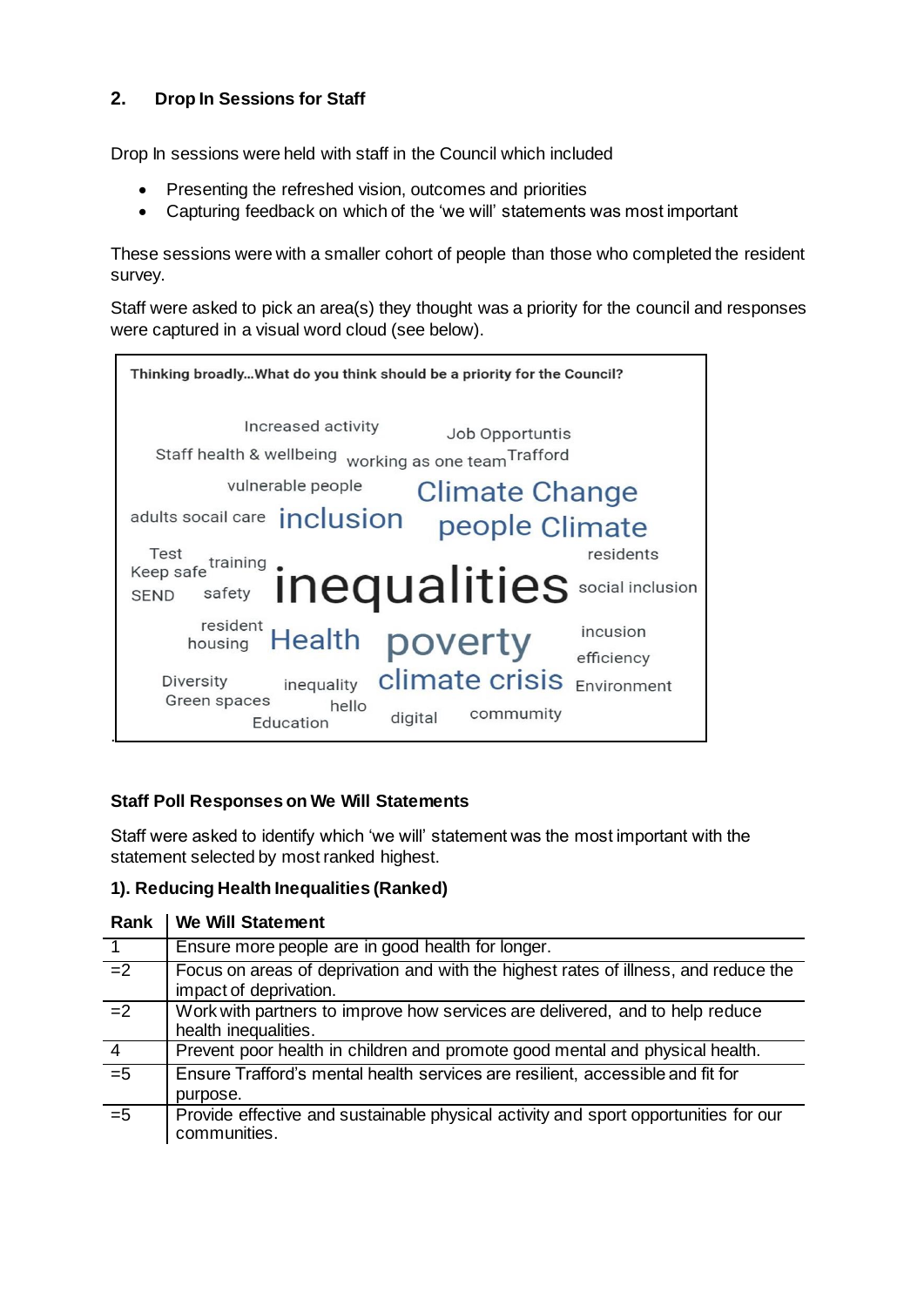## **2). Supporting people out of poverty (Ranked)**

| Rank  | <b><i>vve vvill Statement</i></b>                                                                                                                 |
|-------|---------------------------------------------------------------------------------------------------------------------------------------------------|
| $=1$  | Give people skills and opportunities to enable them to get out of poverty.                                                                        |
| $=1$  | Prioritise support for people to avert poverty, and improve the situation for people<br>experiencing poverty.                                     |
| $=3$  | Ensure agencies work well together to minimise the risk of individuals becoming<br>homeless, and support those who are experiencing homelessness. |
| $=3$  | Support children out of poverty and to have the best start in life.                                                                               |
| $= 5$ | Give people the power to maximise their household income.                                                                                         |

## **Rank We Will Statement**

## **3). Addressing our Climate Crisis (Ranked)**

| Rank           | <b>We Will Statement</b>                                                                                                                                               |
|----------------|------------------------------------------------------------------------------------------------------------------------------------------------------------------------|
| $=1$           | Promote and increase environmentally friendly travel, such as walking and<br>cycling.                                                                                  |
| $=1$           | Reduce our carbon footprint and increase the amount we re-use, repurpose and<br>recycle.                                                                               |
| $\overline{3}$ | Ensure that new housing developments are adaptable, sustainable and low-<br>energy use, while working with partners to increase the energy efficiency in our<br>homes. |
|                | Put in place the measures in the Greater Manchester Clean Air Plan.                                                                                                    |
| $\overline{5}$ | Promote sustainable, healthy and lower-carbon diets, such as locally grown and<br>seasonal food.                                                                       |

## **4). Being a more open and accessible Council**

|      | Rank   We Will Statement                                                      |
|------|-------------------------------------------------------------------------------|
| 1    | Ensure the way we serve our borough is built around the needs of residents,   |
|      | businesses and communities.                                                   |
| 2    | Put respect at the heart of how we work with colleagues, residents, business, |
|      | partners and voluntary groups.                                                |
| $=3$ | Ensure our communications are open and accessible to all.                     |
| $=3$ | Help people that are less digitally able to get online.                       |
| $=3$ | Make better use of technology to improve the way we deliver services.         |

## **5). Making best use of our resources to deliver quality services**

|                 | Rank   We Will Statement                                                                                                                                                                          |
|-----------------|---------------------------------------------------------------------------------------------------------------------------------------------------------------------------------------------------|
| $=1$            | Drive the borough's economic recovery from Covid-19 by supporting businesses,<br>increasing investment and improving our economic resilience to ensure Trafford<br>remains a great place to live. |
| $=1$            | Give staff the right skills to deliver and commission good quality services.                                                                                                                      |
| $\overline{-3}$ | Deliver more joined-up services.                                                                                                                                                                  |
| $\overline{-3}$ | Make smart decisions about what we buy and how we get the most out of our<br>purchases.                                                                                                           |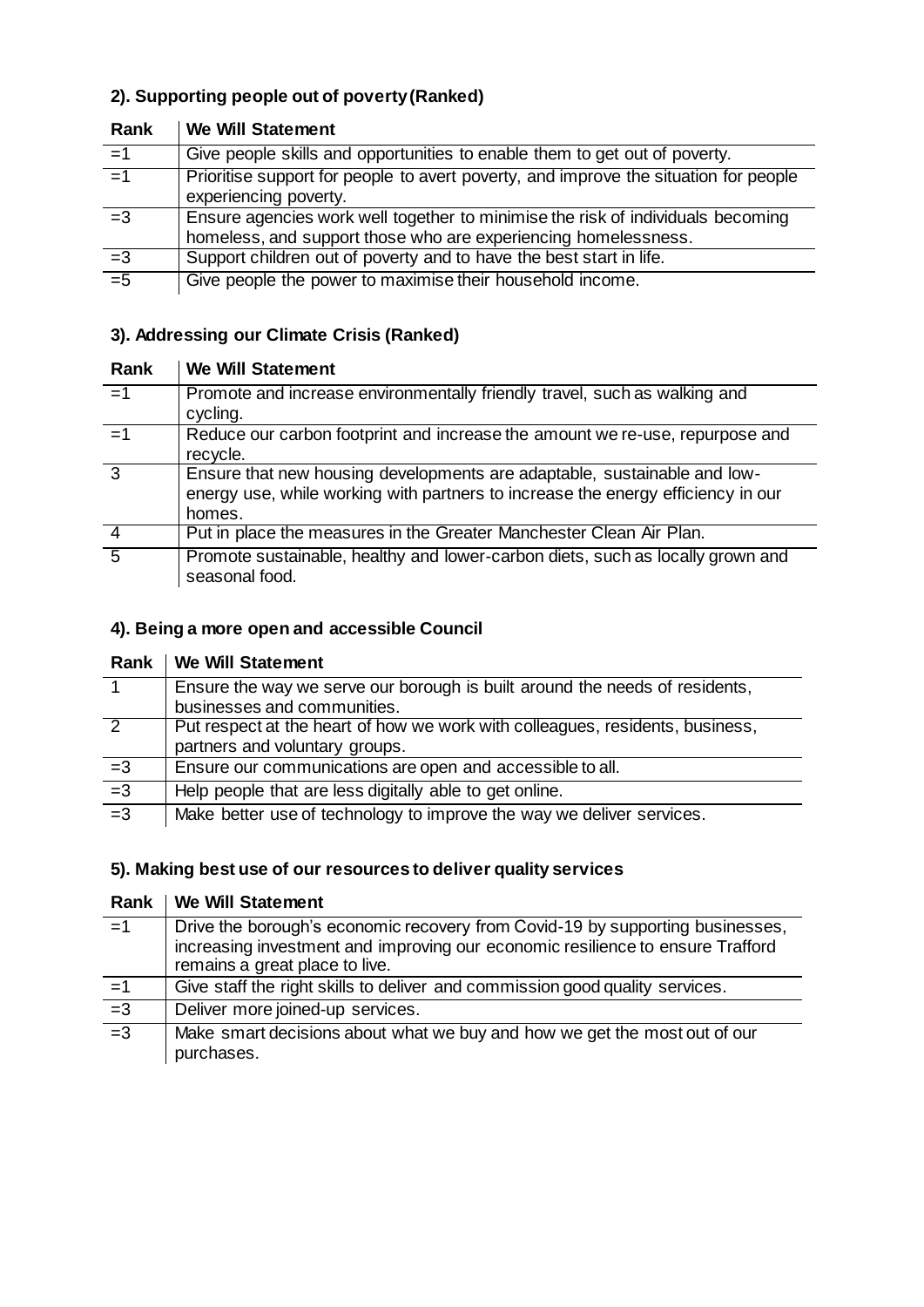| <b>Priority</b>                                         | <b>Indicators</b>                           | <b>Frequency</b><br><b>of</b><br>publication | <b>Current performance</b> |                |                 | Details regarding the Indicator                                                                                                                                                                                                                                                                                                                                                                                                                                                                                                                                                                                                                                                                 |
|---------------------------------------------------------|---------------------------------------------|----------------------------------------------|----------------------------|----------------|-----------------|-------------------------------------------------------------------------------------------------------------------------------------------------------------------------------------------------------------------------------------------------------------------------------------------------------------------------------------------------------------------------------------------------------------------------------------------------------------------------------------------------------------------------------------------------------------------------------------------------------------------------------------------------------------------------------------------------|
|                                                         | Improve % of 'social<br>value' spending (as | Quarterly                                    | 2018/19                    | 2019/20        | 2020/21         | Social Value Target Against Contract Value (%)<br>Social Value plays an important part of                                                                                                                                                                                                                                                                                                                                                                                                                                                                                                                                                                                                       |
|                                                         | % of total<br>tendering/contracting)        |                                              | <b>NA</b>                  | 30%            | 31%             | procurement of services. Social value is the<br>wider benefit gained by a local community from<br>the delivery of public contracts or services.<br>Examples of social value may be the skills<br>gained by young apprentices from an area or the<br>wellbeing gained by communities from having<br>access to greener spaces or organically sourced<br>produce. These things hold great importance but<br>aren't always as easy to quantify in the same<br>way as financial value.                                                                                                                                                                                                               |
| <b>Reducing</b><br><b>Health</b><br><b>Inequalities</b> | Improve number of<br>housing completions    | Quarterly                                    | 2018/19<br>953             | 2019/20<br>788 | 2020/21<br>1301 | The building of quality, affordable and social<br>housing is a key priority for the Council. New<br>homes are required to meet identified local need<br>across the borough to ensure that Trafford has<br>the homes which residents need, can afford and<br>that the borough continues to be an attractive<br>place to live.<br>The delivery of new homes provides the Council<br>with income from additional Council Tax revenue<br>and New Homes Bonus which is paid directly by<br>the government. This income plays an important<br>part in the Council's future funding strategy and<br>can be used to support the delivery of Council<br>services to benefit the residents and businesses |

# **Appendix 2: Corporate Plan Refresh Proposed Performance Indicators**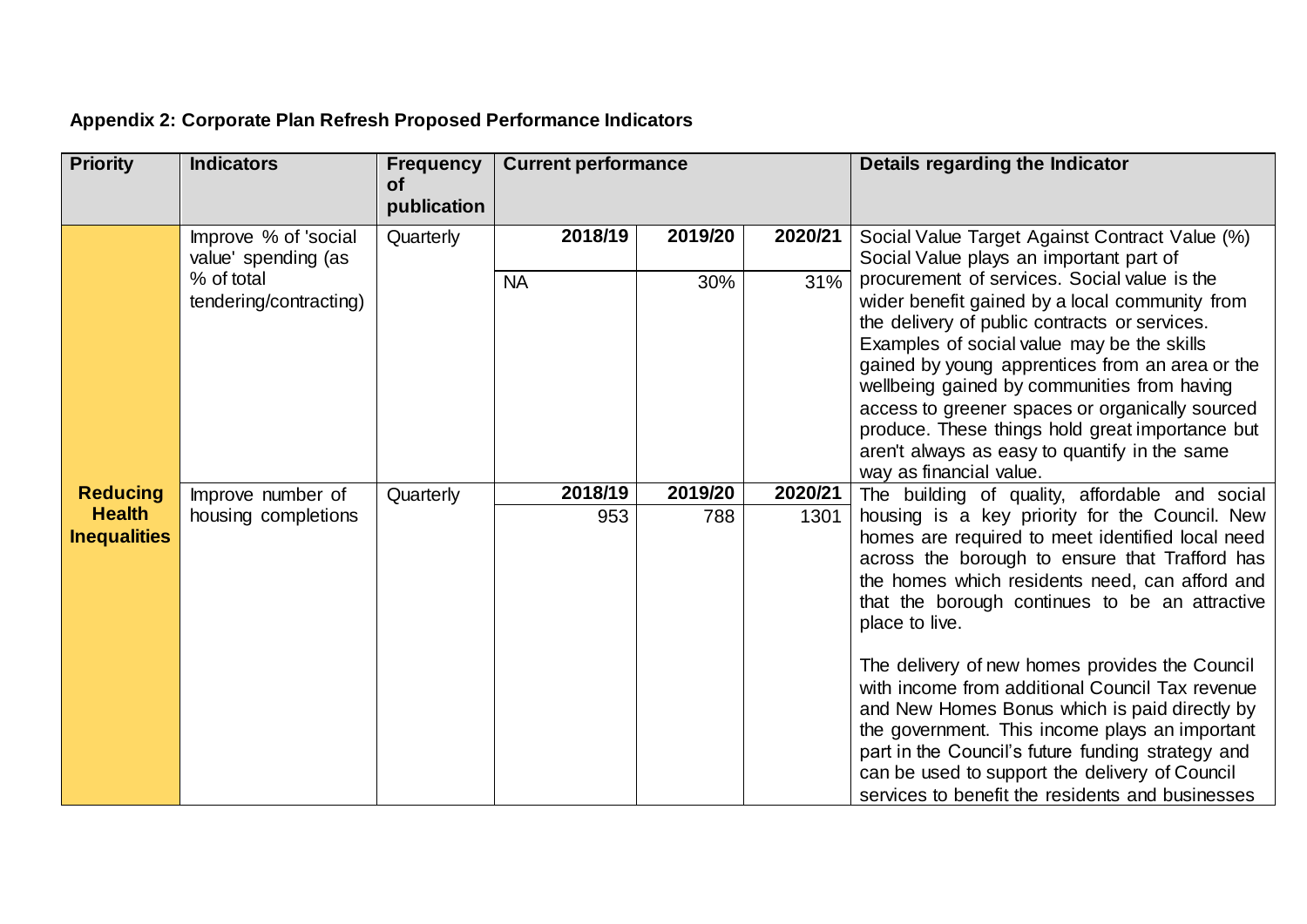|                                         |                       |                   |                      |                      | in the borough.                                                                                                                                          |
|-----------------------------------------|-----------------------|-------------------|----------------------|----------------------|----------------------------------------------------------------------------------------------------------------------------------------------------------|
|                                         |                       |                   |                      |                      | The number of housing completions is<br>determined via undertaking quarterly site visits<br>on those residential sites with full planning<br>permission. |
| Reduce the % of                         | Annual                | $2013/14 -$       | $2014/15 -$          | 2015/16 -            | <b>Indicator Names:</b>                                                                                                                                  |
| children who are<br>classified as obese | (Children<br>2019/20) | 2017/18           | 2018/19              | 2019/20              | Reception: Prevalence of obesity (including                                                                                                              |
|                                         |                       | <b>Reception</b>  | <b>Reception</b>     | <b>Reception</b>     | severe obesity), 5-years data combined or<br>Year 6: Prevalence of obesity (including severe<br>obesity), 5-years data combined                          |
|                                         |                       | Most deprived     | <b>Most</b>          | Most                 |                                                                                                                                                          |
|                                         |                       | quintile<br>12.16 | deprived             | deprived             | Number of children in Reception Year (aged 4-5)<br>years) or Year 6 (aged 10-11 years) classified as                                                     |
|                                         |                       |                   | quintile<br>12.0     | quintile<br>11.6     | obese (including severely obese) in the National<br>Child Measurement Programme (NCMP)                                                                   |
|                                         |                       | Second most       | Second               | Second               | attending participating state maintained schools                                                                                                         |
|                                         |                       | deprived          | most                 | most                 | in England as a proportion of all children                                                                                                               |
|                                         |                       | quintile<br>9.3   | deprived<br>quintile | deprived<br>quintile | measured for five years' worth of data.                                                                                                                  |
|                                         |                       |                   | 9.6                  | 8.8                  | Child obesity prevalence shows a close<br>association with socioeconomic deprivation.                                                                    |
|                                         |                       | Average           | Average              | Average              | Obesity prevalence in children living in the 10%                                                                                                         |
|                                         |                       | deprived          | deprived             | deprived             | most deprived areas of the country is more than                                                                                                          |
|                                         |                       | quintile<br>8.5   | quintile<br>8.5      | quintile<br>8.8      | double that of children living in the least deprived<br>10% of areas                                                                                     |
|                                         |                       |                   |                      |                      |                                                                                                                                                          |
|                                         |                       | Second least      | Second               | Second               | Deprivation data are provided by deprivation                                                                                                             |
|                                         |                       | deprived          | least                | least                | quintiles (groups of five equal-sized bands),                                                                                                            |
|                                         |                       | quintile<br>6.7   | deprived<br>quintile | deprived<br>quintile | based on the Index of Multiple Deprivation (IMD)<br>decile (ten equal-sized bands) (2019 IMD for                                                         |
|                                         |                       |                   | 6.9                  | 6.9                  | 2015/16-2019/20 data and 2015 IMD for all                                                                                                                |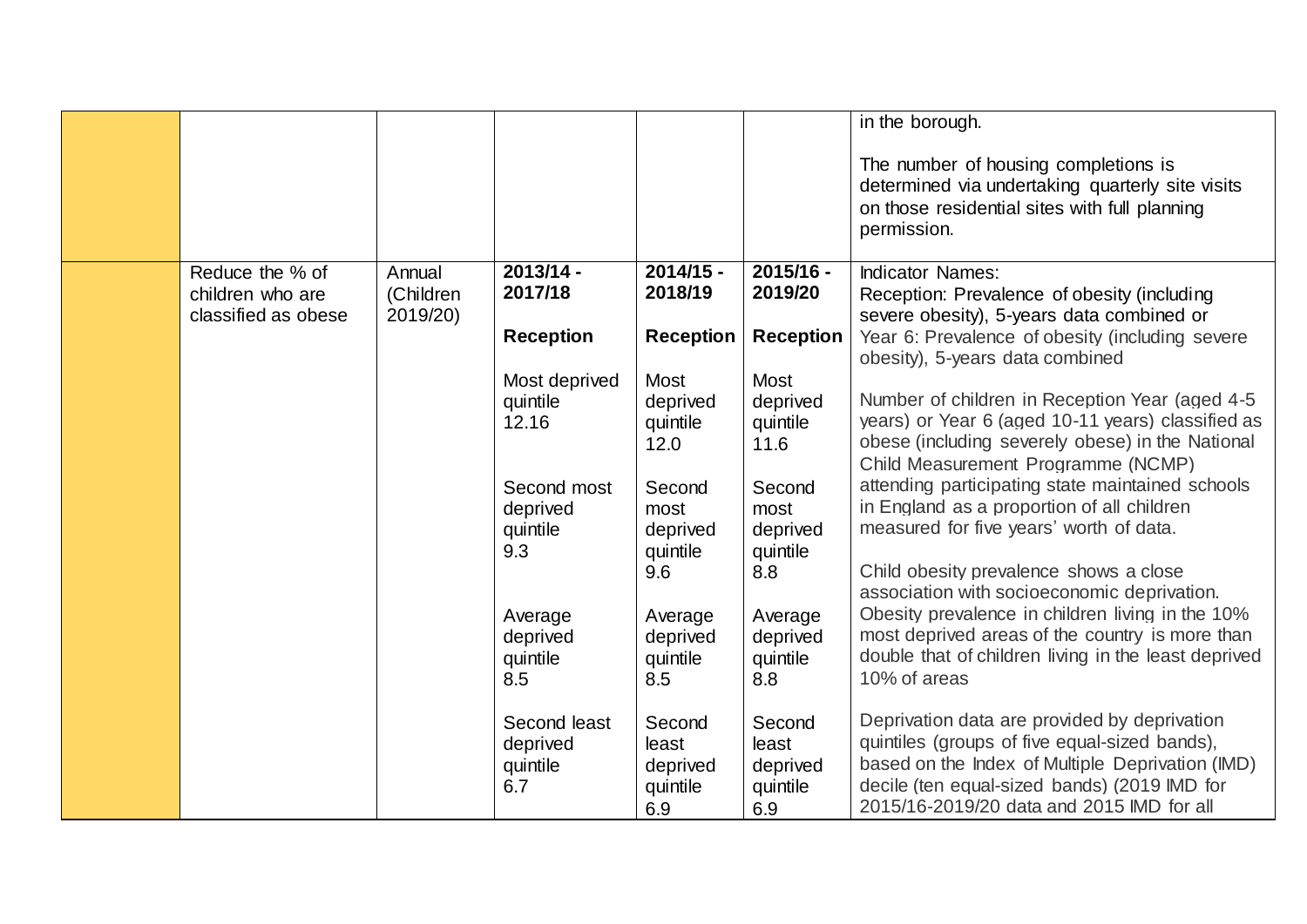|  |                   |          |                   | previous years).                                  |
|--|-------------------|----------|-------------------|---------------------------------------------------|
|  | Least deprived    | Least    | Least             |                                                   |
|  |                   |          |                   |                                                   |
|  | quintile          | deprived | deprived          | Prevalence of obesity (including severe obesity), |
|  | 5.6               | quintile | quintile          | 3-years data combined is available at ward level. |
|  |                   | 4.8      | 5.3               |                                                   |
|  |                   |          |                   | Source: https://digital.nhs.uk/services/national- |
|  | Year <sub>6</sub> | Year 6   | Year <sub>6</sub> | child-measurement-programme/                      |
|  |                   |          |                   | https://fingertips.phe.org.uk/                    |
|  | Most deprived     | Most     | Most              |                                                   |
|  | quintile          | deprived | deprived          |                                                   |
|  | 24.2              |          |                   |                                                   |
|  |                   | quintile | quintile          |                                                   |
|  |                   | 23.8     | 24.6              |                                                   |
|  |                   |          |                   |                                                   |
|  | Second most       | Second   | Second            |                                                   |
|  | deprived          | most     | most              |                                                   |
|  | quintile          | deprived | deprived          |                                                   |
|  | 21.4              | quintile | quintile          |                                                   |
|  |                   | 21.5     | 21.9              |                                                   |
|  |                   |          |                   |                                                   |
|  | Average           | Average  | Average           |                                                   |
|  | deprived          | deprived | deprived          |                                                   |
|  | quintile          | quintile | quintile          |                                                   |
|  | 19.0              | 19.7     | 19.5              |                                                   |
|  |                   |          |                   |                                                   |
|  | Second least      | Second   | Second            |                                                   |
|  | deprived          | least    | least             |                                                   |
|  |                   |          |                   |                                                   |
|  | quintile          | deprived | deprived          |                                                   |
|  | 15.8              | quintile | quintile          |                                                   |
|  |                   | 15.7     | 15.2              |                                                   |
|  |                   |          |                   |                                                   |
|  | Least deprived    | Least    | Least             |                                                   |
|  | quintile          | deprived | deprived          |                                                   |
|  | 11.5              | quintile | quintile          |                                                   |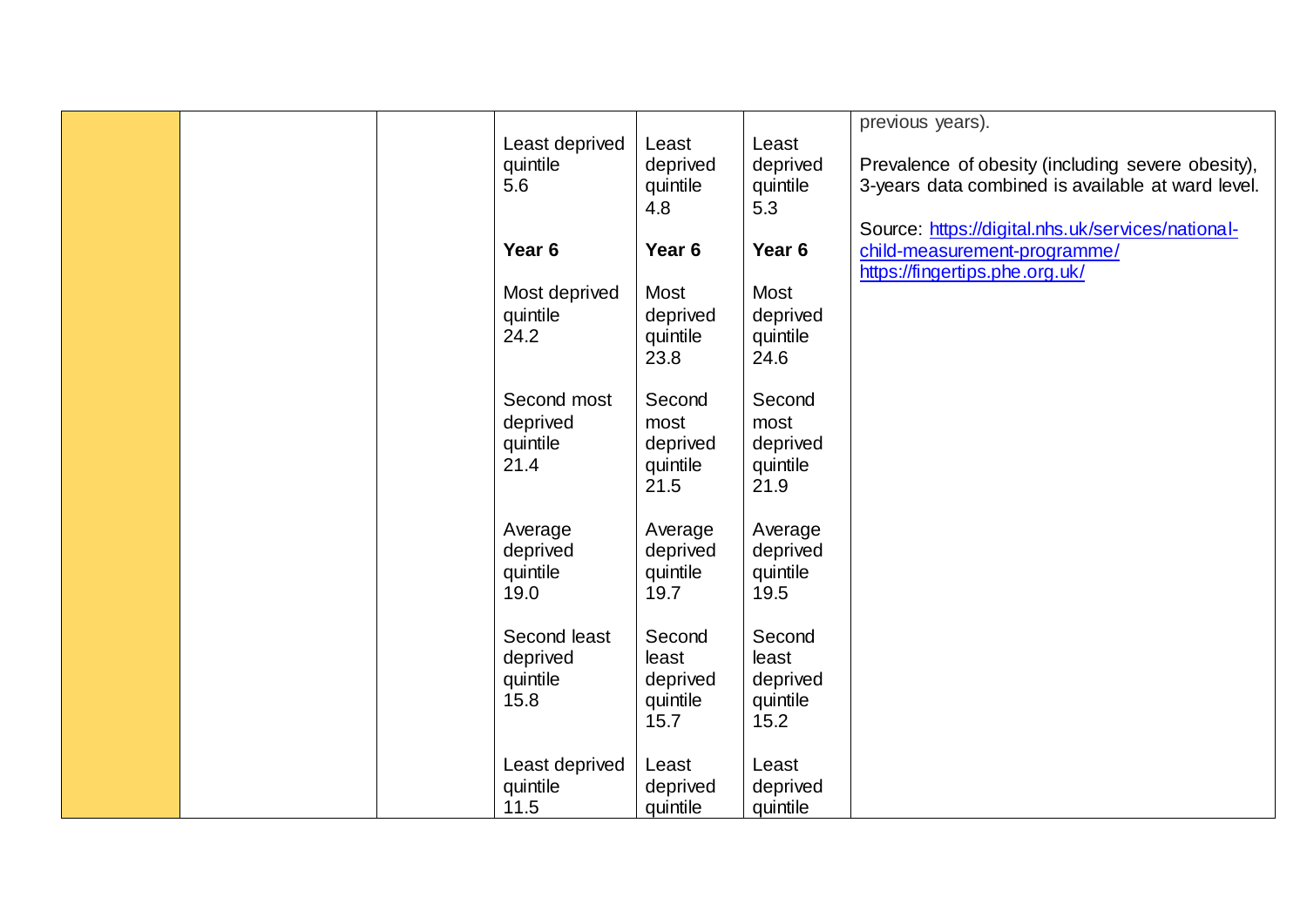|                                      |            |                        | 11.7                  | 12.7                  |                                                                                               |
|--------------------------------------|------------|------------------------|-----------------------|-----------------------|-----------------------------------------------------------------------------------------------|
|                                      |            |                        |                       |                       |                                                                                               |
|                                      |            |                        |                       |                       |                                                                                               |
|                                      |            |                        |                       |                       |                                                                                               |
| Reduce the % of                      | Annual     | 2017/18                | 2018/19               | 2019/20               | <b>Indicator Name:</b>                                                                        |
| adults who are                       |            | 57.3                   | 64.0                  | 59.3                  | Percentage of adults (aged 18+) classified as                                                 |
| classified as<br>overweight or obese |            | Better than<br>England | Similar to<br>England | <b>Better</b><br>than | overweight or obese                                                                           |
|                                      |            |                        |                       | England               | Obesity is recognised as a major determinant of                                               |
|                                      |            |                        |                       |                       | premature mortality and avoidable ill health.                                                 |
|                                      |            |                        |                       |                       | Questions on self-reported height and weight are                                              |
|                                      |            |                        |                       |                       | included in Active Lives to provide data for                                                  |
|                                      |            |                        |                       |                       | monitoring excess weight in adults at local<br>authority level for the Public Health Outcomes |
|                                      |            |                        |                       |                       | Framework (PHOF).                                                                             |
|                                      |            |                        |                       |                       |                                                                                               |
|                                      |            |                        |                       |                       | Source:                                                                                       |
|                                      |            |                        |                       |                       | https://www.sportengland.org/research/active-                                                 |
|                                      |            |                        |                       |                       | lives-survey/                                                                                 |
|                                      |            |                        |                       |                       | https://fingertips.phe.org.uk/                                                                |
| Percentage of adults                 | Annual     | 2017/18                | 2018/19               | 2019/20               | Indicator names:                                                                              |
| who are active                       | (May       | Active adults          | Active                | Active                | Percentage of physically active adults                                                        |
| (increase)/fairly                    | 2019/20    | 64.2                   | adults                | adults                | Percentage of physically inactive adults                                                      |
| active/inactive                      | latest     | Similar to             | 69                    | 68.1                  |                                                                                               |
| (decrease)                           | published) | England                | Similar to            | Similar to            | Physically active is measured as doing at least                                               |
|                                      |            |                        | England               | England               | 150 moderate intensity equivalent (MIE) minutes                                               |
|                                      |            |                        |                       |                       | physical activity per week in bouts of 10 minutes                                             |
|                                      |            | Inactive adults        | Inactive              | <b>Inactive</b>       | or more in the previous 28 days                                                               |
|                                      |            | 20.8                   | adults                | adults                |                                                                                               |
|                                      |            | Similar to             | 19.9                  | 20.6                  | Physical inactivity is defined as engaging in less                                            |
|                                      |            | England                | Similar to            | Similar to            | than 30 minutes of physical activity per week.                                                |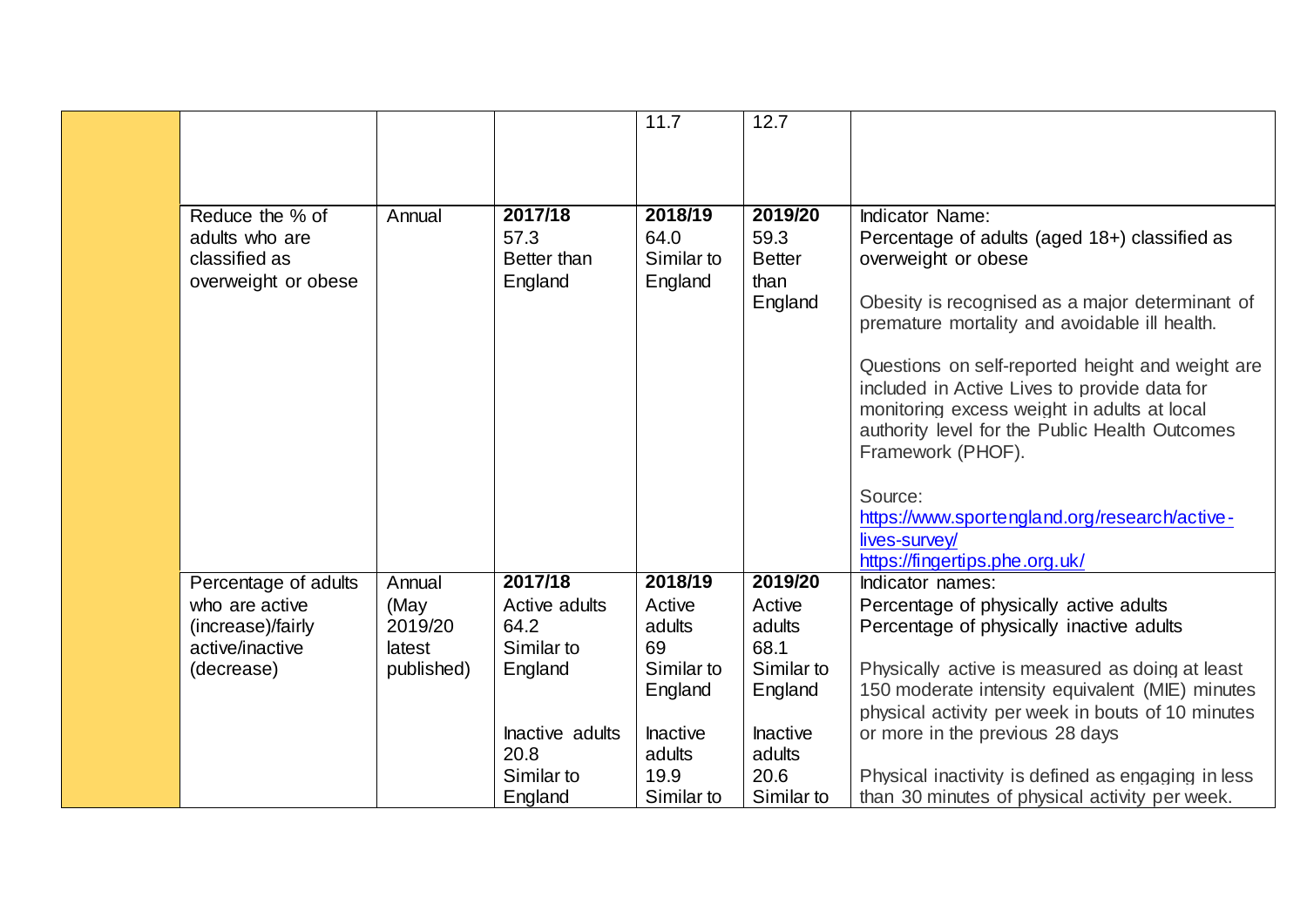|                  |            |                 | England   | England    |                                                                                                        |
|------------------|------------|-----------------|-----------|------------|--------------------------------------------------------------------------------------------------------|
|                  |            |                 |           |            | Physical inactivity is the 4th leading risk factor for                                                 |
|                  |            |                 |           |            | global mortality accounting for 6% of deaths                                                           |
|                  |            |                 |           |            | globally. People who have a physically active                                                          |
|                  |            |                 |           |            | lifestyle have a 20-35% lower risk of                                                                  |
|                  |            |                 |           |            | cardiovascular disease, coronary heart disease                                                         |
|                  |            |                 |           |            | and stroke compared to those who have a                                                                |
|                  |            |                 |           |            | sedentary lifestyle. Regular physical activity is                                                      |
|                  |            |                 |           |            | also associated with a reduced risk of diabetes,                                                       |
|                  |            |                 |           |            | obesity, osteoporosis and colon/breast cancer                                                          |
|                  |            |                 |           |            | and with improved mental health. In older adults                                                       |
|                  |            |                 |           |            | physical activity is associated with increased                                                         |
|                  |            |                 |           |            | functional capacities. The estimated direct cost<br>of physical inactivity to the NHS across the UK is |
|                  |            |                 |           |            | over £0.9 billion per year.                                                                            |
|                  |            |                 |           |            |                                                                                                        |
|                  |            |                 |           |            | Source: Active Lives Adult Survey, Sport                                                               |
|                  |            |                 |           |            | England                                                                                                |
|                  |            |                 |           |            | https://fingertips.phe.org.uk/                                                                         |
|                  |            | 2018            | 2019      | 2020       | Indicator Name:                                                                                        |
|                  |            | Fairly active   | Fairly    | Fairly     | Percentage of adults aged 16+ who are fairly                                                           |
|                  |            | adults          | active    | active     | active (30-149 minutes a week)                                                                         |
|                  |            | 13.1            | adults    | adults     |                                                                                                        |
|                  |            |                 | 10.9      | 12.3       | Source: Active Lives Adult Survey, Sport                                                               |
|                  |            |                 |           |            | England                                                                                                |
|                  |            |                 |           |            | https://lginform.local.gov.uk/                                                                         |
| Improve the % of | Annual     | 2017/18         | 2018/19   | 2019/20    | Indicator names:                                                                                       |
| children who are | (May       | Active children | Active    | Active     | Percentage of physically active children and                                                           |
| active           | 2019/20    | and young       | children  | children   | young people                                                                                           |
|                  | latest     | people          | and young | and young  |                                                                                                        |
|                  | published) | 41.4            | people    | people     | The percentage of children (5-15) undertaking an                                                       |
|                  |            | Similar to      | 47.5      | <b>Not</b> | average of at least 60 minutes of physical activity                                                    |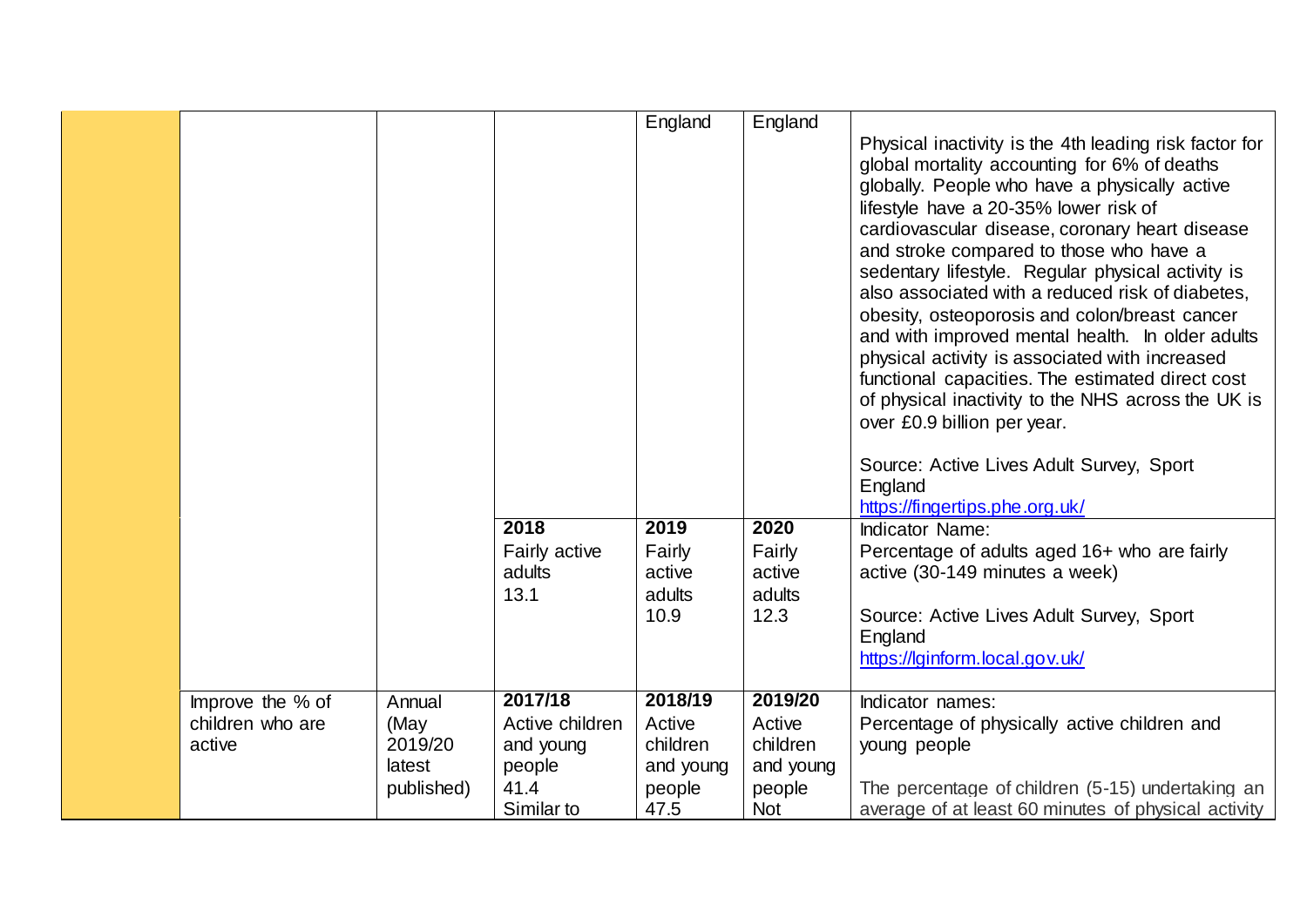|                                                                                                            |                                                         | England                                       | Similar to                                    | Available                                     | per day across the week.                                                                                                                                                                                                                                                                                                                                                                                                                                                                                                                                                                                                                                                                                                                          |
|------------------------------------------------------------------------------------------------------------|---------------------------------------------------------|-----------------------------------------------|-----------------------------------------------|-----------------------------------------------|---------------------------------------------------------------------------------------------------------------------------------------------------------------------------------------------------------------------------------------------------------------------------------------------------------------------------------------------------------------------------------------------------------------------------------------------------------------------------------------------------------------------------------------------------------------------------------------------------------------------------------------------------------------------------------------------------------------------------------------------------|
|                                                                                                            |                                                         |                                               | England                                       |                                               | Regular moderate-to-vigorous physical activity<br>(MVPA) improves health and fitness, strengthens<br>muscles and bones, develops co-ordination,<br>maintains healthy weight, improves sleep, makes<br>you feel good, builds confidence and social skills<br>and improves concentration and learning.<br>Source: Public Health England (based on Active<br>Lives Children and Young People Survey, Sport<br>England)<br>https://fingertips.phe.org.uk/                                                                                                                                                                                                                                                                                             |
| Reduce the under 75<br>mortality rate from<br>causes considered<br>preventable (per<br>100,000 population) | Annual<br>$(2017-19)$<br>latest<br>published<br>by PHE) | $2015 - 17$<br>143.2<br>Similar to<br>England | $2016 - 18$<br>141.2<br>Similar to<br>England | $2017 - 19$<br>139.4<br>Similar to<br>England | <b>Indicator Name:</b><br>Under 75 mortality rate from causes considered<br>preventable (2019 definition)<br>Age-standardised mortality rate from causes<br>considered preventable in persons aged less<br>than 75 years per 100,000 population.<br>The basic concept of preventable mortality is that<br>deaths are considered preventable if, in the light<br>of the understanding of the determinants of<br>health at the time of death, all or most deaths<br>from the underlying cause (subject to age limits if<br>appropriate) could mainly be avoided through<br>effective public health and primary prevention<br>interventions.<br>The data are insufficiently robust to provide local<br>authority and unitary authority estimates for |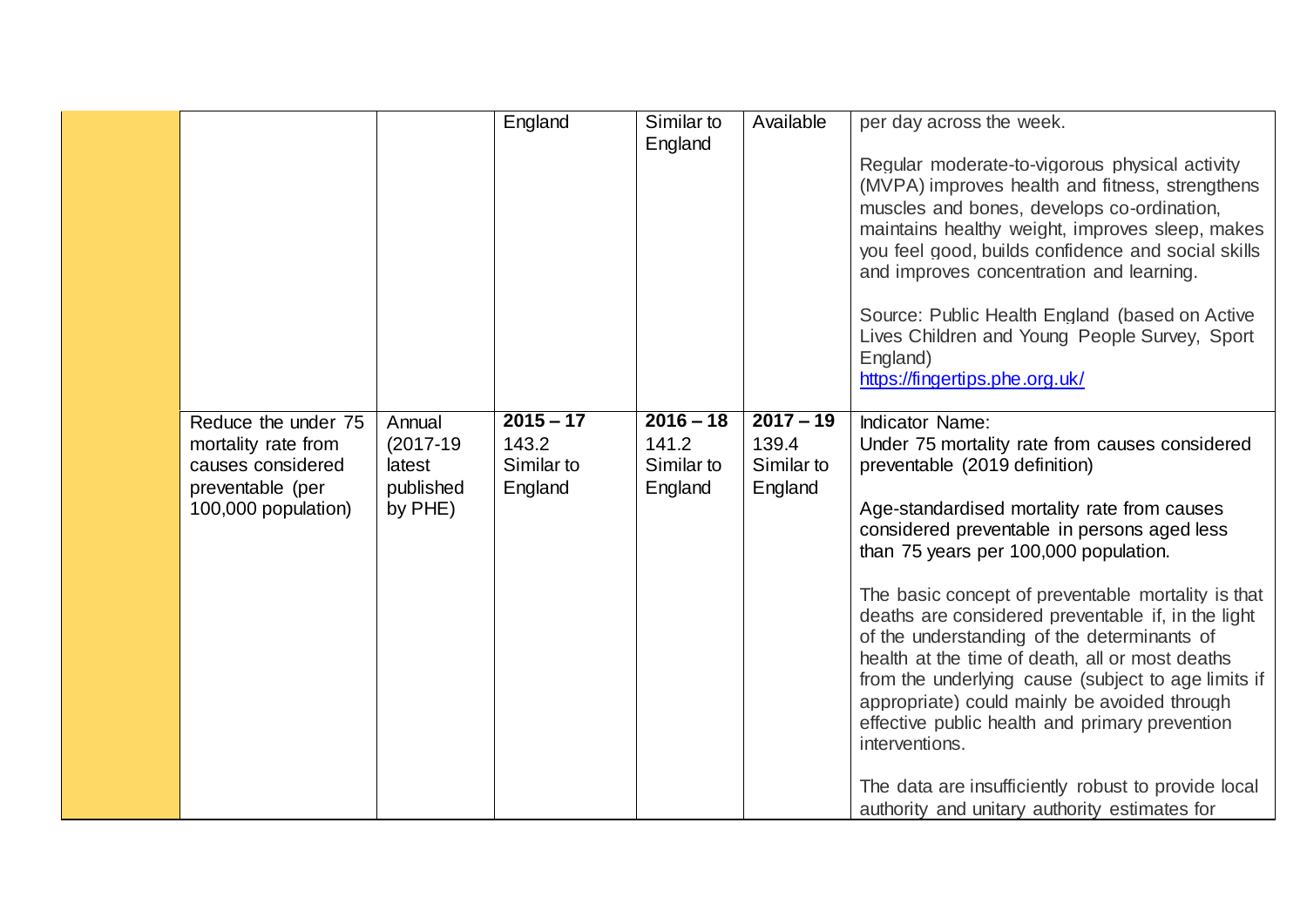|                                                                          |                                                  |                                             |                                               |                                             | single years and must be aggregated over three<br>years; this means the timeliness of non-<br>overlapping time periods to make judgements on<br>health improvement is limited.<br>Deaths from causes considered preventable,<br>under 75 years, standardised mortality ratio for<br>period 2015 - 2019 is available at Ward level.<br>Source: Public Health England (based on ONS<br>source data)<br>https://fingertips.phe.org.uk/                                                                                                     |
|--------------------------------------------------------------------------|--------------------------------------------------|---------------------------------------------|-----------------------------------------------|---------------------------------------------|-----------------------------------------------------------------------------------------------------------------------------------------------------------------------------------------------------------------------------------------------------------------------------------------------------------------------------------------------------------------------------------------------------------------------------------------------------------------------------------------------------------------------------------------|
| Improve the healthy<br>life expectancy (by<br>deprivation and<br>gender) | Annual<br>$(2019$ latest<br>published<br>by PHE) | $2015 - 17$<br>Female<br>65.3<br>Male<br>64 | $2016 - 18$<br>Female<br>66.0<br>Male<br>66.0 | $2017 - 19$<br>Female<br>65<br>Male<br>65.6 | <b>Indicator Name:</b><br>Healthy life expectancy at birth<br>A measure of the average number of years a<br>person would expect to live in good health based<br>on contemporary mortality rates and prevalence<br>of self-reported good health.<br>Life expectancy at birth, (upper age band 90+)<br>for the period $2015 - 2019$ is available at Ward<br>level.<br>Source: Office for National Statistics (ONS)<br>death extracts, Mid-year population estimates,<br>Annual Population Survey (APS).<br>https://fingertips.phe.org.uk/ |
|                                                                          |                                                  | $2015 - 17$<br>Female<br>8                  | $2016 - 18$<br>Female<br>7.4                  | $2017 - 19$<br>Female<br>7.9                | <b>Indicator Name:</b><br>Inequality in life expectancy at birth<br>The slope index of inequality (SII) is a measure                                                                                                                                                                                                                                                                                                                                                                                                                    |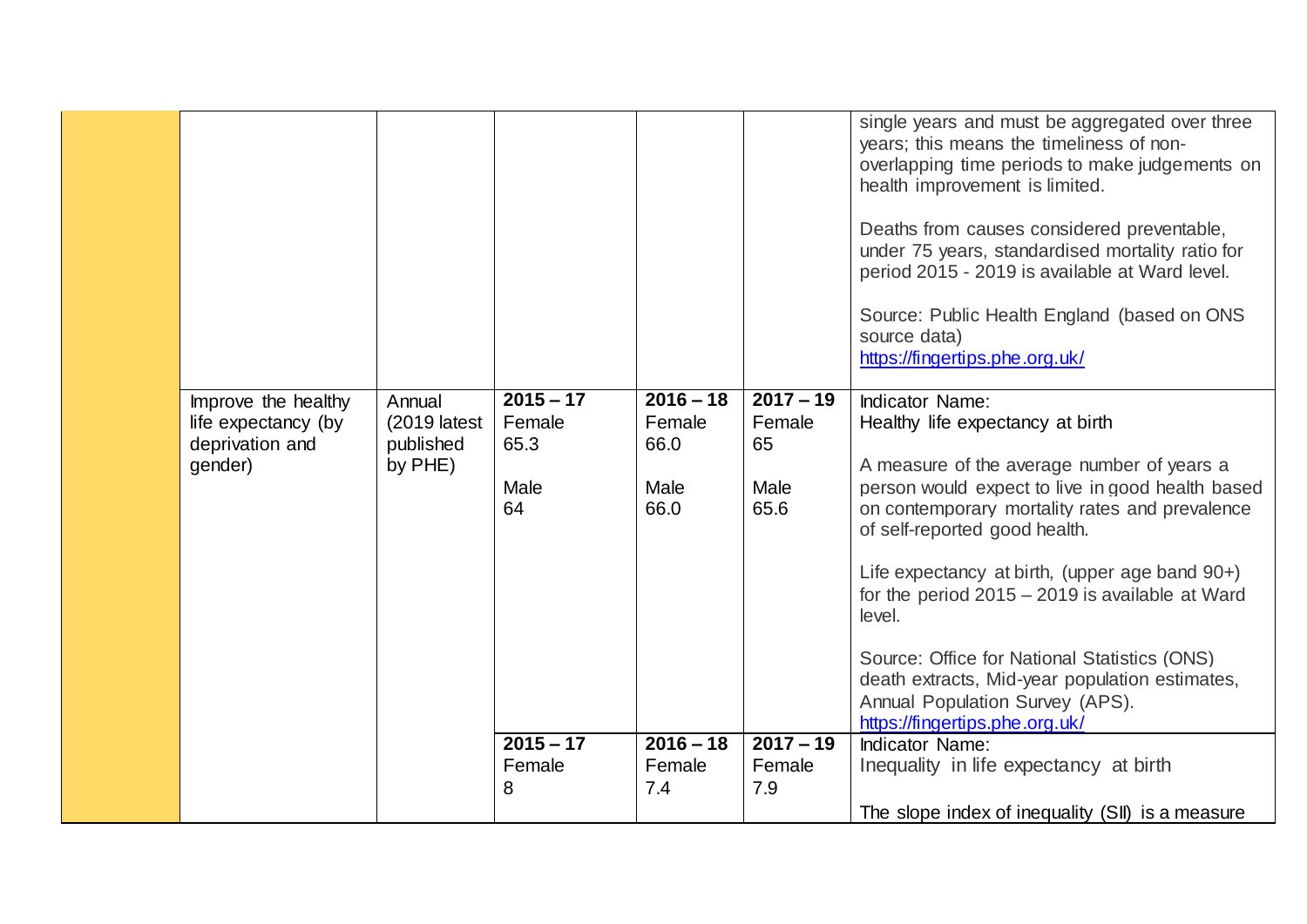| Reduce the<br>proportion of five year<br>old children with<br>experience of visually<br>obvious dental decay | <b>Bi-Annual</b><br>(2018/19)<br>latest<br>published<br>by PHE) | Male<br>9.5<br>2014/15<br>26.4<br>Similar to<br>England | Male<br>9.3<br>2016/17<br>19.0<br>Similar to<br>England | Male<br>8.8<br>2018/19<br>26.0<br>Similar to<br>England | of the social gradient in life expectancy, i.e. how<br>much life expectancy varies with deprivation. It<br>takes account of health inequalities across the<br>whole range of deprivation within each area and<br>summarises this in a single number. This<br>represents the range in years of life expectancy<br>across the social gradient from most to least<br>deprived, based on a statistical analysis of the<br>relationship between life expectancy and<br>deprivation across all deprivation deciles.<br>Source: Figures calculated by Public Health<br>England using mortality data and mid-year<br>population estimates from the ONS and Index of<br>Multiple Deprivation 2015 and 2019 (IMD 2015 /<br>IMD 2019) scores from the Ministry of Housing,<br><b>Communities and Local Government.</b><br>https://fingertips.phe.org.uk/<br><b>Indicator Name:</b><br>Percentage of 5 year olds with experience of<br>visually obvious dental decay<br>Source: Dental Public Health Epidemiology<br>Programme for England: oral health survey of<br>five-year-old children |
|--------------------------------------------------------------------------------------------------------------|-----------------------------------------------------------------|---------------------------------------------------------|---------------------------------------------------------|---------------------------------------------------------|---------------------------------------------------------------------------------------------------------------------------------------------------------------------------------------------------------------------------------------------------------------------------------------------------------------------------------------------------------------------------------------------------------------------------------------------------------------------------------------------------------------------------------------------------------------------------------------------------------------------------------------------------------------------------------------------------------------------------------------------------------------------------------------------------------------------------------------------------------------------------------------------------------------------------------------------------------------------------------------------------------------------------------------------------------------------------------|
|                                                                                                              |                                                                 |                                                         |                                                         |                                                         | https://fingertips.phe.org.uk/                                                                                                                                                                                                                                                                                                                                                                                                                                                                                                                                                                                                                                                                                                                                                                                                                                                                                                                                                                                                                                                  |
| Reduce the<br>depression (recorded<br>prevalence age 18+)                                                    | Annual<br>(2019/20)<br>latest<br>published<br>by PHE)           | 2017/18<br>12.6                                         | 2018/19<br>13.9                                         | 2019/20<br>14.8                                         | <b>Indicator Name</b><br>Depression: Recorded prevalence (aged 18+)<br>The recorded depression prevalence is the<br>estimated number of people with depression<br>recorded on their practice register as a                                                                                                                                                                                                                                                                                                                                                                                                                                                                                                                                                                                                                                                                                                                                                                                                                                                                      |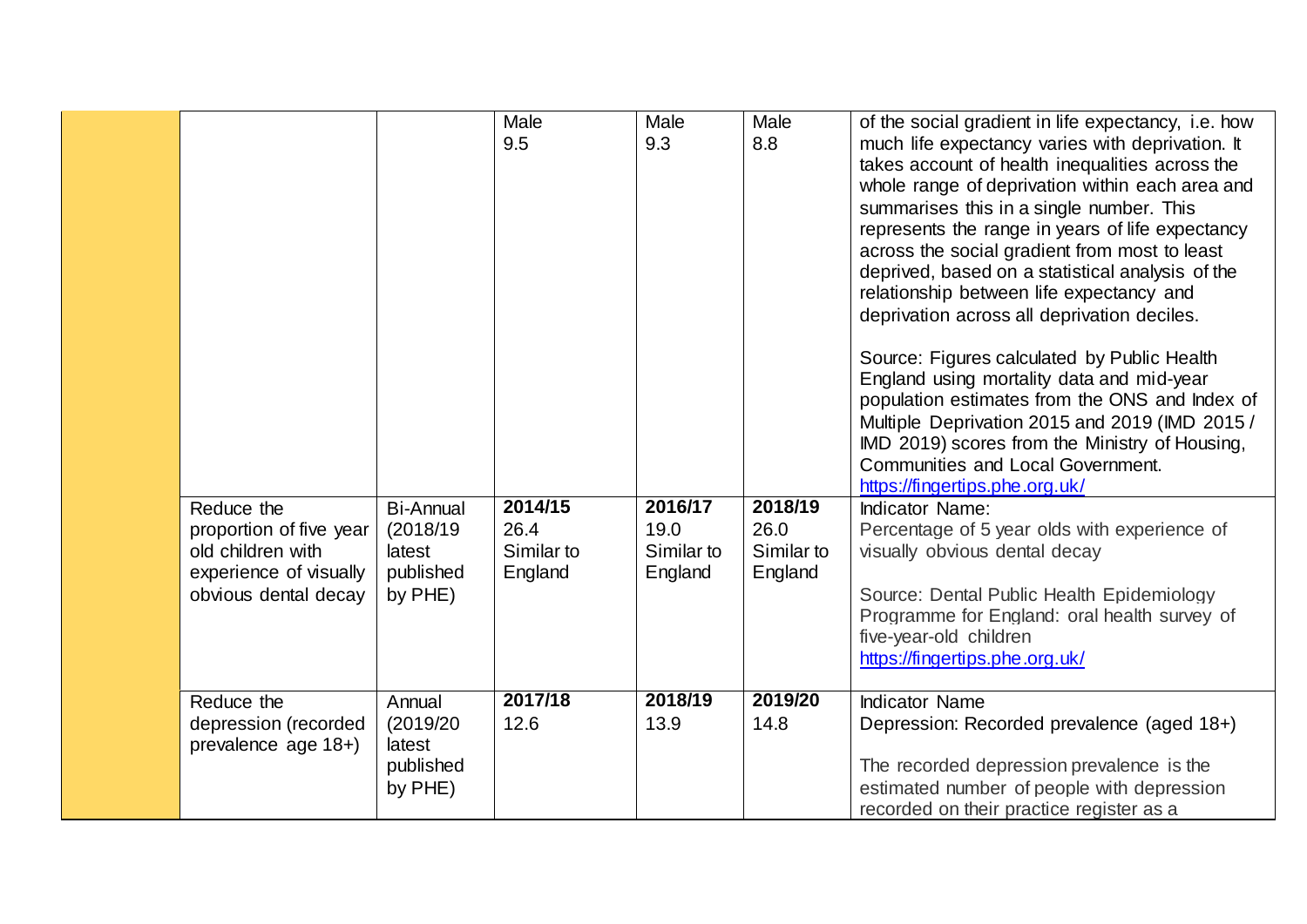|                                             |                |            |            |            | proportion of the practice list size, aged 18 years |
|---------------------------------------------|----------------|------------|------------|------------|-----------------------------------------------------|
|                                             |                |            |            |            | or over, allocated to a local authority boundary    |
|                                             |                |            |            |            | using the postcode of the practice.                 |
|                                             |                |            |            |            |                                                     |
|                                             |                |            |            |            | Source: Quality and Outcomes Framework              |
|                                             |                |            |            |            | (QOF), NHS Digital                                  |
|                                             |                |            |            |            | https://fingertips.phe.org.uk/                      |
|                                             | Annual         | 2017       | 2018       | 2019       | <b>Indicator Name:</b>                              |
| Reduce smoking in<br>routine/manual         |                | 26.8       | 26.4       | 17.4       |                                                     |
|                                             | $(2019$ latest |            |            |            | Smoking Prevalence in adults in routine and         |
| workers vs general                          | published      | Similar to | Similar to | Similar to | manual occupations (18-64) - current smokers        |
| population (inequality<br>in smoking rates) | By PHE)        | England    | England    | England    | (APS)                                               |
|                                             |                |            |            |            | The prevalence is calculated by dividing the        |
|                                             |                |            |            |            | weighted number of self-reported smokers aged       |
|                                             |                |            |            |            | 18-64 years by total number of respondents (with    |
|                                             |                |            |            |            | a valid smoking status) aged 18-64 years in a       |
|                                             |                |            |            |            | subset of the routine and manual group,             |
|                                             |                |            |            |            | expressed as a percentage.                          |
|                                             |                |            |            |            |                                                     |
|                                             |                |            |            |            | Smoking is the most important cause of              |
|                                             |                |            |            |            | preventable ill health and premature mortality in   |
|                                             |                |            |            |            | the UK. Smoking is a major risk factor for many     |
|                                             |                |            |            |            | diseases, such as lung cancer, chronic              |
|                                             |                |            |            |            | obstructive pulmonary disease (COPD) and            |
|                                             |                |            |            |            |                                                     |
|                                             |                |            |            |            | heart disease. It is also associated with cancers   |
|                                             |                |            |            |            | in other organs, including lip, mouth, throat,      |
|                                             |                |            |            |            | bladder, kidney, stomach, liver and cervix.         |
|                                             |                |            |            |            | Source: Annual Population Survey (APS)              |
|                                             |                |            |            |            | https://fingertips.phe.org.uk/                      |
|                                             |                |            |            |            |                                                     |
|                                             |                |            |            |            |                                                     |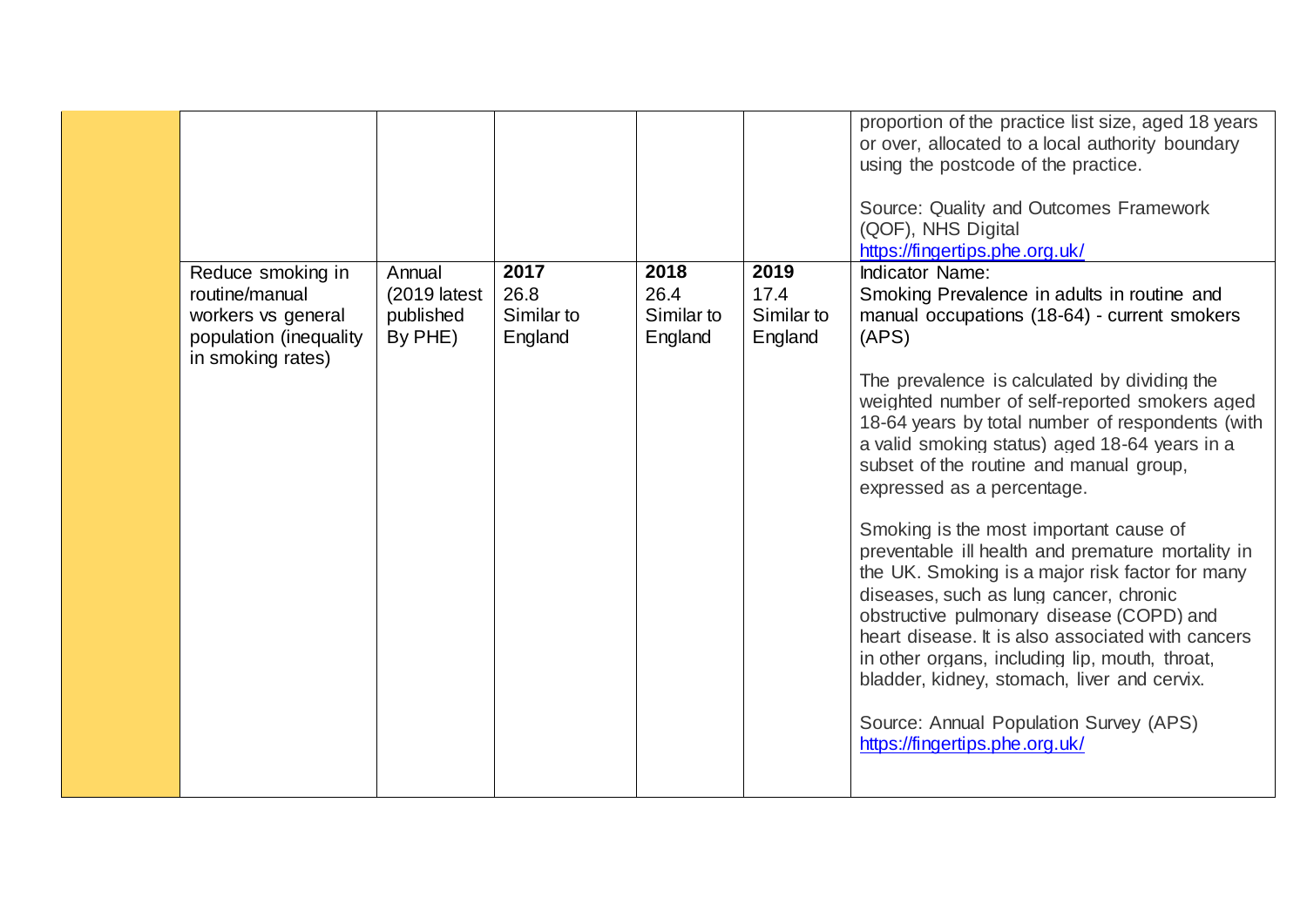| <b>Supporting</b> | Reduction in those    | <b>Monthly</b> | 2018/19      | 2019/20      | 2020/21   |                                                                                       |
|-------------------|-----------------------|----------------|--------------|--------------|-----------|---------------------------------------------------------------------------------------|
|                   |                       |                |              |              |           |                                                                                       |
| people out        | receiving Universal   |                |              |              |           | The figures are for March in the given fiscal year.                                   |
| of poverty        | Credit and the        |                | $2.3\%$ (CC) | $2.5\%$ (CC) | 5.3% (CC) |                                                                                       |
|                   | <b>Claimant Count</b> |                | 5.1% (UC)    | $6.4\%$ (UC) | 11.8%     | The Claimant Count (CC) constitutes those                                             |
|                   |                       |                |              |              | (UC)      | claiming unemployment related benefits. It                                            |
|                   |                       |                |              |              |           | includes all Universal Credit (UC) claimants who                                      |
|                   |                       |                |              |              |           | are required to seek work and be available for                                        |
|                   |                       |                |              |              |           | work, as well as all JSA claimants.                                                   |
|                   |                       |                |              |              |           |                                                                                       |
|                   |                       |                |              |              |           |                                                                                       |
|                   |                       |                |              |              |           | UC includes benefit claimants who are not in                                          |
|                   |                       |                |              |              |           | employment and those eligible who are in                                              |
|                   |                       |                |              |              |           | employment (it can be claimed by people in or                                         |
|                   |                       |                |              |              |           | out of work).                                                                         |
|                   |                       |                |              |              |           |                                                                                       |
|                   |                       |                |              |              |           | The CC stat is for % of pop aged 16+ whilst UC                                        |
|                   |                       |                |              |              |           | is for % aged 16-65. UC data comes from the                                           |
|                   |                       |                |              |              |           | DWP's Stat-Xplore service and CC data can be                                          |
|                   |                       |                |              |              |           | accessed via Nomis. Both can be found via LG                                          |
|                   |                       |                |              |              |           | Inform.                                                                               |
|                   |                       |                |              |              |           |                                                                                       |
|                   |                       |                |              |              |           | Note: The CC does not attempt to measure                                              |
|                   |                       |                |              |              |           | unemployment. However, it can provide a useful                                        |
|                   |                       |                |              |              |           | indication of how unemployment is likely to vary                                      |
|                   |                       |                |              |              |           |                                                                                       |
|                   | Number of people      |                | 2018/19      | 2019/20      | 2020/21   | (both geographically and over time).<br>Homeless prevention is vital. The Council and |
|                   |                       | Quarterly      |              |              |           |                                                                                       |
|                   | prevented from        |                | 416          | 444          | 303       | partners must ensure they intervene earlier to                                        |
|                   | becoming homeless     |                |              |              |           | help prevent families and individuals becoming                                        |
|                   |                       |                |              |              |           | homeless in the first place. Preventing                                               |
|                   |                       |                |              |              |           | homelessness also reduces the costs associated                                        |
|                   |                       |                |              |              |           | with securing temporary or emergency                                                  |
|                   |                       |                |              |              |           | accommodation.                                                                        |
|                   |                       |                |              |              |           | Homeless Prevention refers to where an                                                |
|                   |                       |                |              |              |           | applicant has been prevented from becoming                                            |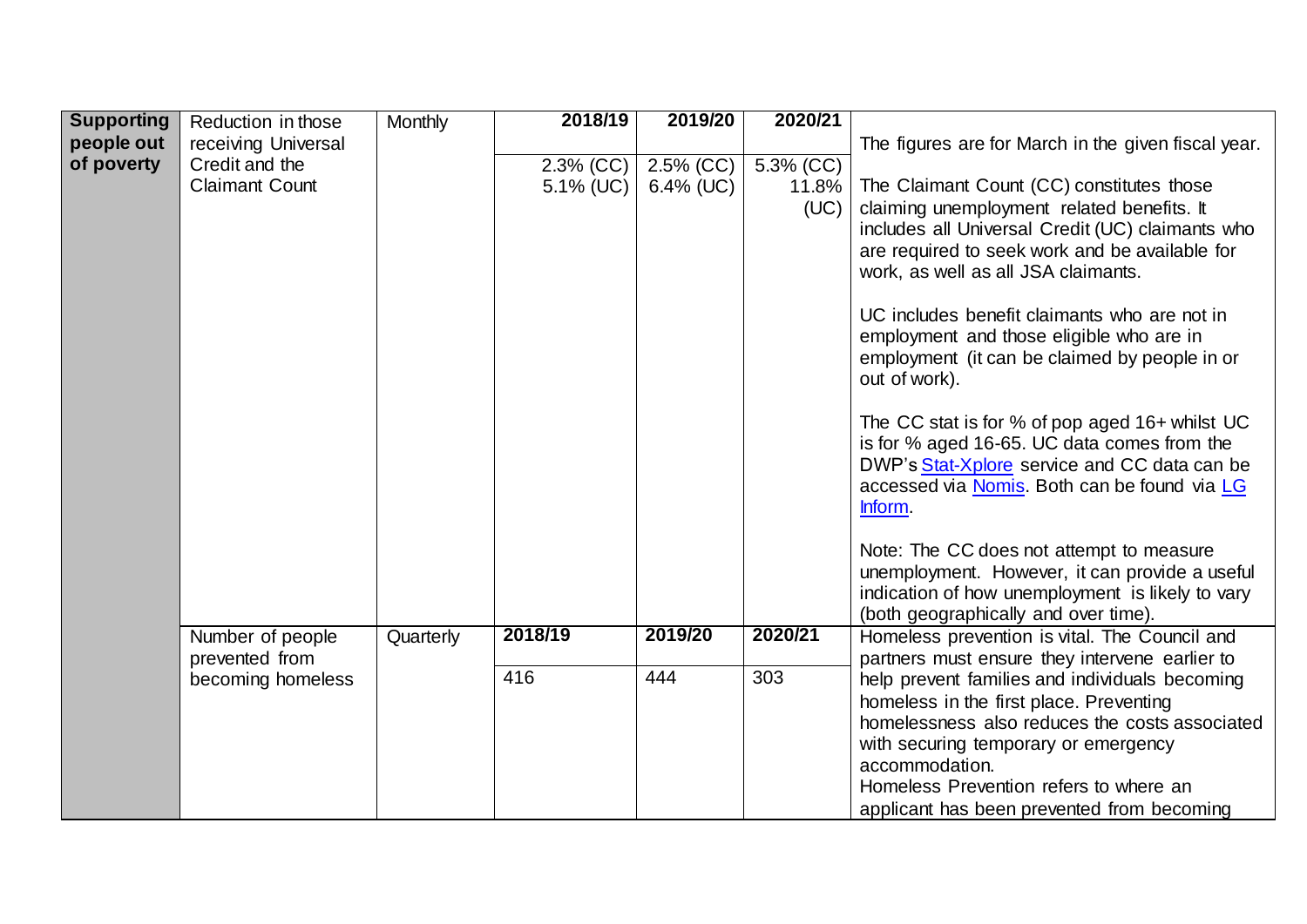|                                      |           |         |         |         | homeless by securing their current<br>accommodation or securing new and suitable<br>accommodation before a crisis situation occurs.<br>Homelessness can be prevented through various<br>methods. Mediation and conciliation with family<br>or friends is the main preventative method used<br>to enable to applicants to remain in their existing<br>home. In addition resolving rent or service<br>charge arrears in the social and private sector<br>has enabled applicants to remain within their<br>existing home, thus preventing homelessness.                                                                                                                                                                                                                                                                                                                                |
|--------------------------------------|-----------|---------|---------|---------|-------------------------------------------------------------------------------------------------------------------------------------------------------------------------------------------------------------------------------------------------------------------------------------------------------------------------------------------------------------------------------------------------------------------------------------------------------------------------------------------------------------------------------------------------------------------------------------------------------------------------------------------------------------------------------------------------------------------------------------------------------------------------------------------------------------------------------------------------------------------------------------|
| Improve the number                   | Quarterly | 2018/19 | 2019/20 | 2020/21 | Ensuring that there is a supply of permanent                                                                                                                                                                                                                                                                                                                                                                                                                                                                                                                                                                                                                                                                                                                                                                                                                                        |
| of affordable housing<br>completions |           | 82      | 69      | 79      | affordable in Trafford is vital in tacking poverty.<br>People living in poor quality unaffordable<br>accommodation can end up in a situation<br>whereby mortgage or rent arrears occur which<br>can lead to them being in poverty and in some<br>cases homeless.<br>Trafford has an affordability ratio of 8.35<br>(average income to property price) which<br>presents difficulties in terms of local residents<br>getting on the property ladder and also the<br>recruitment and retention for both businesses<br>and public services because lower paid staff<br>cannot afford to live in the borough. This may be<br>having an adverse effect on the local economy<br>and, anecdotally, is causing recruitment and<br>retention problems in some parts of the public<br>sector in areas such as social care. The<br>provision of new affordable homes is therefore<br>critical. |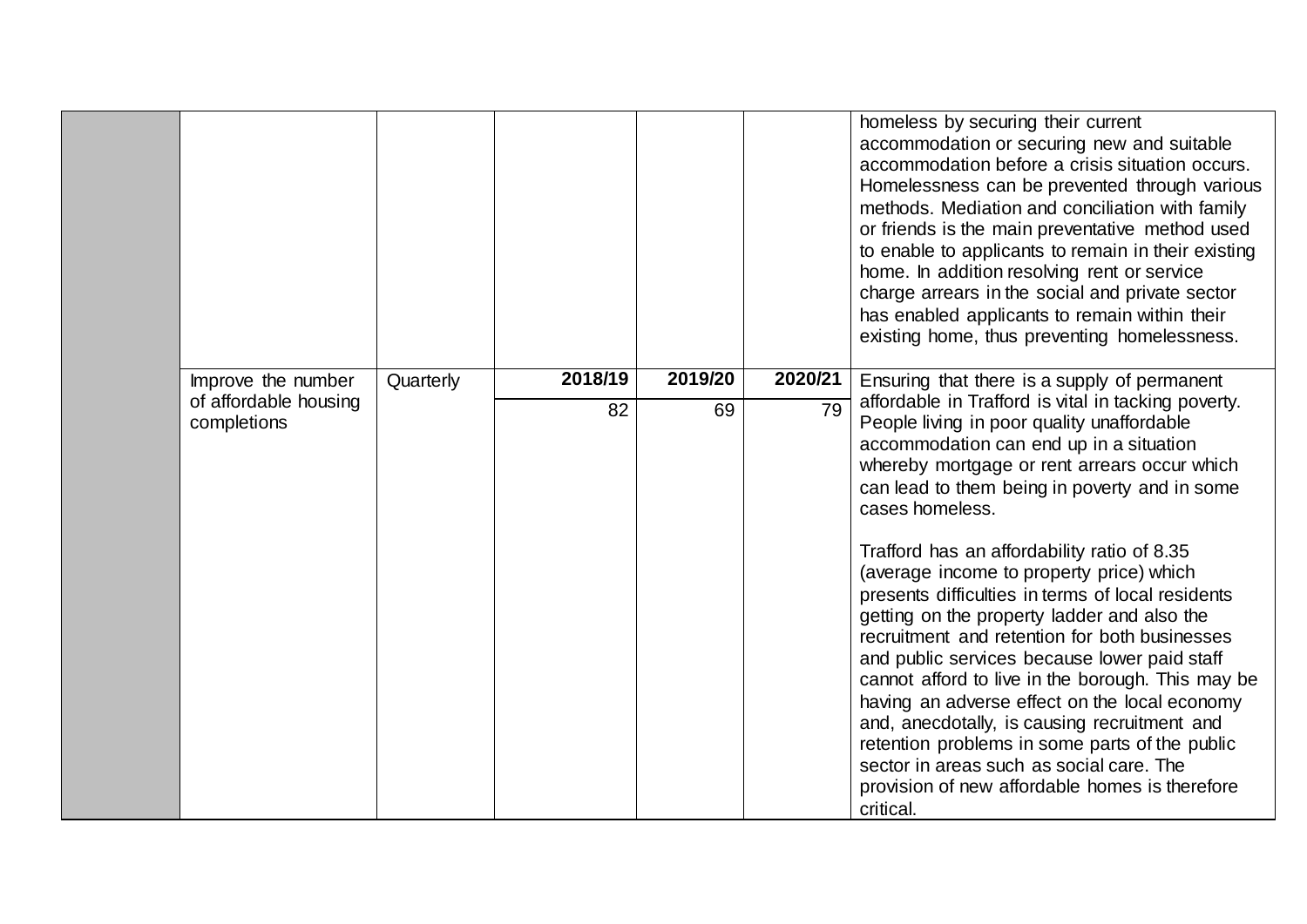|                                          |        |                 |                            |                         | The Council and partners need to increase the<br>supply of affordable housing of the right size and<br>type to meet this shortfall as well as provide for<br>future needs.<br>Affordable housing completions are determined<br>through undertaking quarterly site visits and<br>liaising with the Registered Providers/Housing<br>Associations.                                                                                                                                                               |
|------------------------------------------|--------|-----------------|----------------------------|-------------------------|---------------------------------------------------------------------------------------------------------------------------------------------------------------------------------------------------------------------------------------------------------------------------------------------------------------------------------------------------------------------------------------------------------------------------------------------------------------------------------------------------------------|
|                                          |        | 2017/18         |                            |                         |                                                                                                                                                                                                                                                                                                                                                                                                                                                                                                               |
| Reduction in % of<br>children in poverty | Annual | 13%<br>$(11\%)$ | 2018/19<br>13%<br>$(11\%)$ | 2019/20<br>12%<br>(10%) | The actual measure in question is % of children<br>in relative low income families. Relative low<br>income is defined as a family in low income<br>before housing costs in the given year. More<br>detail on what actually constitutes low income<br>can be seen in the downloadable files.<br>The stats in brackets are those children in<br>absolute low income families. This is the same<br>as the relative low income approach, except it<br>looks at things in comparison with incomes from<br>2010/11. |
|                                          |        |                 |                            |                         | For reference, the UK's 2019/20 stats are 19%<br>and 16% (the latter being the absolute low<br>income one).<br>Children included are those aged 15 and under.<br>Figures for all children (i.e. including 16 to 19<br>years old) are available on Stat-Xplore and can                                                                                                                                                                                                                                         |
|                                          |        |                 |                            |                         | be broken down by age (years and bands).                                                                                                                                                                                                                                                                                                                                                                                                                                                                      |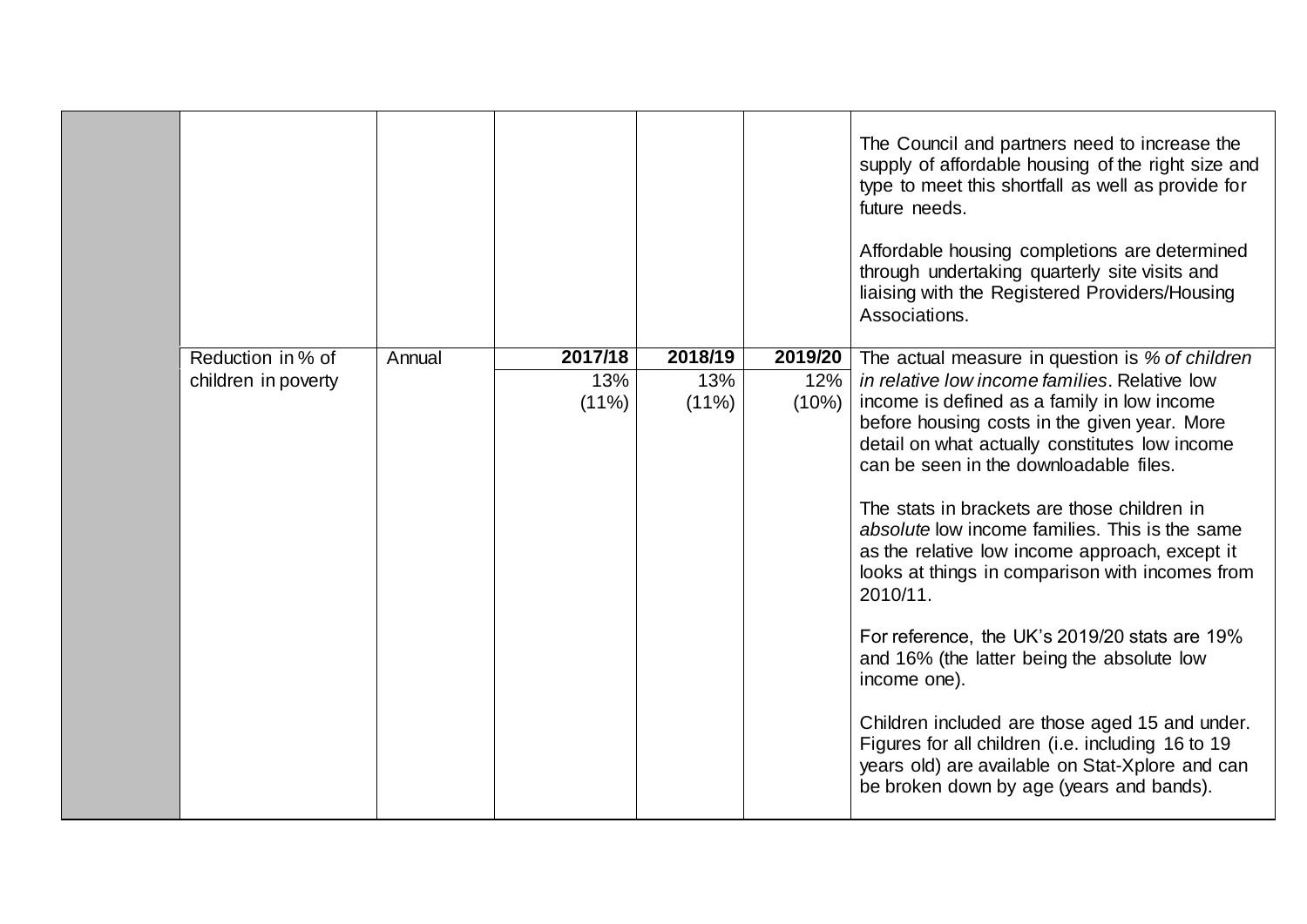|                                                                                                              |           |                        |                      |                        | Source is the DWP.<br>Note: This data appears to be the most up-to-<br>date and relevant metric considering child<br>poverty. Some institutions/researchers have<br>combined this data with other sources to<br>facilitate a more robust approach to quantifying<br>child poverty. Could be worth looking into these<br>efforts.                                                                                                                                                                                                                                                                         |
|--------------------------------------------------------------------------------------------------------------|-----------|------------------------|----------------------|------------------------|----------------------------------------------------------------------------------------------------------------------------------------------------------------------------------------------------------------------------------------------------------------------------------------------------------------------------------------------------------------------------------------------------------------------------------------------------------------------------------------------------------------------------------------------------------------------------------------------------------|
| Maintain the low level<br>of 16-17 year olds<br>who are not in<br>education training or<br>employment (NEET) | Quarterly | 2018<br>2.3%<br>(5.3%) | 2019<br>1.8%<br>(5%) | 2020<br>2.3%<br>(4.8%) | The figures presented are the annual (calendar<br>year) ones.<br>This is the number of 16 and 17-year olds who<br>are NEET, expressed as a proportion of that<br>cohort known to the local authority (i.e. those<br>who were educated in government-funded<br>schools). Refugees, asylum seekers and young<br>adult offenders are excluded. Ages are taken at<br>the beginning of the academic year (31 August).<br>The second statistic (underneath in brackets) is<br>NEET plus young people whose status is not<br>known.<br>The data is produced by the DfE but can be<br>found easily on LG Inform. |
| Improve the number<br>of people being re-<br>housed (from<br>Trafford's housing<br>waiting list)             | Quarterly | 2018/19<br>229         | 2019/20<br>301       | 2020/21<br>119         | Trafford Council is not a stock holding authority<br>and relies on Registered Providers/Housing<br>Associations to provide a percentage of their<br>available lets in order to re-house residents who<br>are on the Council's Housing Register. The                                                                                                                                                                                                                                                                                                                                                      |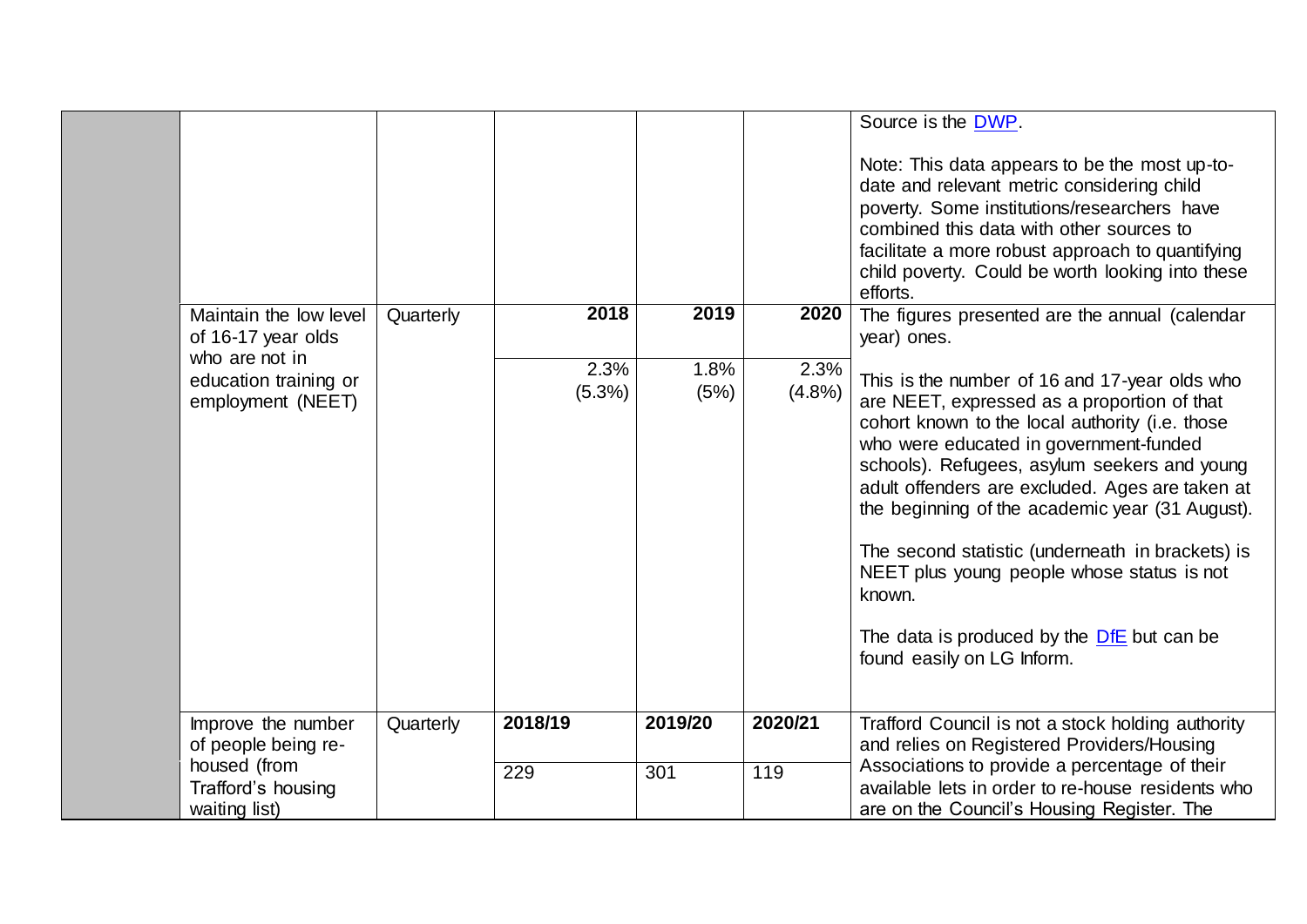|                                                  |           |               |               |               | Registered Providers/Housing Associations<br>operating in Trafford have signed a Nomination<br>Agreement which ensures that 50% of available<br>lets (75% from Trafford Housing Trust) are<br>provided to the Council. The number of<br>properties offered for nomination depends on the<br>number of properties that are available. The<br>Council continues to encourage Registered<br>Providers/Housing Associations to increase the<br>provision of affordable/social housing in Trafford<br>to increase the number of properties available. |
|--------------------------------------------------|-----------|---------------|---------------|---------------|--------------------------------------------------------------------------------------------------------------------------------------------------------------------------------------------------------------------------------------------------------------------------------------------------------------------------------------------------------------------------------------------------------------------------------------------------------------------------------------------------------------------------------------------------|
| Reduce % of<br>households fuel<br>poverty levels | Annual    | 2017<br>11.4% | 2018<br>10.4% | 2019<br>12.8% | This shows fuel poor households as a % of all<br>households in the area. A household is said to<br>be fuel poor if it needs to spend more than 10%<br>of its income on fuel to maintain an adequate<br>standard of warmth (usually defined as 21<br>degrees for the main living room and 18 degrees<br>for other occupied rooms). The definition also<br>includes spending on heating water, lights and<br>appliance usage and cooking costs.<br>Produced by BEIS. On LG Inform. Seems to be a                                                   |
| Improve overall                                  | Quarterly | 2018/19       | 2019/20       | 2020/21       | on a calendar year basis.<br>This is the proportion of the working age                                                                                                                                                                                                                                                                                                                                                                                                                                                                           |
| employment rate<br>(aged 16-64) (%)              |           | 77%           | 79.6%         | 76.5%         | population who are in employment according to<br>the ILO definition.<br>Data is derived from the Annual Population<br>Survey (a rolling annual survey updated<br>quarterly). In our case the data is taken from the<br>surveys ending in March of the given fiscal year<br>(e.g. the most recent one being April 2020-March<br>2021). Relevant survey data is accessible via                                                                                                                                                                     |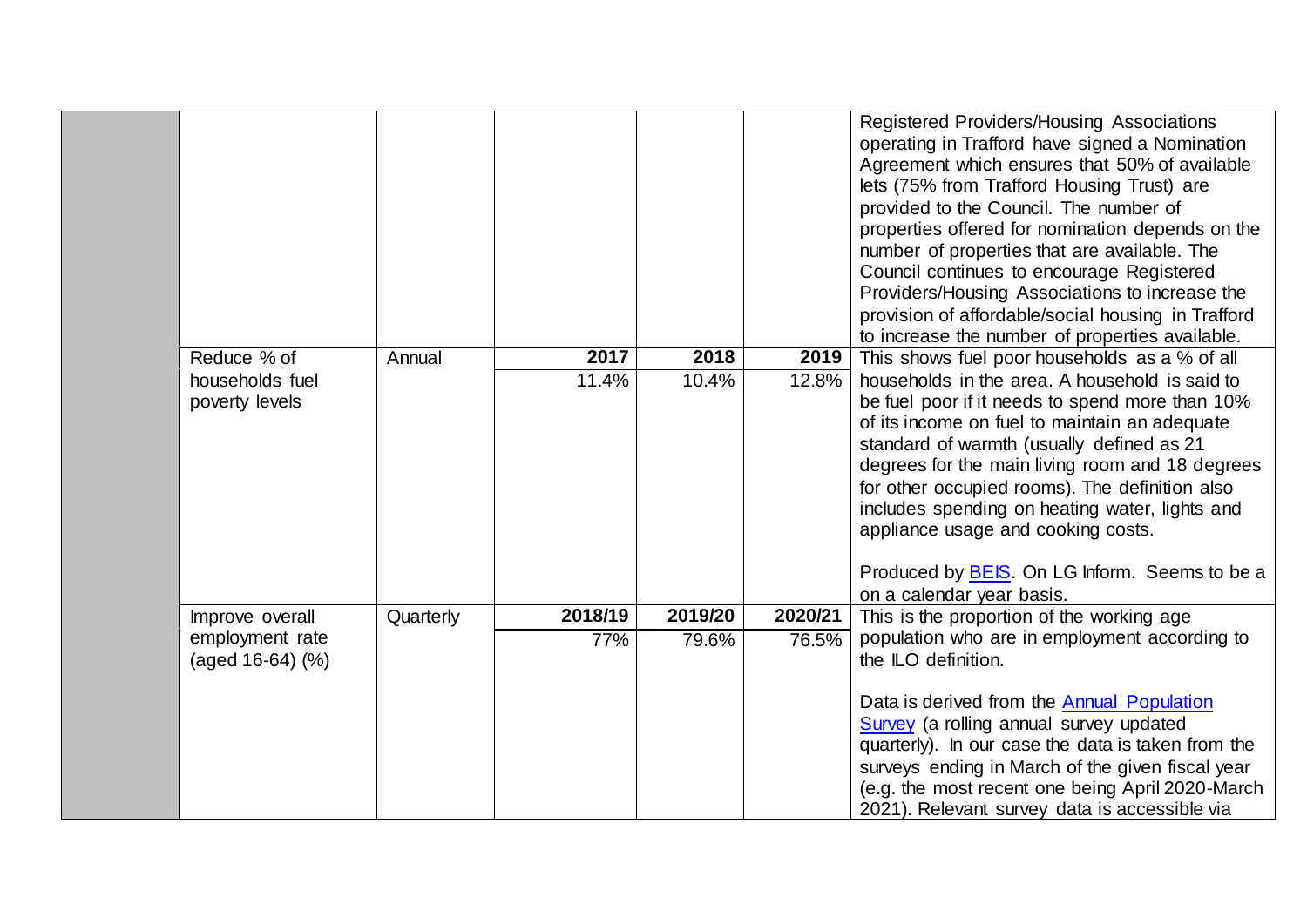|                                   |        |                                                                    |                                                                         |                                                                       | Nomis or LG Inform.                                                                                                                                                                                                                                                                                                                                                                                                                                                                         |
|-----------------------------------|--------|--------------------------------------------------------------------|-------------------------------------------------------------------------|-----------------------------------------------------------------------|---------------------------------------------------------------------------------------------------------------------------------------------------------------------------------------------------------------------------------------------------------------------------------------------------------------------------------------------------------------------------------------------------------------------------------------------------------------------------------------------|
| Improve school<br>readiness (free | Annual | 2016/17                                                            | 2017/18                                                                 | 2018/19                                                               | School readiness: percentage of children<br>achieving a good level of development at the                                                                                                                                                                                                                                                                                                                                                                                                    |
| school meal status)               |        | Reception<br>73%<br>Reception with<br>free school<br>meal<br>48.1% | Reception<br>75.3%<br>Reception<br>with free<br>school<br>meal<br>50.3% | Reception<br>74.7%<br>Reception<br>with free<br>school<br>meal<br>56% | end of Reception<br>School Readiness: percentage of children with<br>free school meal status achieving a good level of<br>development at the end of Reception<br>This is a key measure of early years<br>development across a wide range of<br>developmental areas. Children from poorer<br>backgrounds are more at risk of poorer<br>development and the evidence shows that<br>differences by social background emerge early<br>in life.<br>Source: PHE England's <b>Fingertips</b> site. |
| Improve employees                 | Annual | 2019                                                               | 2020                                                                    | 2021                                                                  | The Living Wage Foundation sets real living                                                                                                                                                                                                                                                                                                                                                                                                                                                 |
| paid at/above real                |        | 77.4%                                                              | 76.7%                                                                   | 80.7%                                                                 | wage (RLW) rates. They are calculated annually                                                                                                                                                                                                                                                                                                                                                                                                                                              |
| living wage                       |        | FT/PT male:<br>82%/18%<br>FT/PT female:<br>61%/39%                 | 78%/22%<br>58%/42%                                                      | 79%/21%<br>60%/40%                                                    | to "meet the real cost of living".<br>The ONS publication producing this analysis can<br>be seen here (2021 version). It considers those<br>paid under the RLW. They use <b>Annual Survey of</b><br>Hours and Earnings (ASHE) data for their<br>estimates.<br>Trafford is the workplace area in this context (i.e.<br>we're not looking at Trafford residents).                                                                                                                             |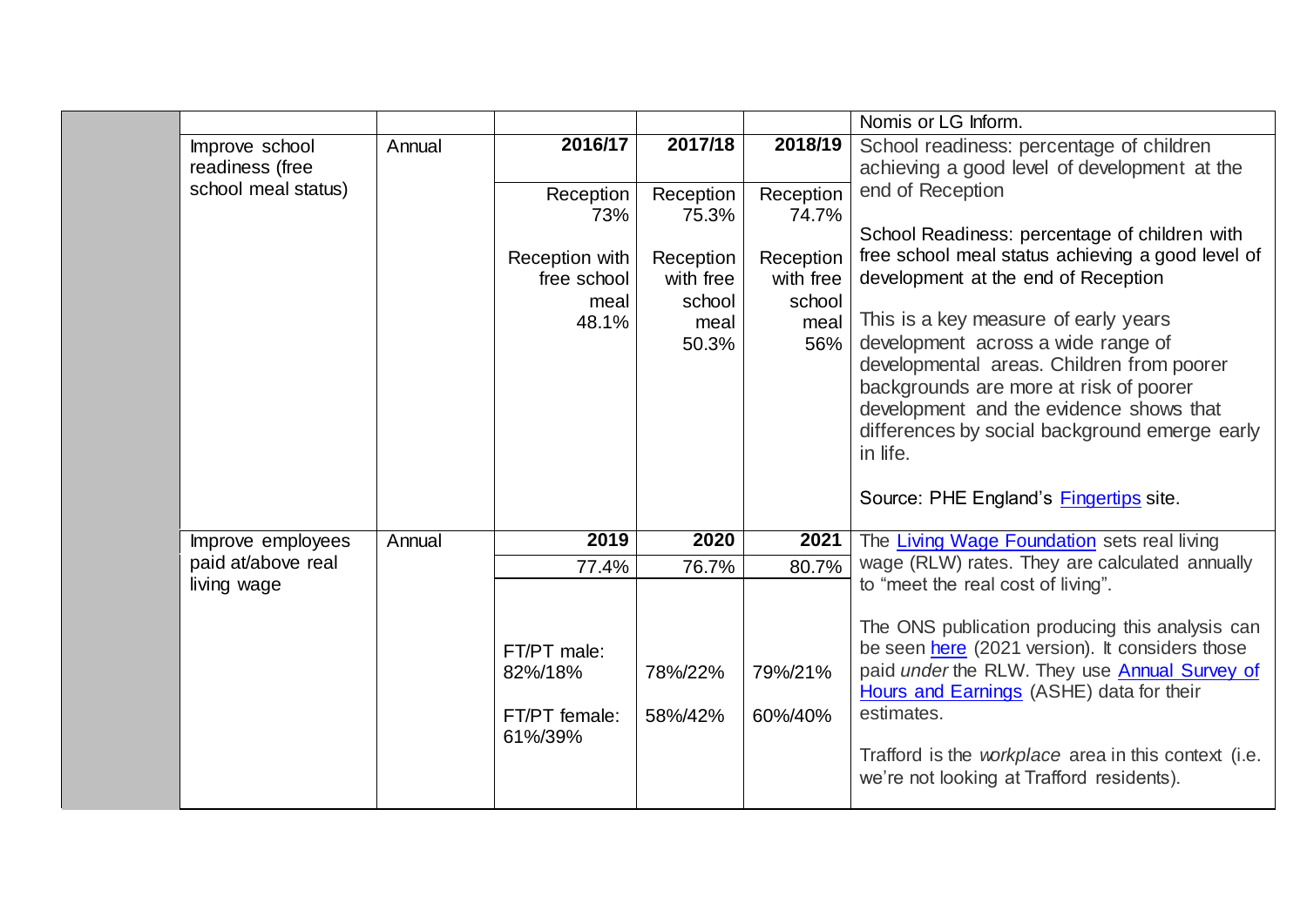| <b>Addressing</b><br>our climate<br><b>crisis</b> | Reduce borough wide<br>CO <sub>2</sub> emissions<br>(kilotonnes)                       | Bi-<br>Annually<br>(last<br>published<br>2019) | 2018/19<br>1,507.0<br>(2018)    | 2019/20<br>1,467.6<br>(2019) | Not yet<br>published | 2020/21            | These statistics provide the most reliable and<br>consistent breakdown of CO2 emissions across<br>the country, using nationally available data sets<br>going back to 2005.<br>The main data sources are the UK National<br>Atmospheric Emissions Inventory and<br>the BEIS National Statistics of energy               |
|---------------------------------------------------|----------------------------------------------------------------------------------------|------------------------------------------------|---------------------------------|------------------------------|----------------------|--------------------|------------------------------------------------------------------------------------------------------------------------------------------------------------------------------------------------------------------------------------------------------------------------------------------------------------------------|
|                                                   |                                                                                        |                                                |                                 |                              |                      |                    | consumption for local authority areas. All<br>emissions included in the national inventory are<br>covered, except aviation, shipping and military<br>transport, for which there is no obvious basis for<br>allocation to local areas.<br>Trafford's Climate Action Plan aims for carbon                                |
|                                                   |                                                                                        |                                                |                                 |                              |                      |                    | neutrality by 2038, aligned with the GM 5 Year<br>Environment Plan and overseen by a cross-<br>sectoral Trafford Climate Emergency and Air<br><b>Quality Commission.</b><br>https://www.gov.uk/government/statistics/uk-<br>local-authority-and-regional-carbon-dioxide-<br>emissions-national-statistics-2005-to-2019 |
|                                                   | Reduce corporate<br>CO <sub>2</sub> emissions<br>(kilotonnes)                          | Annual<br>data<br>(Financial<br>Year)          | Data not available              |                              |                      |                    | Data for this is not yet available but it is expected<br>Jan 2022                                                                                                                                                                                                                                                      |
|                                                   | Increase number of<br>electric charging<br>points per 100,000<br>population (Absolute) | Annual<br>(April)                              | 2018/19<br>No data<br>available | 21.6(51)                     | 2019/20              | 2020/21<br>19 (45) | Department for Transport data for electric vehicle<br>charging statistics on the number of publicly<br>available electric vehicle charging devices in the<br>UK.<br>https://www.gov.uk/government/statistics/electric-                                                                                                 |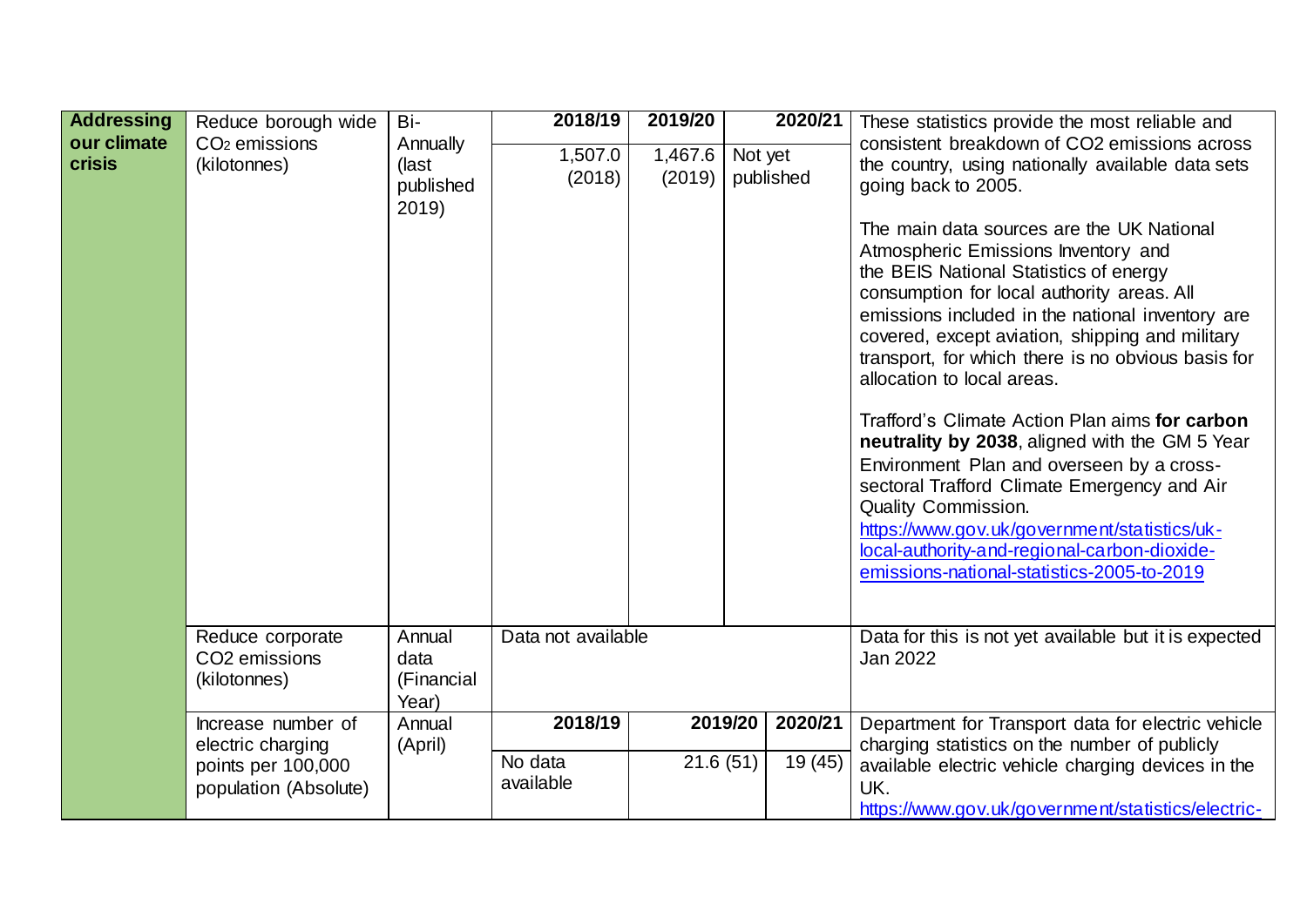|                                               |           |           |         |         | vehicle-charging-device-statistics-july-2021                                                                                                                                                                                                                                                                                                                                                                                                                                                                                                                                       |
|-----------------------------------------------|-----------|-----------|---------|---------|------------------------------------------------------------------------------------------------------------------------------------------------------------------------------------------------------------------------------------------------------------------------------------------------------------------------------------------------------------------------------------------------------------------------------------------------------------------------------------------------------------------------------------------------------------------------------------|
| Improve percentage<br>of household waste      | Quarterly | 2018/19   | 2019/20 | 2020/21 | Household waste sent for<br>recycling/composting/reuse (annual) is taken                                                                                                                                                                                                                                                                                                                                                                                                                                                                                                           |
| which is collected for<br>recycling           |           | 57.3%     | 56.9%   | 54.1%   | from the LA Collected and Household Waste<br>Statistics. Data is based on figures entered by<br>local authorities onto WasteDataFlow for each<br>quarterly return for the financial year.                                                                                                                                                                                                                                                                                                                                                                                          |
| Improve number of                             | Annual    | 2019/20   | 2020/21 | 2021/22 | The Public Health Team and HR provide Carbon                                                                                                                                                                                                                                                                                                                                                                                                                                                                                                                                       |
| staff trained in carbon<br>literacy           |           | <b>NA</b> | 39      |         | Literacy training for staff. 39 staff were trained<br>and 35 certified as Carbon Literate. Certified<br>means that people have committed to specific<br>actions to reduce their carbon footprint.                                                                                                                                                                                                                                                                                                                                                                                  |
| Reduce vehicle miles<br>travelled on roads in | Annual    | 2018/19   | 2019/20 | 2020/21 | 'Whilst historically significant, the long term<br>trends can be misleading in most cases due to                                                                                                                                                                                                                                                                                                                                                                                                                                                                                   |
| Trafford (millions)                           |           | 1034.3    | 1084.7  | 886.6   | the extraordinary circumstances observed as a<br>result of the coronavirus pandemic. Vehicle miles<br>travelled in Great Britain have had year-on-year<br>growth in each year between 2010 and 2019.<br>However, the sharp decrease in 2020 has<br>resulted in traffic estimates that are lower than<br>the 2010 levels. Therefore, to say traffic has<br>fallen over the last decade would misconstrue,<br>as the overall decrease is entirely due to the<br>decline in traffic levels observed in the 2020<br>estimates.'<br>https://roadtraffic.dft.gov.uk/local-authorities/91 |
| Reduce number of                              | Annual    | 2018/19   | 2019/20 | 2020/21 | The first time in 5 years that the number of                                                                                                                                                                                                                                                                                                                                                                                                                                                                                                                                       |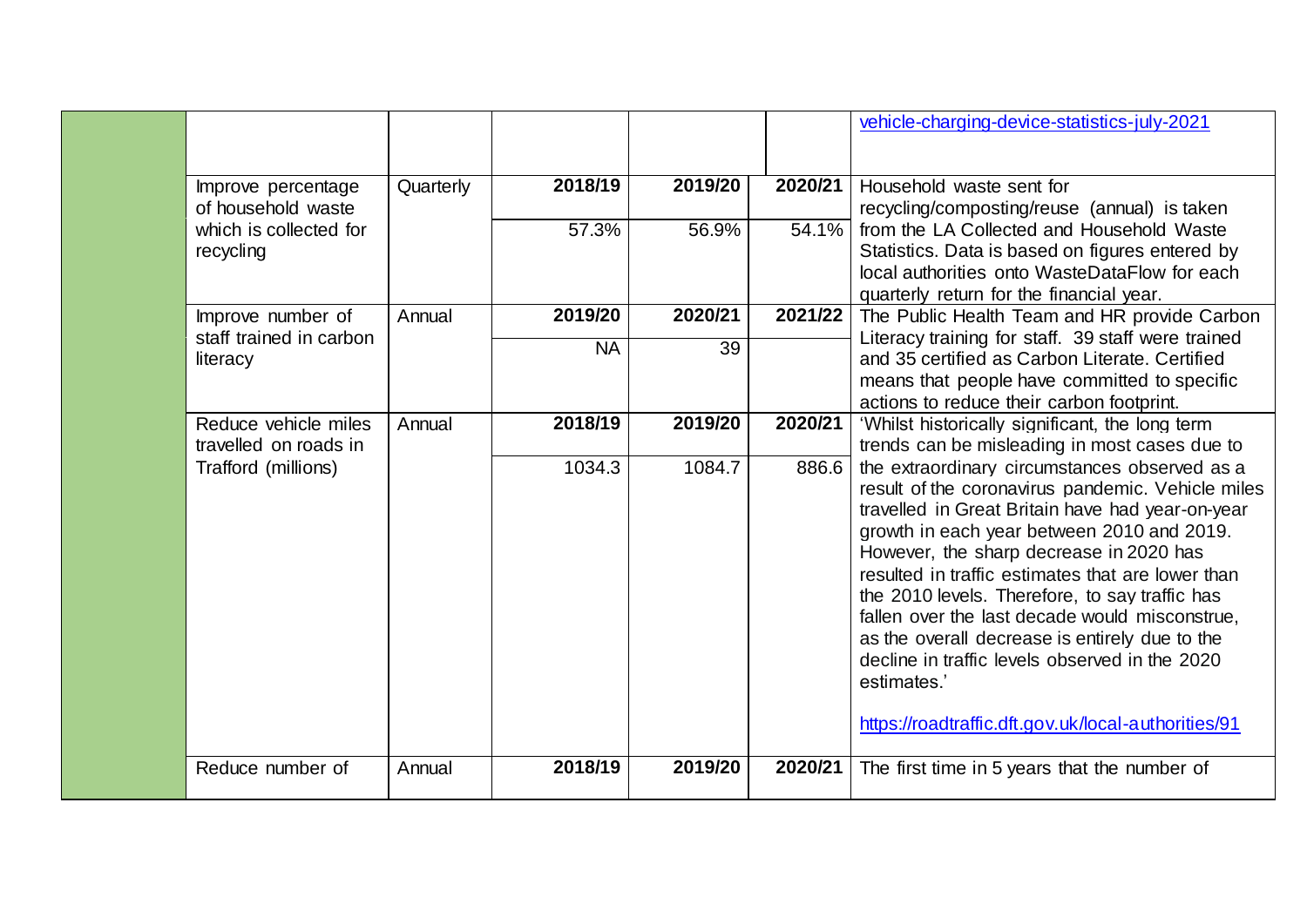| licenced vehicles with<br><b>Trafford addresses</b>                                                                |        | 130,076 | 131,133 |         | 129,116   license vehicles in Trafford has experienced a<br>year-on-year reduction. The highest proportional<br>reduction compared to previous years was HGVs<br>and Buses and coaches.                                                                                                                                                                                                                                                                                                                                    |
|--------------------------------------------------------------------------------------------------------------------|--------|---------|---------|---------|----------------------------------------------------------------------------------------------------------------------------------------------------------------------------------------------------------------------------------------------------------------------------------------------------------------------------------------------------------------------------------------------------------------------------------------------------------------------------------------------------------------------------|
| Increase number of                                                                                                 | Annual | 2018/19 | 2019/20 | 2020/21 | https://www.gov.uk/government/statistical-data-<br>sets/all-vehicles-veh01 (VEH0105)<br>Ultra Low Emission Vehicles (ULEVs) are those                                                                                                                                                                                                                                                                                                                                                                                      |
| licenced Ultra Low<br><b>Emission Vehicles</b><br>with Trafford<br>addresses<br>(Number registered at<br>year end) |        | 510     | 754     | 1,169   | which emit less than 75g CO <sub>2</sub> for every km<br>travelled. This is 60% average CO <sub>2</sub> emissions for<br>cars registered for the first time in 2021 Q1<br>(Vehicle Licensing Statistics).<br>https://www.gov.uk/government/statistical-data-<br>sets/all-vehicles-veh01 (VEH0132)                                                                                                                                                                                                                          |
| Improve proportion of<br><b>Energy Performance</b><br>Certificates (EPC)                                           | Annual | 2018/19 | 2019/20 | 2020/21 | Almost 40% of the UK's energy consumption and<br>carbon emissions come from the way our<br>buildings are heated and used. Even                                                                                                                                                                                                                                                                                                                                                                                             |
| registered to Trafford<br>addresses that are<br>A,B or C                                                           |        | 31.2%   | 31.4%   | 32.5%   | comparatively small changes in energy<br>performance and the way a building is used will<br>have a significant effect in reducing energy<br>consumption.<br>An EPC is required when a building is<br>constructed, sold or let, and is valid for 10 years.<br>Domestic EPCs are banded from "A" to "G",<br>where "A" is the most energy efficient in terms of<br>likely fuel costs and CO2 emissions.<br>The ambition is to have as many homes as<br>possible in EPC band C by 2035.<br>https://epc.opendatacommunities.org |
| Reduction in annual<br>mean concentration of                                                                       | Annual | 2018/19 | 2019/20 | 2020/21 | The burning of fossil fuels for transportation and<br>industry is a major contributor to air pollution                                                                                                                                                                                                                                                                                                                                                                                                                     |
|                                                                                                                    |        |         |         |         |                                                                                                                                                                                                                                                                                                                                                                                                                                                                                                                            |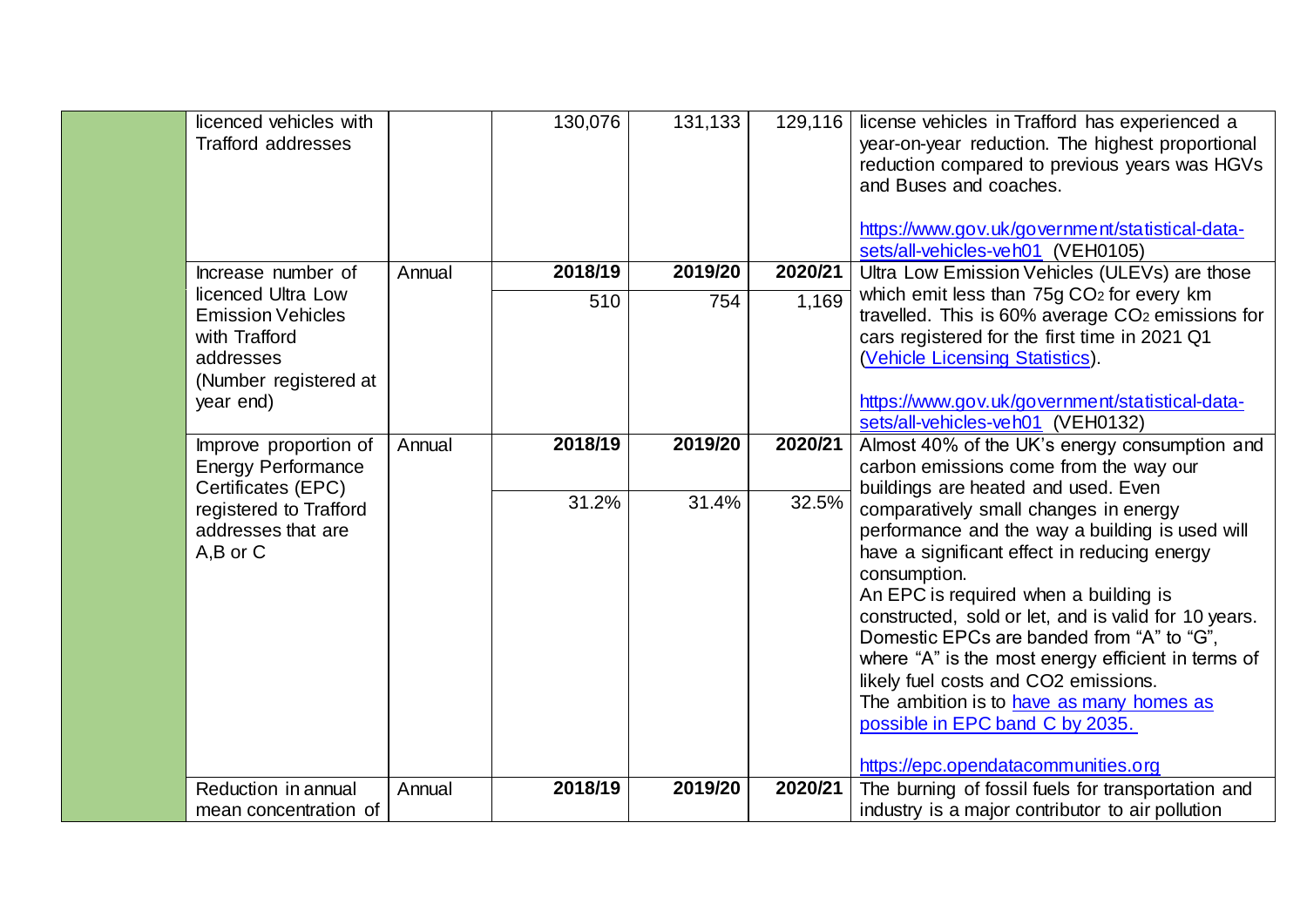|                 | nitrogen dioxide (NO <sub>2</sub> )    |           | 29         | 30         | 21         | emissions such as Nitrogen Dioxide (NO2).                                                       |
|-----------------|----------------------------------------|-----------|------------|------------|------------|-------------------------------------------------------------------------------------------------|
|                 | $\mu$ g/m <sup>3</sup>                 |           |            |            |            | In Trafford, after the start of the Covid-19                                                    |
|                 |                                        |           |            |            |            | pandemic and during the associated lockdowns                                                    |
|                 |                                        |           |            |            |            | and restrictions the NO <sub>2</sub> levels measured at the                                     |
|                 |                                        |           |            |            |            | roadside site on the A56 have been lower                                                        |
|                 |                                        |           |            |            |            | compared to periods with no restrictions.                                                       |
|                 |                                        |           |            |            |            | Reduction in NO <sub>2</sub> is part of the Greater                                             |
|                 |                                        |           |            |            |            | Manchester Clean Air Plan (GMCAP)                                                               |
|                 | Reduce household<br>waste not sent for | Annual    | 2018/19    | 2019/20    | 2020/21    | Household waste not sent for recycling (annual)<br>is taken from the LA Collected and Household |
|                 | recycling (Tonnes)                     |           | 32,420     | 33,815     |            | Waste Statistics. Data is based on figures                                                      |
|                 |                                        |           |            |            |            | entered by local authorities onto WasteDataFlow                                                 |
|                 |                                        |           |            |            |            | for each quarterly return for the financial year.                                               |
|                 |                                        |           |            |            |            | WasteDataFlow is a web-based system for                                                         |
|                 |                                        |           |            |            |            | quarterly reporting on Local Authority collected                                                |
|                 |                                        |           |            |            |            | waste data by local authorities to central                                                      |
|                 |                                        |           |            |            |            | government.                                                                                     |
|                 |                                        |           |            |            |            | Household waste not sent for recycling (annual)                                                 |
|                 |                                        |           |            |            |            | in Trafford   LG Inform (local.gov.uk)                                                          |
|                 | Improve libraries                      | Quarterly | 2018/19    | 2019/20    | 2020/21    | Throughout 2020/21 Trafford saw a shift to more                                                 |
|                 | loans (digital and                     |           | 80,219     | 160,718    | 311,710    | e-library loans through the pandemic with the                                                   |
|                 | physical)                              |           | (digital)  | (digital)  | (digital)  | libraries closed for periods of time. Tracking                                                  |
|                 |                                        |           |            |            |            | number of physical loans and e-library loans is                                                 |
|                 |                                        |           |            |            |            | one of the ways to highlight the use of libraries                                               |
| <b>Council</b>  |                                        |           |            |            |            | which provide a community resource and create<br>opportunities for learning and a shared social |
| <b>Services</b> |                                        |           | 522,977    | 518,820    | 104,389    | space. Libraries have a role in supporting digital                                              |
|                 |                                        |           | (physical) | (physical) | (physical) | literacy and social prescribing. This is an internal                                            |
|                 |                                        |           |            |            |            | data source so no comparator information is                                                     |
|                 |                                        |           |            |            |            | available.                                                                                      |
|                 |                                        |           |            |            |            |                                                                                                 |
|                 | Improve shifting                       | Quarterly | 2018/19    | 2019/20    | 2020/21    | Self-service request come through via the                                                       |
|                 | enquiries to online                    |           |            |            |            | Internet pages through Contact 360 the                                                          |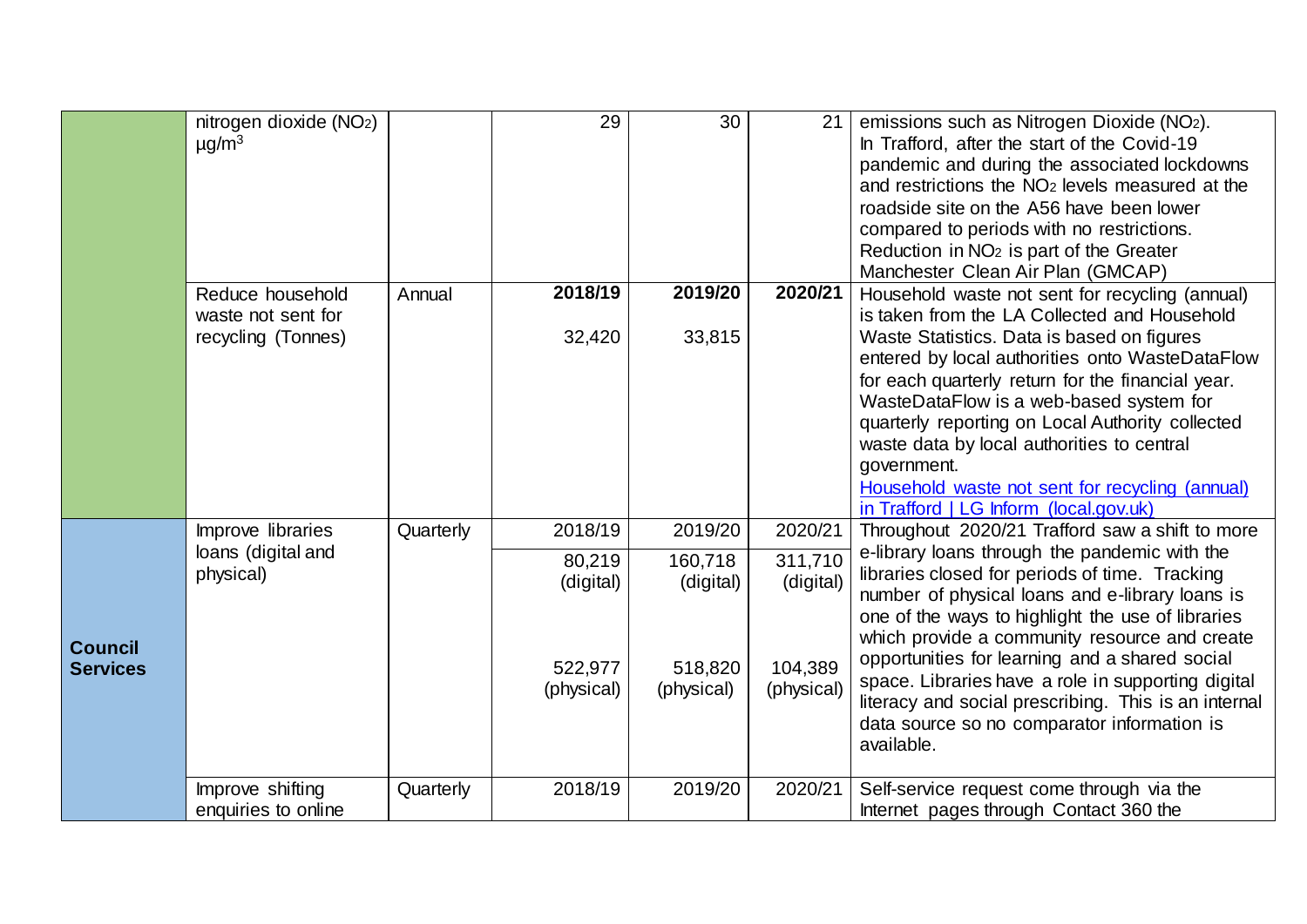| pest control, recycling and rubbish, road and<br>highways, and street care and cleaning.<br>mediated (phoning up, emailing, face to face<br>etc). Self-service requests offer an accessible<br>route for making contact as residents can do it<br>quicker and at all hours of the day and at<br>progress of the service request.<br>Polarity: High is good<br>2018/19<br>2019/20<br>2020/21<br>FOIs can enhance the transparency of policy<br>Improve timeliness of<br>Quarterly | self-service(reduce<br>call volume) | 22,686    | 36,406 | 45,922 | Customer Relationship Management (CRM)<br>platform. Contact categories include: Blue<br>Badges, complaints and compliments,<br>information requests, parks and open spaces,                           |
|----------------------------------------------------------------------------------------------------------------------------------------------------------------------------------------------------------------------------------------------------------------------------------------------------------------------------------------------------------------------------------------------------------------------------------------------------------------------------------|-------------------------------------|-----------|--------|--------|-------------------------------------------------------------------------------------------------------------------------------------------------------------------------------------------------------|
|                                                                                                                                                                                                                                                                                                                                                                                                                                                                                  |                                     |           |        |        | Contacts are captured if they are self-service or                                                                                                                                                     |
|                                                                                                                                                                                                                                                                                                                                                                                                                                                                                  |                                     |           |        |        | weekends and receive direct feedback about the                                                                                                                                                        |
|                                                                                                                                                                                                                                                                                                                                                                                                                                                                                  |                                     |           |        |        |                                                                                                                                                                                                       |
| This measure looks at how many FOI requests<br>were met within the 20 working days timescale.<br>Polarity: High is good                                                                                                                                                                                                                                                                                                                                                          | FOI requests                        | <b>NA</b> | 83.4%  | 67.1%  | making, administrative decision making and<br>government service delivery. Under the Freedom<br>of Information Act 2000 the normal timescales for<br>completion of an FOI request is 20 working days. |
| 2021/22<br>The device lending scheme aim is to improve<br>Quarterly<br>2019/20<br>2020/21<br>Improve residents'<br>digital access via<br>digital literacy by giving people the skills and                                                                                                                                                                                                                                                                                        |                                     |           |        |        |                                                                                                                                                                                                       |
| 110<br><b>NA</b><br><b>NA</b><br>device lending<br>confidence to use digital technologies to help<br>them in their everyday life. The co-ordinated<br>scheme<br>project is being delivered though the Trafford<br>Library service. The laptop lending was initially<br>launched 11th March 2021 so no historical<br>information is available.                                                                                                                                    |                                     |           |        |        |                                                                                                                                                                                                       |
| Improve % of<br>2018/19<br>2020/21<br>2020/21<br>Annual<br>Council's controllable<br>49%<br>39%<br>Spending more in Trafford is about creating a                                                                                                                                                                                                                                                                                                                                 |                                     |           |        |        |                                                                                                                                                                                                       |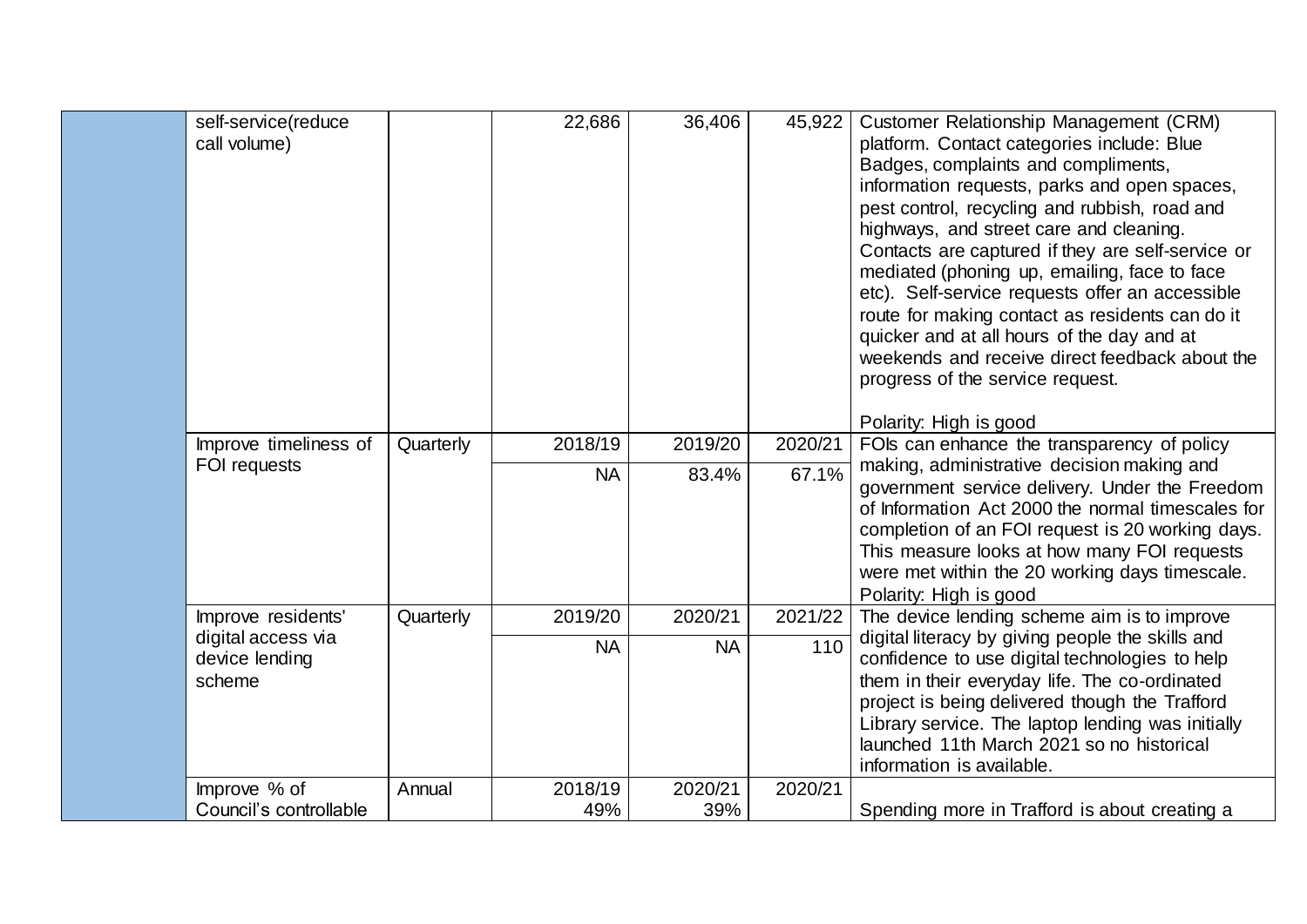| spend in Trafford                              |           |         |         |         | resilient and inclusive economy for the benefit of<br>the local area. Procurement is the term used for<br>how organisations and businesses acquire<br>goods and services. When procuring goods and<br>services it is also important to look at more than<br>just the financial cost. We should also look at<br>what additional value, or benefit, we can get from<br>what we are buying. Procuring locally supports<br>local services and communities and cuts down<br>on our carbon footprint.<br>This then creates a ripple effect with local<br>workers having better financial stability and<br>available income to enjoy businesses in their<br>area such as shops and restaurants ensuring the<br>proceeds of business supports communities. |
|------------------------------------------------|-----------|---------|---------|---------|----------------------------------------------------------------------------------------------------------------------------------------------------------------------------------------------------------------------------------------------------------------------------------------------------------------------------------------------------------------------------------------------------------------------------------------------------------------------------------------------------------------------------------------------------------------------------------------------------------------------------------------------------------------------------------------------------------------------------------------------------|
| Maintain percentage                            | Quarterly | 2018/19 | 2019/20 | 2020/21 | Council tax is a tax on domestic properties. It is                                                                                                                                                                                                                                                                                                                                                                                                                                                                                                                                                                                                                                                                                                 |
| of council tax<br>collected                    |           | 98.1%   | 97.8%   | 97.2%   | collected by local councils, and it helps to pay for<br>services which councils provide, such as<br>education, refuse collection and streetlighting.<br>Council Tax is charged on all domestic<br>properties, whether they are rented or owned,<br>and whether they are lived in or not. High<br>collection rates help support service delivery.                                                                                                                                                                                                                                                                                                                                                                                                   |
| Maintain percentage<br>of major planning       | Quarterly | 2018/19 | 2019/20 | 2020/21 | Percentage of planning applications processed<br>within 13 weeks or agreed time for major                                                                                                                                                                                                                                                                                                                                                                                                                                                                                                                                                                                                                                                          |
| applications<br>processed within<br>timescales |           | 100%    | 100%    | 100%    | developments.<br><b>Source name: Ministry of Housing, Communities</b><br>& Local Government                                                                                                                                                                                                                                                                                                                                                                                                                                                                                                                                                                                                                                                        |
| Maintain percentage                            | Quarterly | 2018/19 | 2019/20 | 2020/21 | The One Trafford Partnership has an agreed                                                                                                                                                                                                                                                                                                                                                                                                                                                                                                                                                                                                                                                                                                         |
| of highway safety<br>inspections carried       |           | 97.0%   | 98.7%   | 100%    | programme of safety inspections of all roads in<br>the Borough, either monthly, quarterly or                                                                                                                                                                                                                                                                                                                                                                                                                                                                                                                                                                                                                                                       |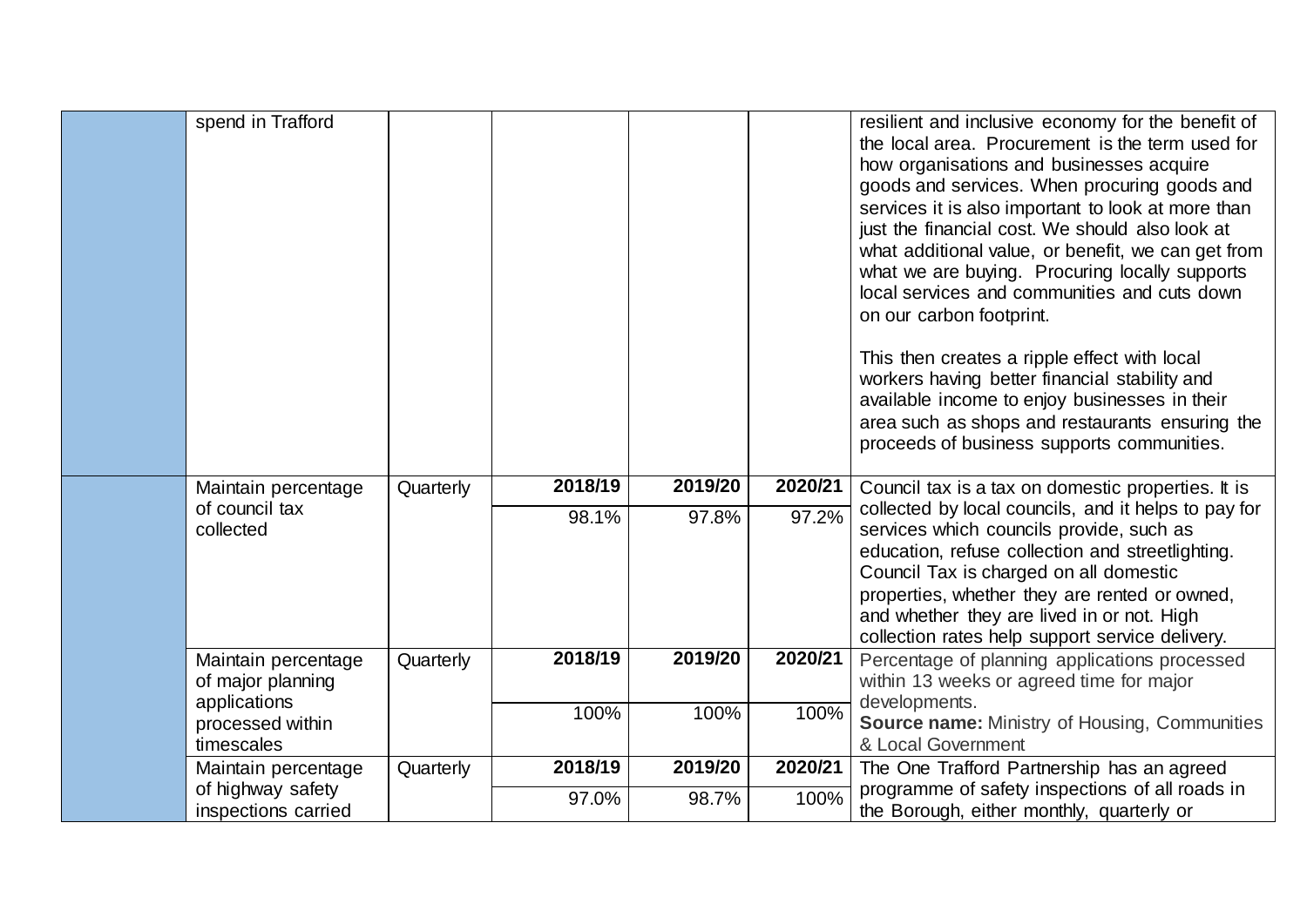| out in full compliance<br>with agreed<br>programme                                     |           |         |                                  |                        | annually, based on the national classification of<br>roads. Highways inspectors carry out<br>approximately 700 inspections per month in<br>accordance with this programme.                                                                                                                                                                                                                                                                                                       |
|----------------------------------------------------------------------------------------|-----------|---------|----------------------------------|------------------------|----------------------------------------------------------------------------------------------------------------------------------------------------------------------------------------------------------------------------------------------------------------------------------------------------------------------------------------------------------------------------------------------------------------------------------------------------------------------------------|
| Improve adopted<br>streets and paths<br>scored at grade B or<br>higher (road tidiness) | Quarterly | 2018/19 | 2019/20<br>88.0%                 | 2020/21<br>93.8%       | Street cleanliness is monitored against<br>quidelines set out by Keep Britain Tidy, for litter<br>and detritus (dust, mud, soil, grit, gravel, stones,<br>rotted leaf and vegetable residues, and<br>fragments of twigs, glass, plastic, etc.).<br>Inspectors carry out 75 randomly selected<br>surveys per month, and grade streets between A<br>(clean) and D (heavy deposits). Grade B is an<br>acceptable level of cleanliness at which all<br>streets should be maintained. |
| Improve the number<br>of apprenticeships in<br>the Council                             | Quarterly |         | April 2017-<br>March 2021<br>274 | 2020/21<br>71          | The Apprenticeship Levy came into force on<br>6 April 2017 and was introduced by the<br>Government in order to address the shortage of<br>skilled workers in the UK, by increasing the<br>number of apprenticeship opportunities offered<br>by employers.                                                                                                                                                                                                                        |
|                                                                                        |           |         |                                  |                        | The Target requires public sector employers to<br>employ an average of 2.3% of their<br>organisation's headcount as new apprentice<br>starts each year between 1 April 2017 and 31<br>March 2021.                                                                                                                                                                                                                                                                                |
| Reduce sickness<br>absence from<br>previous year                                       | Quarterly |         | Q4 2019/20<br>3.85%              | Q4<br>2020/21<br>3.56% | This metric is the percentage of time lost to<br>sickness absence over the 12 month period. It is<br>based on taking the total hours of recorded<br>sickness absence and dividing this into the total<br>available or working hours and multiplying by<br>100.<br>*We previously used the old Local Authority                                                                                                                                                                    |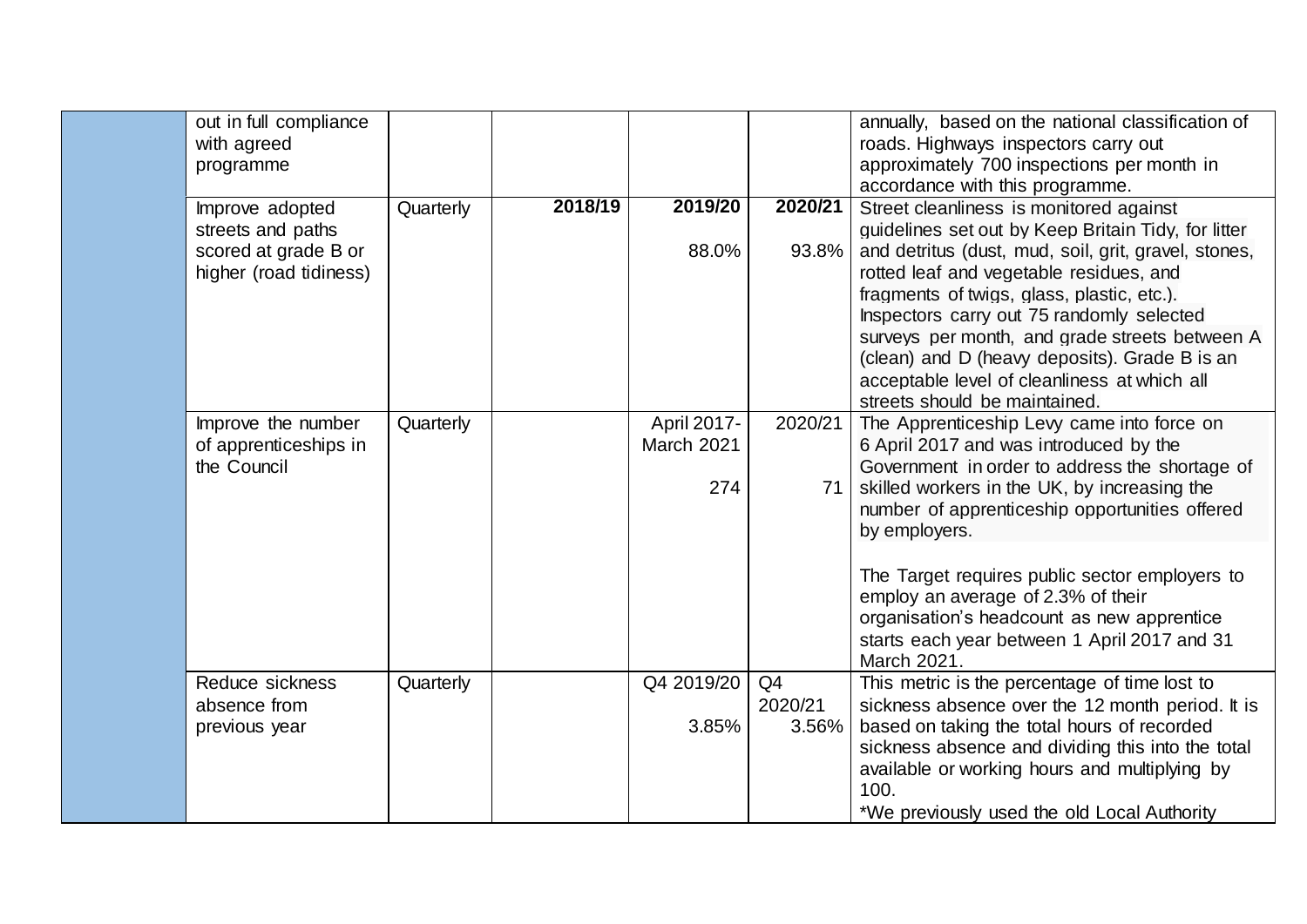|                                                                                   |           |                   |                                       |                   | BVPI12 indicator of average full time equivalent<br>days lost to sickness and so this is detailed for<br>2018/19. However we moved to percentage of<br>time lost in 2019/20 as this is more widely used.<br>It is also easier to calculate based on different<br>working patterns.                                                                                                                                                                                                                                                                                                                                                                                                                                                          |
|-----------------------------------------------------------------------------------|-----------|-------------------|---------------------------------------|-------------------|---------------------------------------------------------------------------------------------------------------------------------------------------------------------------------------------------------------------------------------------------------------------------------------------------------------------------------------------------------------------------------------------------------------------------------------------------------------------------------------------------------------------------------------------------------------------------------------------------------------------------------------------------------------------------------------------------------------------------------------------|
| Reduce the % of<br>turnover in the 12<br>months period                            |           | 2018/19<br>12.49% | 2019/20<br>10.21%                     | 2020/21<br>10.50% | This metric is the percentage of turnover over the<br>12 month period. It is based on taking the total<br>number of leavers and dividing this into the<br>average total number of post holders and<br>multiplying by 100. The average total number of<br>post holders is calculated by taking the number<br>of post holders at both the beginning and end of<br>the period, adding them together and dividing by<br>2. This includes leavers for all reasons.                                                                                                                                                                                                                                                                               |
| Maintain rate of<br>admissions to<br>permanent residential<br>nursing in over 65+ | Quarterly | 2018/19<br>539.5  | 2019/20<br>684.8<br>(962 in<br>ASCOF) | 2020/21<br>543    | Older people whose long-term support needs are<br>best met by admission to residential and nursing<br>care homes relative to the population size.<br>Avoiding permanent placements in residential<br>and nursing care homes is a good measure of<br>delaying dependency, and the inclusion of this<br>measure in the framework supports local health<br>and social care services to work together to<br>reduce avoidable admissions. Research<br>suggests that, where possible, people prefer to<br>stay in their own home rather than move into<br>residential care. However, it is acknowledged<br>that for some client groups that admission to<br>residential or nursing care homes can represent<br>an improvement in their situation. |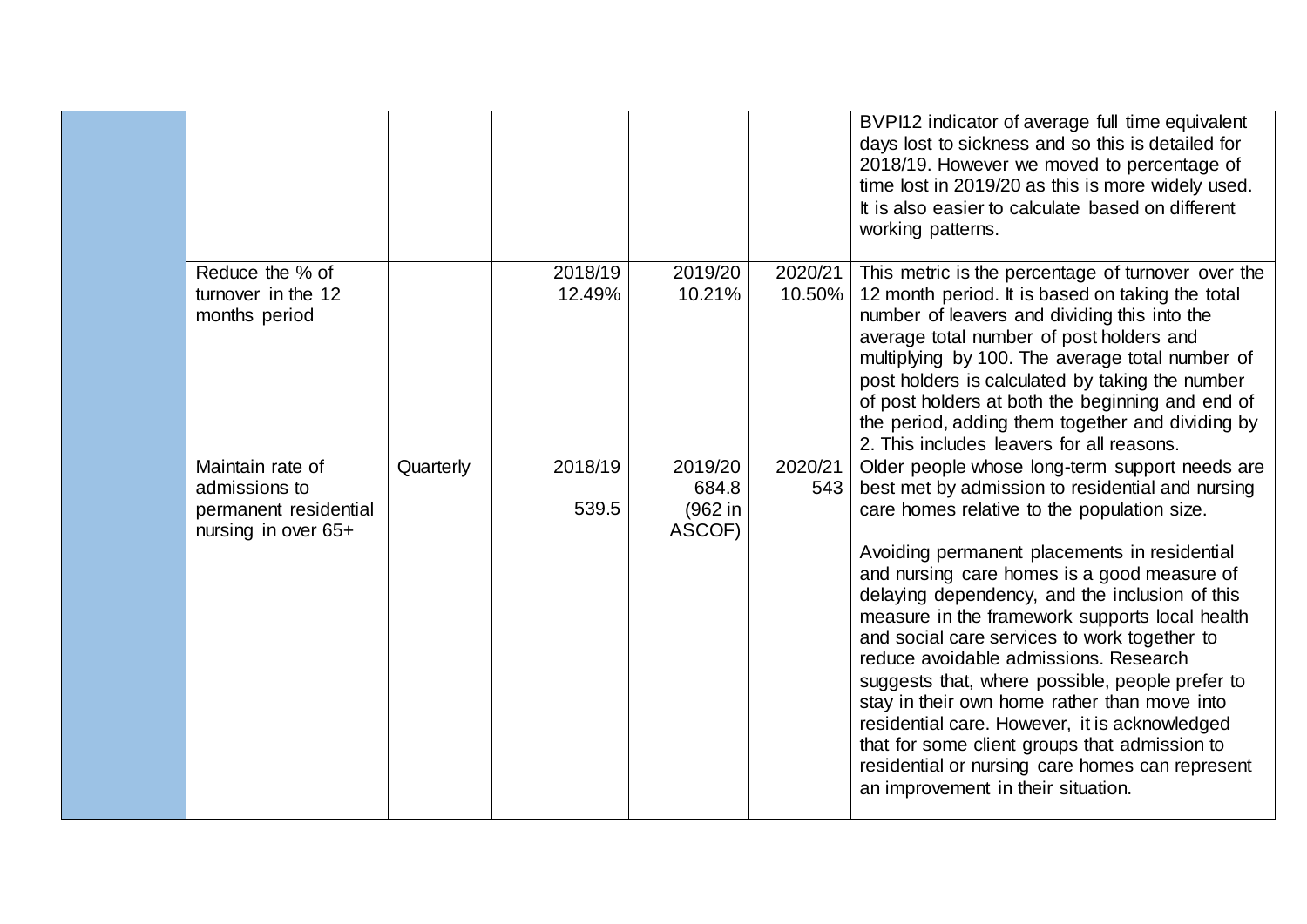|                                                |           |         |     |                  |                  | Source: Measures from the Adult Social Care<br>Outcomes Framework, England.                            |
|------------------------------------------------|-----------|---------|-----|------------------|------------------|--------------------------------------------------------------------------------------------------------|
|                                                |           |         |     |                  |                  | https://digital.nhs.uk/                                                                                |
| Maintain older people<br>still at home 91 days | Quarterly | 2018/19 | 93% | 2019/20<br>91.6% | 2020/21<br>88.9% | The proportion of older people aged 65 and over<br>discharged from hospital to their own home or to    |
| after discharge from<br>hospital into          |           |         |     |                  |                  | a residential or nursing care home or extra care<br>housing for rehabilitation, with a clear intention |
| reablement services                            |           |         |     |                  |                  | that they will move on/back to their own home                                                          |
|                                                |           |         |     |                  |                  | (including a place in extra care housing or an<br>adult placement scheme setting), who are at          |
|                                                |           |         |     |                  |                  | home or in extra care housing or an adult                                                              |
|                                                |           |         |     |                  |                  | placement scheme setting 91 days after the date<br>of their discharge from hospital.                   |
|                                                |           |         |     |                  |                  | There is strong evidence that reablement                                                               |
|                                                |           |         |     |                  |                  | services lead to improved outcomes and value<br>for money across the health and social care            |
|                                                |           |         |     |                  |                  | sectors. Reablement seeks to support people                                                            |
|                                                |           |         |     |                  |                  | and maximise their level of independence, in<br>order to minimise their need for ongoing support       |
|                                                |           |         |     |                  |                  | and dependence on public services. This<br>measures the benefit to individuals from                    |
|                                                |           |         |     |                  |                  | reablement, intermediate care and rehabilitation                                                       |
|                                                |           |         |     |                  |                  | following a hospital episode, by determining<br>whether an individual remains living at home 91        |
|                                                |           |         |     |                  |                  | days following discharge – the key outcome for                                                         |
|                                                |           |         |     |                  |                  | many people using reablement services. It<br>captures the joint work of social services, health        |
|                                                |           |         |     |                  |                  | staff and services commissioned by joint teams,<br>as well as adult social care reablement.            |
|                                                |           |         |     |                  |                  |                                                                                                        |
|                                                |           |         |     |                  |                  | Source: Measures from the Adult Social Care                                                            |
|                                                |           |         |     |                  |                  | Outcomes Framework, England.                                                                           |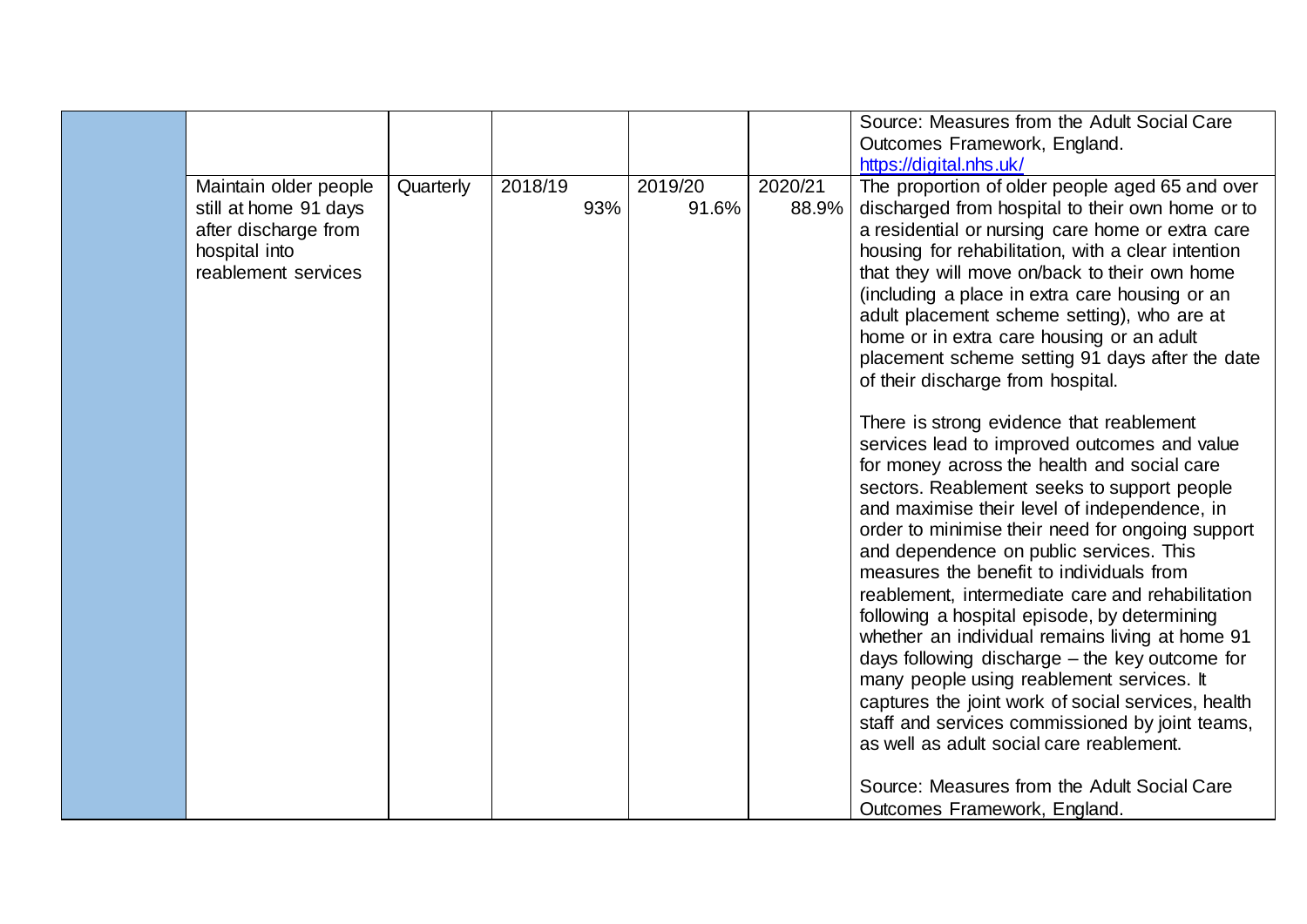|  |                 |                                                                                    |           |                  |                |                                                                                                                                                                                                                                                                                                                                                                                                                  | https://digital.nhs.uk/                                                                                                                                                                                                                                       |
|--|-----------------|------------------------------------------------------------------------------------|-----------|------------------|----------------|------------------------------------------------------------------------------------------------------------------------------------------------------------------------------------------------------------------------------------------------------------------------------------------------------------------------------------------------------------------------------------------------------------------|---------------------------------------------------------------------------------------------------------------------------------------------------------------------------------------------------------------------------------------------------------------|
|  |                 | Improve the<br>proportion of clients<br>receiving community<br>based services with | Quarterly | 2018/19<br>26.8% | 2019/20<br>28% | 2020/21<br>24.9%                                                                                                                                                                                                                                                                                                                                                                                                 | The number of adults, older people and carers<br>receiving Direct Payments as at 31st March as a<br>percentage of all<br>clients receiving community based services.                                                                                          |
|  | direct payments |                                                                                    |           |                  |                | Research has indicated that personal budgets<br>impact positively on wellbeing, increasing choice<br>and control, reducing cost implications and<br>improving outcomes. Studies have shown that<br>direct payments increase satisfaction with<br>services and are the purest form of<br>personalisation. The Care Act places personal<br>budgets on a statutory footing as part of the care<br>and support plan. |                                                                                                                                                                                                                                                               |
|  |                 |                                                                                    |           |                  |                |                                                                                                                                                                                                                                                                                                                                                                                                                  | Source: Measures from the Adult Social Care<br>Outcomes Framework, England.<br>https://digital.nhs.uk/                                                                                                                                                        |
|  |                 | Maintain Children in                                                               | Quarterly | 2018/19          | 2019/20        | 2020/21                                                                                                                                                                                                                                                                                                                                                                                                          | The rate of Children in Need as at the 31 <sup>st</sup> March                                                                                                                                                                                                 |
|  |                 | Need rate                                                                          |           | 291              | 251            | 258                                                                                                                                                                                                                                                                                                                                                                                                              | reflects the number of open episodes of need<br>across Children's' Social Care, from Referrals<br>through to Aftercare. Trafford's child in need rate<br>is already low in comparison to other authorities                                                    |
|  |                 |                                                                                    |           |                  |                |                                                                                                                                                                                                                                                                                                                                                                                                                  | and comparator groups.                                                                                                                                                                                                                                        |
|  |                 | Maintain Children In<br>Care rate                                                  | Quarterly | 2018/19          | 2019/20        | 2020/21                                                                                                                                                                                                                                                                                                                                                                                                          | Children looked after rate, per 10,000 children<br>aged under 18 - This is the number of children                                                                                                                                                             |
|  |                 |                                                                                    |           | 74               | 67             | 69                                                                                                                                                                                                                                                                                                                                                                                                               | looked after as at 31st March, expressed as a<br>rate per 10,000 children aged 0-18. The term<br>'looked after' includes all children being looked<br>after by a local authority; those subject to a care<br>order under section 31 of the Children Act 1989; |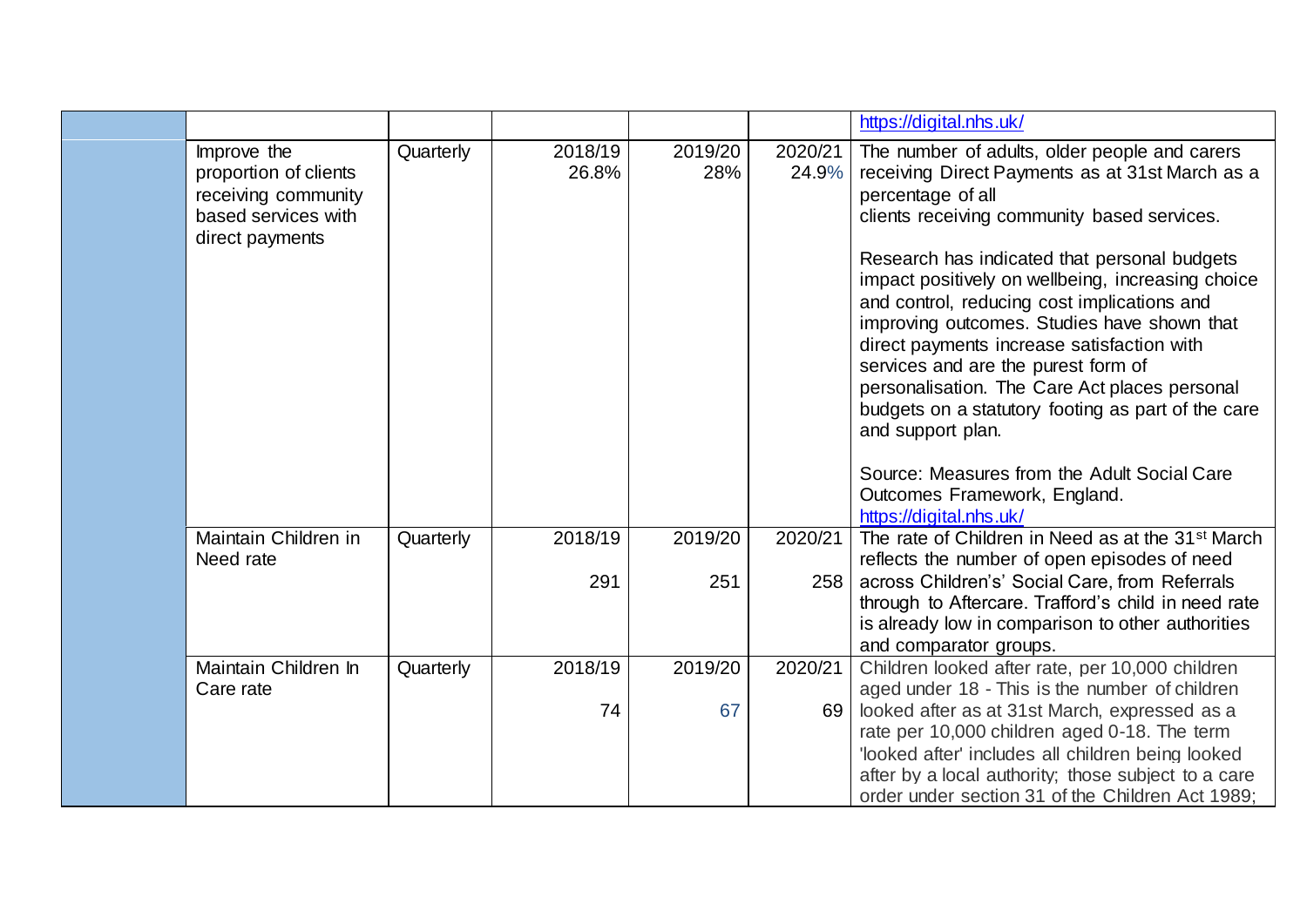|                                        |           |         |         |         | and those looked after on a voluntary basis<br>through an agreement with their parents under<br>section 20 of that Act. Data is collected through<br>the SSDA903 return.<br>The rate of Looked After Children in Trafford is<br>relatively high compared to most of the<br>Authorities in the Statistical Neighbour group and<br>when viewed against many other indicators. The<br>average rate for the group was 56.8, so Trafford<br>has amongst the higher rates seen in the<br>Statistical Neighbour group. In National terms,<br>the rate was 67: the same as Trafford. In<br>regional terms, Trafford has a low rate of Looked<br>After Children, the average for the region being<br>almost 100. |
|----------------------------------------|-----------|---------|---------|---------|---------------------------------------------------------------------------------------------------------------------------------------------------------------------------------------------------------------------------------------------------------------------------------------------------------------------------------------------------------------------------------------------------------------------------------------------------------------------------------------------------------------------------------------------------------------------------------------------------------------------------------------------------------------------------------------------------------|
| Improve Education<br>Health Care (EHC) | Quarterly | 2018/19 | 2019/20 | 2020/21 | The Education Health and Care (EHC) planning<br>and assessment process should take no more                                                                                                                                                                                                                                                                                                                                                                                                                                                                                                                                                                                                              |
| timeliness                             |           | 60.4%   | 81.2%   | 78.3%   | than 20 weeks from the date of the request until<br>the plan is issued, unless certain conditions<br>occur. An education, health and care (EHC) plan<br>is for children and young people aged up to 25<br>who need more support than is available through<br>special educational needs support.                                                                                                                                                                                                                                                                                                                                                                                                         |
|                                        |           |         |         |         | EHC plans identify educational, health and social<br>needs and set out the additional support to meet<br>those needs.                                                                                                                                                                                                                                                                                                                                                                                                                                                                                                                                                                                   |
|                                        |           |         |         |         | This measure considers all new EHC plans,<br>including 'exceptions'. Trafford has made<br>significant improvement since 2017/18 (14%).<br>National is 49%, Statistical Neighbours, 55%.                                                                                                                                                                                                                                                                                                                                                                                                                                                                                                                 |